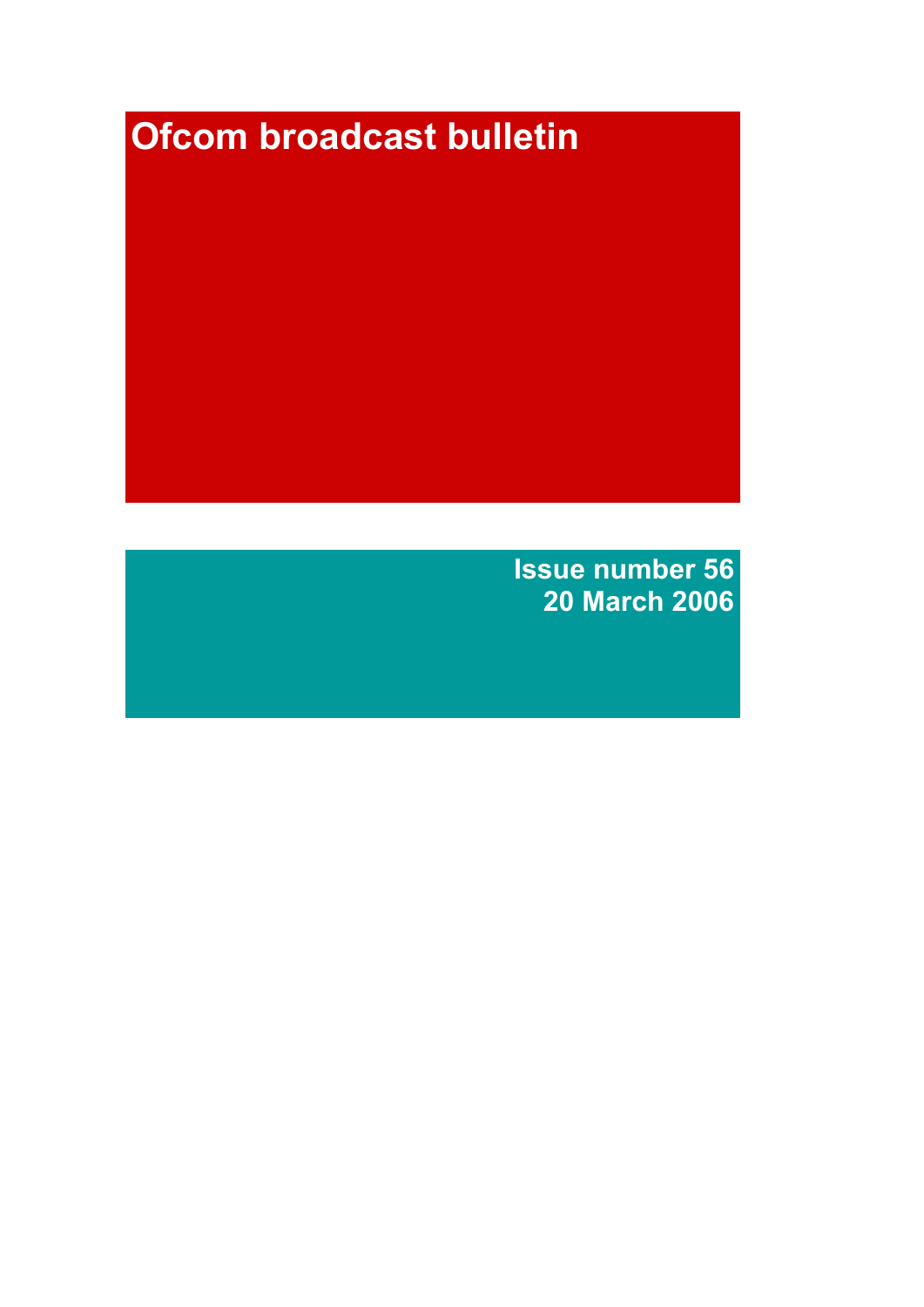Ofcom broadcast bulletin 56 20 March 2006

# **Contents**

| Introduction                             | 3  |
|------------------------------------------|----|
| <b>Standards cases</b>                   |    |
| In Breach                                | 4  |
| Resolved                                 | 9  |
| <b>Fairness and Privacy cases</b>        |    |
| Upheld/Upheld in part                    | 17 |
| <b>Broadcasting Code Guidance Update</b> | 23 |

Not Upheld 36

| Other programmes not in breach/outside remit |  |
|----------------------------------------------|--|
|----------------------------------------------|--|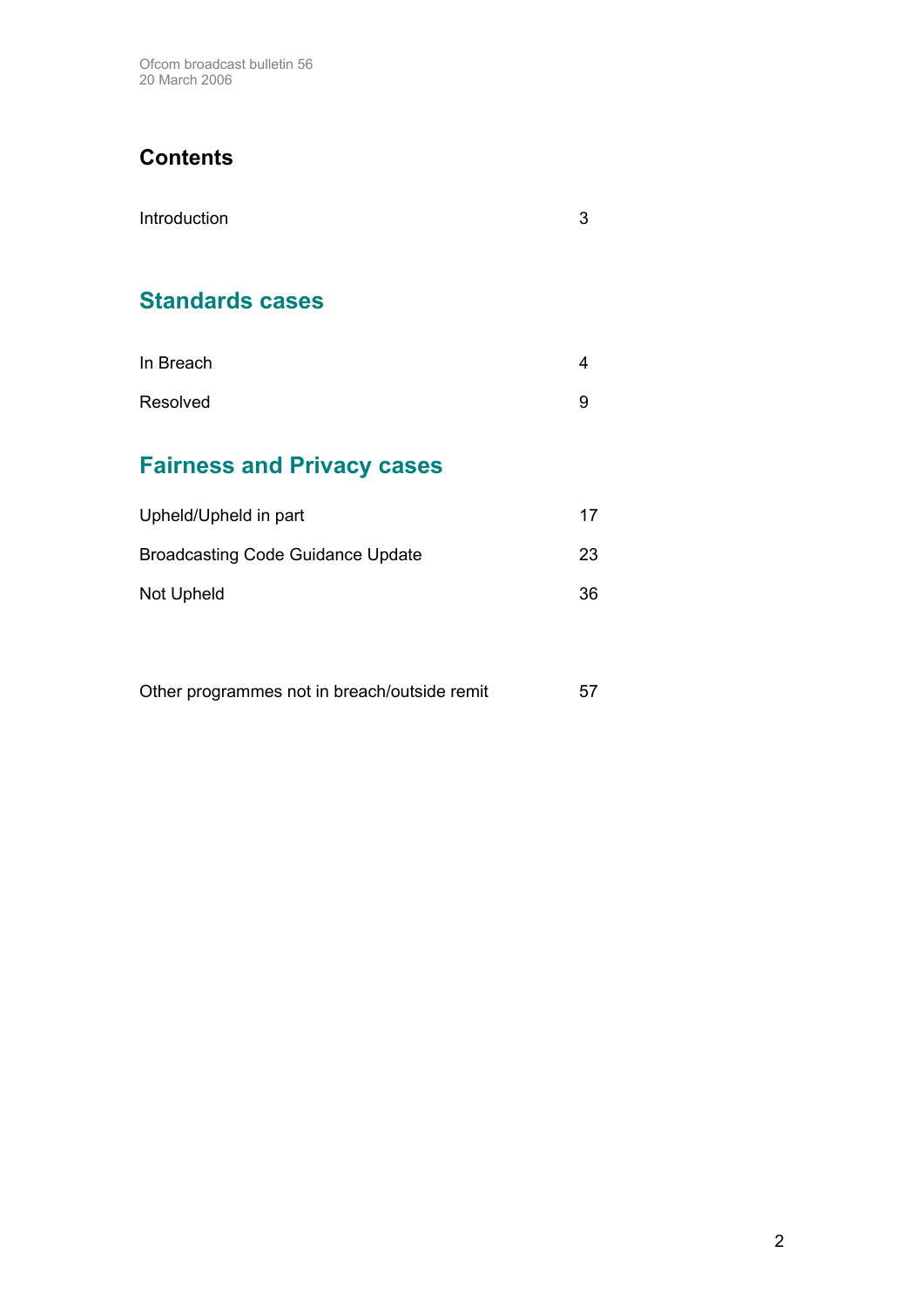# **Introduction**

Ofcom's Broadcasting Code took effect on 25 July 2005 (with the exception of Rule 10.17 which came into effect on 1 July 2005). This Code is used to assess the compliance of all programmes broadcast on or after 25 July 2005. The Broadcasting Code can be found at http://www.ofcom.org.uk/tv/ifi/codes/bcode/

The Rules on the Amount and Distribution of Advertising (RADA) apply to advertising issues within Ofcom's remit from 25 July 2005. The Rules can be found at http://www.ofcom.org.uk/tv/ifi/codes/advertising/#content

The Communications Act 2003 allowed for the codes of the legacy regulators to remain in force until such time as Ofcom developed its own Code. While Ofcom has now published its Broadcasting Code, the following legacy Codes apply to content broadcast before 25 July 2005.

- Advertising and Sponsorship Code (Radio Authority)
- News & Current Affairs Code and Programme Code (Radio Authority)
- Code on Standards (Broadcasting Standards Commission)
- Code on Fairness and Privacy (Broadcasting Standards Commission)
- Programme Code (Independent Television Commission)
- Programme Sponsorship Code (Independent Television Commission)
- Rules on the Amount and Distribution of Advertising

From time to time adjudications relating to advertising content may appear in the bulletin in relation to areas of advertising regulation which remain with Ofcom (including the application of statutory sanctions by Ofcom).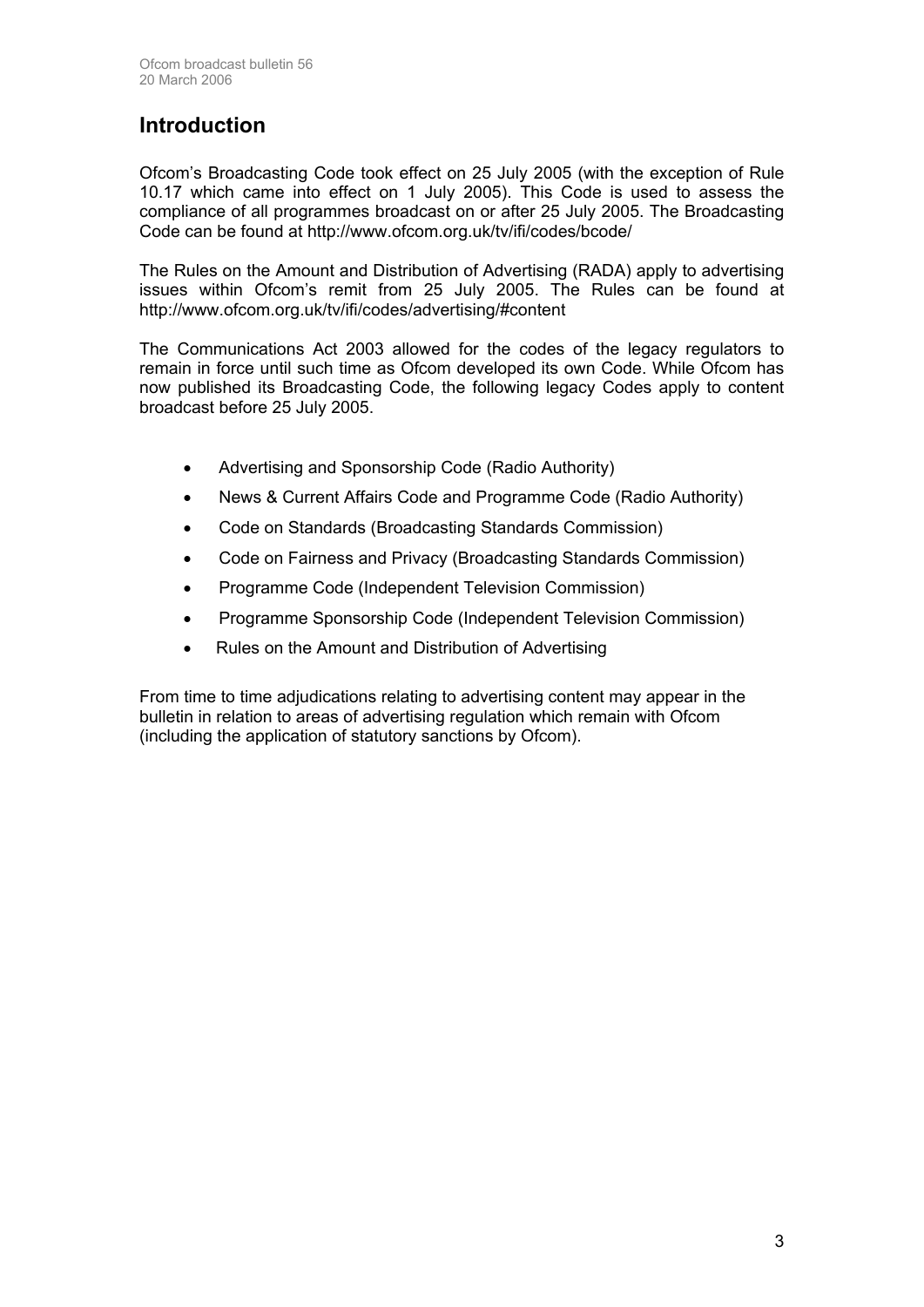# **Standards cases**

# **In Breach**

# **Brand New You**

*Five, 19 May, 2 and 9 June 2005, 20:00* 

# **Introduction**

*Brand New You* was a series which featured women who were given the opportunity to be transformed by the surgeons, dentists and stylists who tend to Hollywood's rich and famous and undergo the full LA makeover experience. We received five complaints about these programmes. Three viewers complained that the programmes contained scenes of cosmetic surgery that were too graphic to be scheduled in a pre-watershed time slot. Two viewers objected to scenes of nudity.

# **Response**

Five said that each programme was preceded by a continuity announcement that warned of *"scenes of invasive total body surgery"* that were *"definitely not for the squeamish"*. This reflected its view that while the programme was not unsuitable for children and therefore appropriate for a pre-watershed slot, some of the content may not be to all viewers' taste. Five did not believe that the short scenes of surgery in the wider context of the general scenes from the operating theatre were beyond the bounds of generally accepted standards of taste and decency or of viewers' expectations. Furthermore, in considering the suitability of the programmes for a family audience (and in particular whether large numbers of children may be expected to be watching) Five pointed out that across the series, the average child audience was six per cent.

Five were satisfied that the footage in each of the programmes was editorially justified by the context of the programme. Care was taken to ensure that images were not gratuitous and were no more explicit than similar programmes. The announcement at the beginning of the programme served as an adequate warning to squeamish viewers that they may wish to avoid the programme. Five did not believe that the fact that some viewers do not enjoy images of surgery makes this type of footage suitable only for a post-watershed slot; nor that the small number of children watching the programme would have been harmed or distressed by images from the operating table.

# **Decision**

Broadcasters may make programmes about any issue they choose, but it is expected that broadcasters will ensure that the treatment of subjects will comply with the Code.

The programmes featured scenes of women as they were being assessed for, or undergoing surgery. Naturally, these included shots of their bodies. However the partial nudity was relevant to the context, non-sexual and justified. This element of the complaints was not in breach of the Code.

It was clear that cosmetic surgery would take place from the beginning of the programmes: an information announcement prior to transmission noted that the content included scenes of invasive total body surgery and indicated that some of the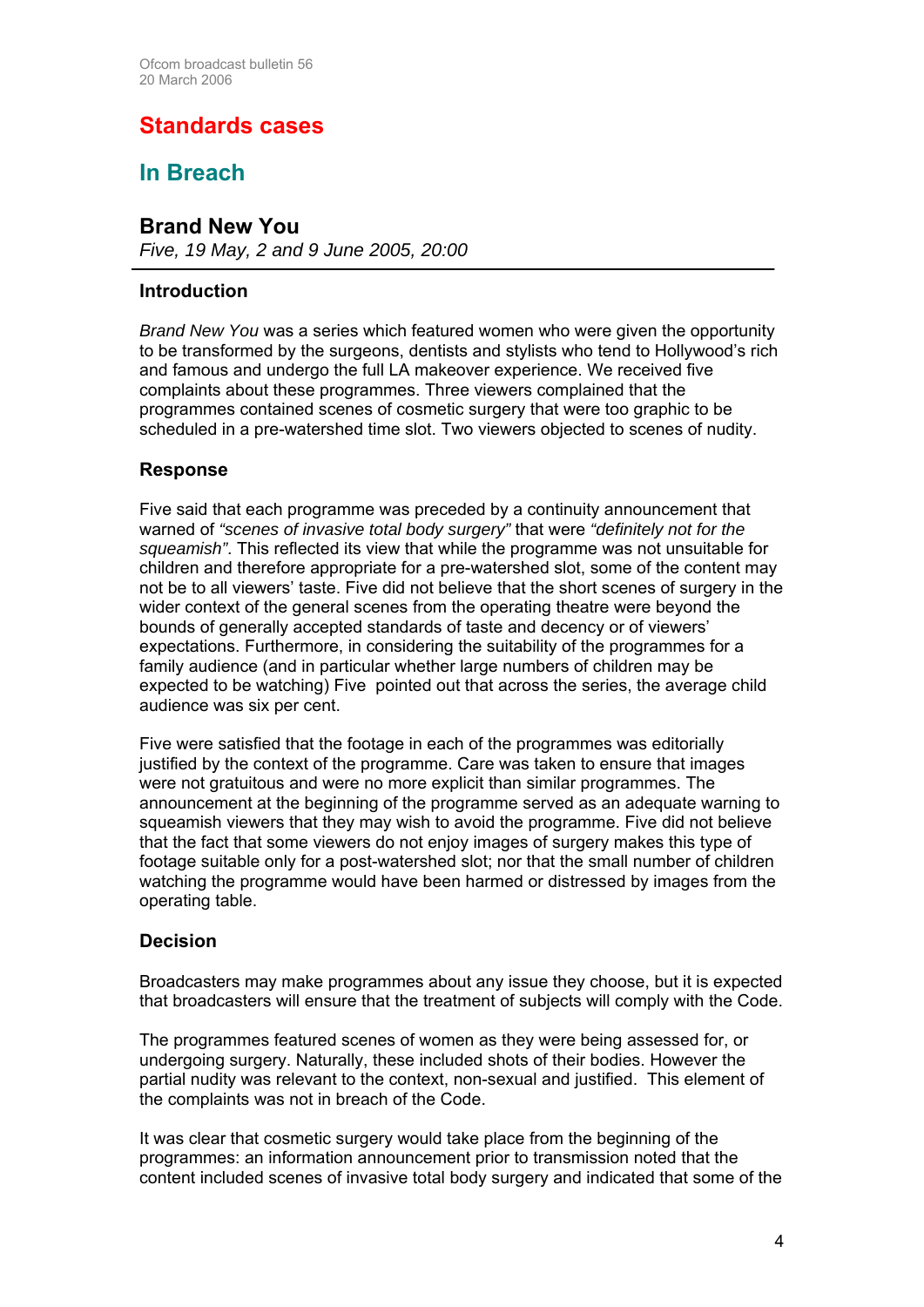material was not for the squeamish. The scenes of surgery included footage of:

- extensive and close up facial surgery (involving the lifting of skin away from the face and the insertion and manipulation of instruments in a lower facelift and a forehead lift),
- breast augmentation via the abdomen (which showed surgical scissors cutting up under the flesh through the body), and
- a tummy tuck in which an amount of flesh was clearly lifted out of the body and discarded on a trolley.

While these images were in themselves editorially justified and contextualised within a documentary concerning plastic surgery which contained a journey narrative, we were concerned about the time of transmission.

While the vast the majority of the shots used in the programme were acceptable for the time of broadcast, the particular scenes of surgery referred to above were unexpected before the watershed. This footage was clearly recognisable in the context of a human body and was graphic and filmed close-up. We accept that not all children would necessarily find such shots disturbing in the context of elective surgery for cosmetic purposes, particularly where the surgeon and narrator are commentating and explaining what is occurring and where further viewing will demonstrate that no 'harm' comes to the person. However there are children who would be disturbed and upset by the shots outlined above. We consider this to be different to an adult displaying "squeamishness".

For this reason we consider that some of the operating theatre scenes were unsuitable for transmission pre-watershed and were in breach of the Code.

# **Elements of these programmes were in breach of Section 1.2 (Family Viewing and the Watershed) of the Programme Code**

**The original decision to find these programmes in breach was appealed by the broadcaster, leading to a review. This finding is the result of that review.**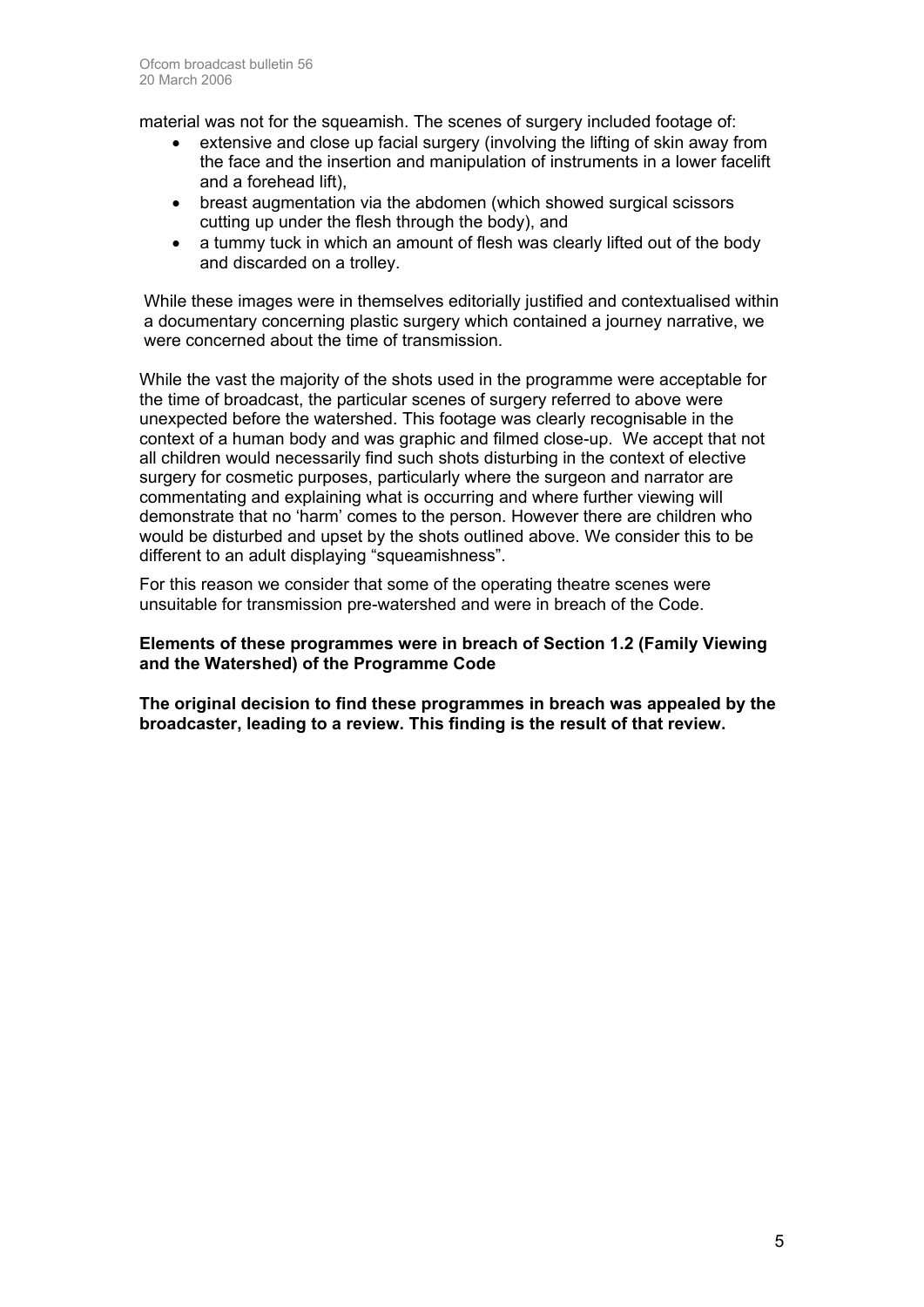# **Sahara**

*BBC2, 26 December 2005, 09:30*

# **Introduction**

This series followed Michael Palin as he travelled across the Sahara. In this edition, during a moment of exasperation, the presenter swore ("fucking"). A viewer said that although the language had been edited from the programme's soundtrack, it was still included in the subtitles.

The series was first shown on BBC1 in 2002. During the original broadcast of this edition at 19:00, the word complained of was not edited from the programme's soundtrack and the former Broadcasting Standards Commission (BSC) found the programme in contravention of its Code on Standards (Bulletin 63 March 2003).

In July 2004, Ofcom received a complaint about similar language used in the subtitles of O*uttake TV* (broadcast at 20:30), although it had been edited from the soundtrack. Following that complaint, the BBC informed us that it had tightened its procedures to ensure that only programmes passed as suitable for transmission (known as "T-status") were sent for subtitling. In addition, it had been agreed that subtitlers would alert transmission and question the inclusion of any strong language in pre-watershed programmes. In light of the BBC's actions in this case, Ofcom considered the matter resolved (Bulletin 20 October 2004).

In view of the previous compliance issue, and the apparent similarity between the current complaint and that of *Outtake TV*, we asked the BBC for its comments on this programme, taking into account the associated matters.

# **Response**

The BBC said that the language was included in the subtitles as a result of an error. Although it regretted the offence the complainant was caused, the BBC said that there was no parallel between what happened on this occasion and the previous cases referred to.

The original complaint about *Sahara* was not about language in the subtitles but in the programme's soundtrack. Editing the programme to obscure the swearword was consequently the responsibility of the production team, not the Access Services team (who deal with subtitles).

The BBC said that its guidelines stated that if editing was done on a master transmission tape (that had passed 'T-status' (transmission status)) then the ID number on the tape and all associated paperwork had to be changed.

However on this occasion, the procedure was not followed. The edit was not drawn to the attention of the subtitling department. The f-word had now been removed from the relevant subtitling file. No files now contained the offending word.

In the case of *Outtake TV,* the error resulted from confusion over whether the version of the programme sent for subtitling was 'T-status'.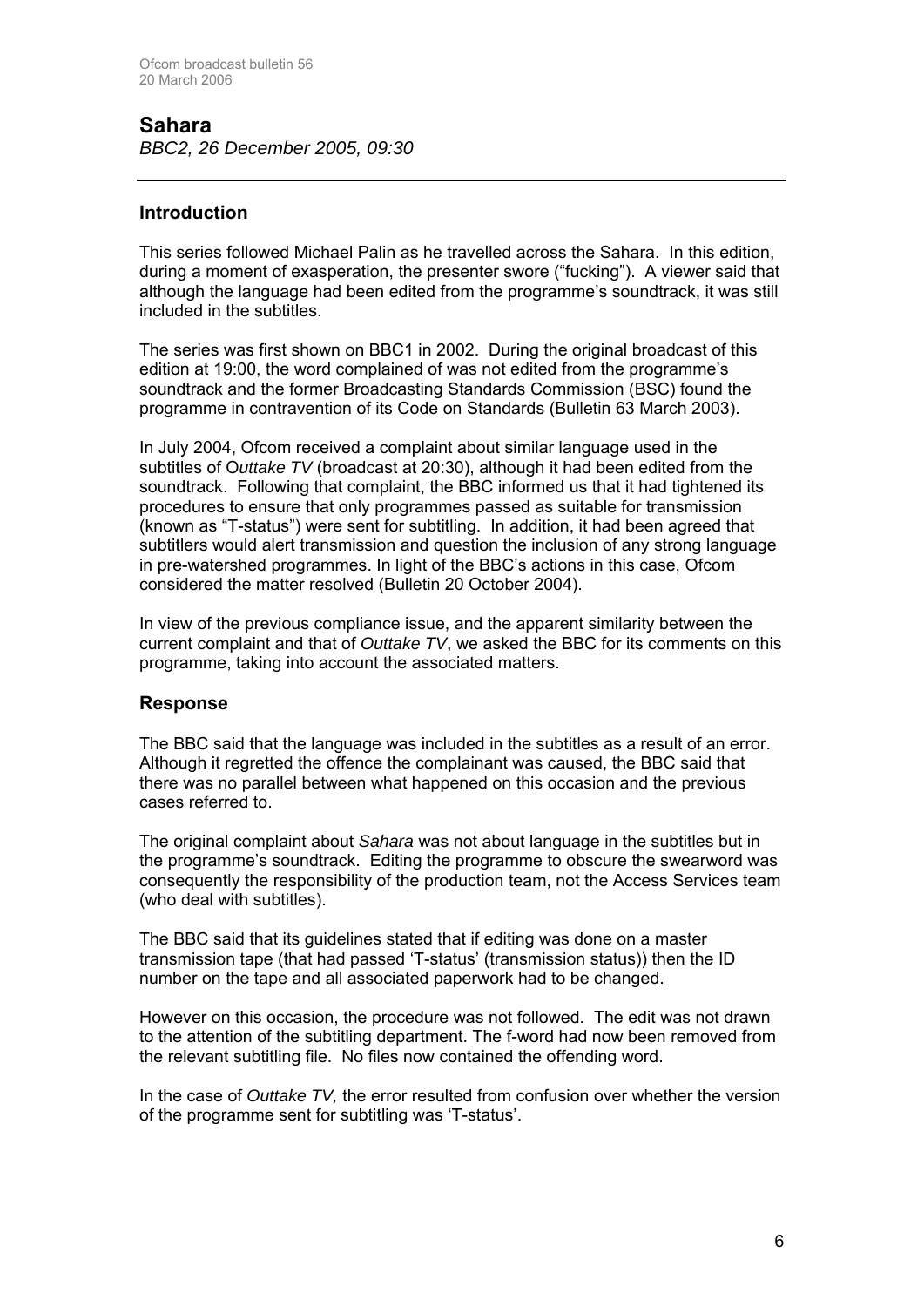# **Decision**

Rule 1.14 of the Broadcasting Code requires that "The most offensive language must not be broadcast before the watershed….".

We accept that this was an error and understand the BBC's explanation of how it occurred.

Given that the BBC has its own internal guidelines, it is of concern that these were not followed – particularly as the programme required editing as the result of a previous upheld complaint. The BBC notes that the complaint in relation to the 2002 edition related to the use of the word in the soundtrack, not the subtitles. However, we would have expected corrective action to deal with subtitling as well as with the soundtrack.

We welcome the BBC's assurance that the word "fuck" had now been edited from all remaining tapes and the subtitle files. However we consider that this occurrence was in breach of Rule 1.14 of the Broadcasting Code.

# **Breach of Rule 1.14**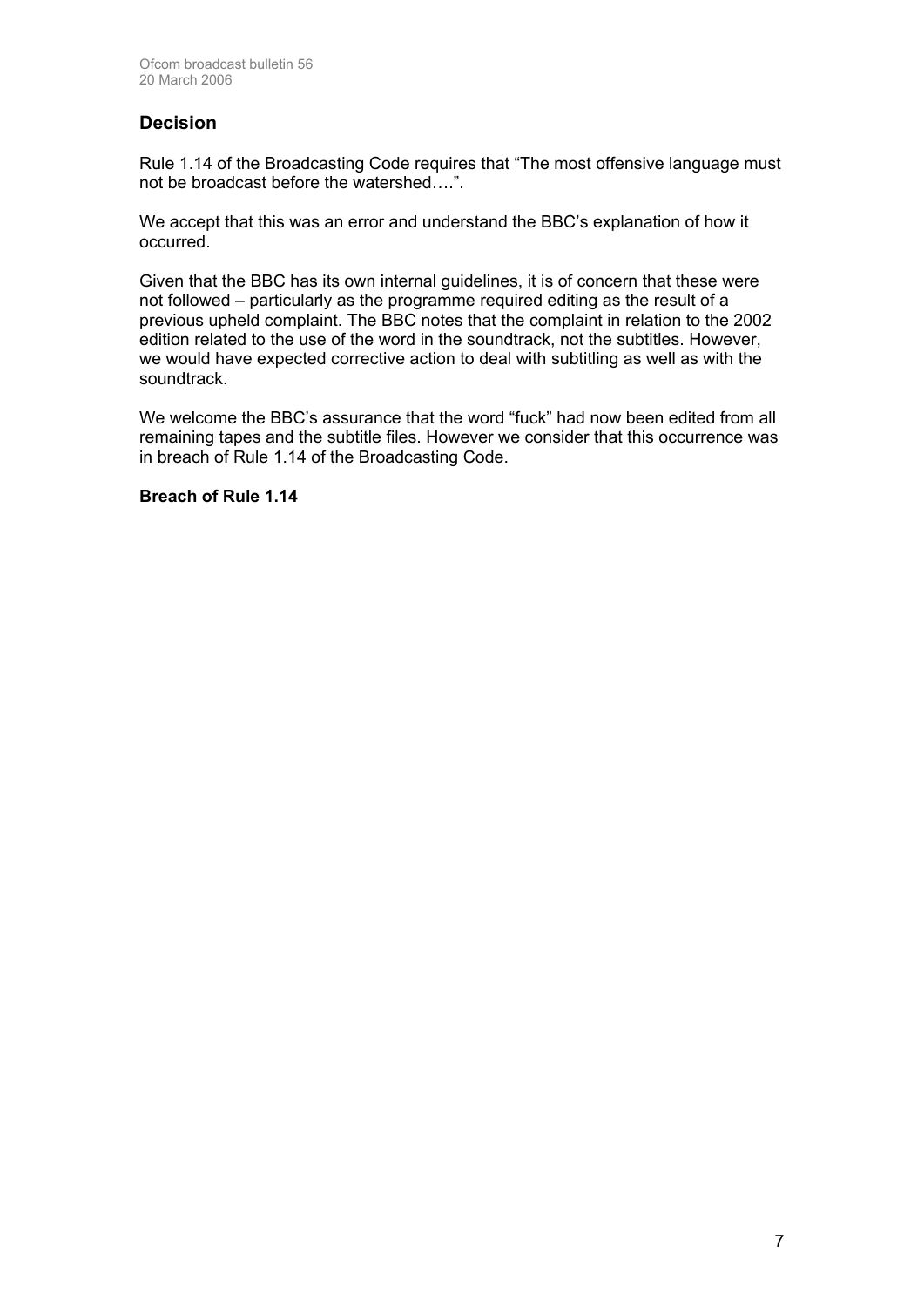# **Bollywood FM**  *4 January 2006, 23:55*

# **Introduction**

Bollywood FM was granted a 28 day Restricted Service Licence in Leeds from 25 December 2005 to 21 January 2006.

A listener complained that one of the presenters used an offensive Punjabi word in a late night show.

# **Response**

We wrote to the station on three separate occasions requesting a recording of the relevant content. Our final letter was sent by recorded delivery. The broadcaster failed to supply the recording we requested or to reply to any of our enquiries.

# **Decision**

It is a condition of a licence that the licensee makes recordings of its output, retains them for 42 days and provides Ofcom with any recordings we request. We are extremely concerned that the licensee failed to acknowledge receipt of our letters which made clear how serious this matter is.

The failure to supply recordings or to respond to correspondence from Ofcom is a serious and significant breach of a licence and will be held on record and taken into account should the licensee make any future licence applications.

**Breach of Condition 8 of the Restricted Service Licence (Retention and production of recordings)**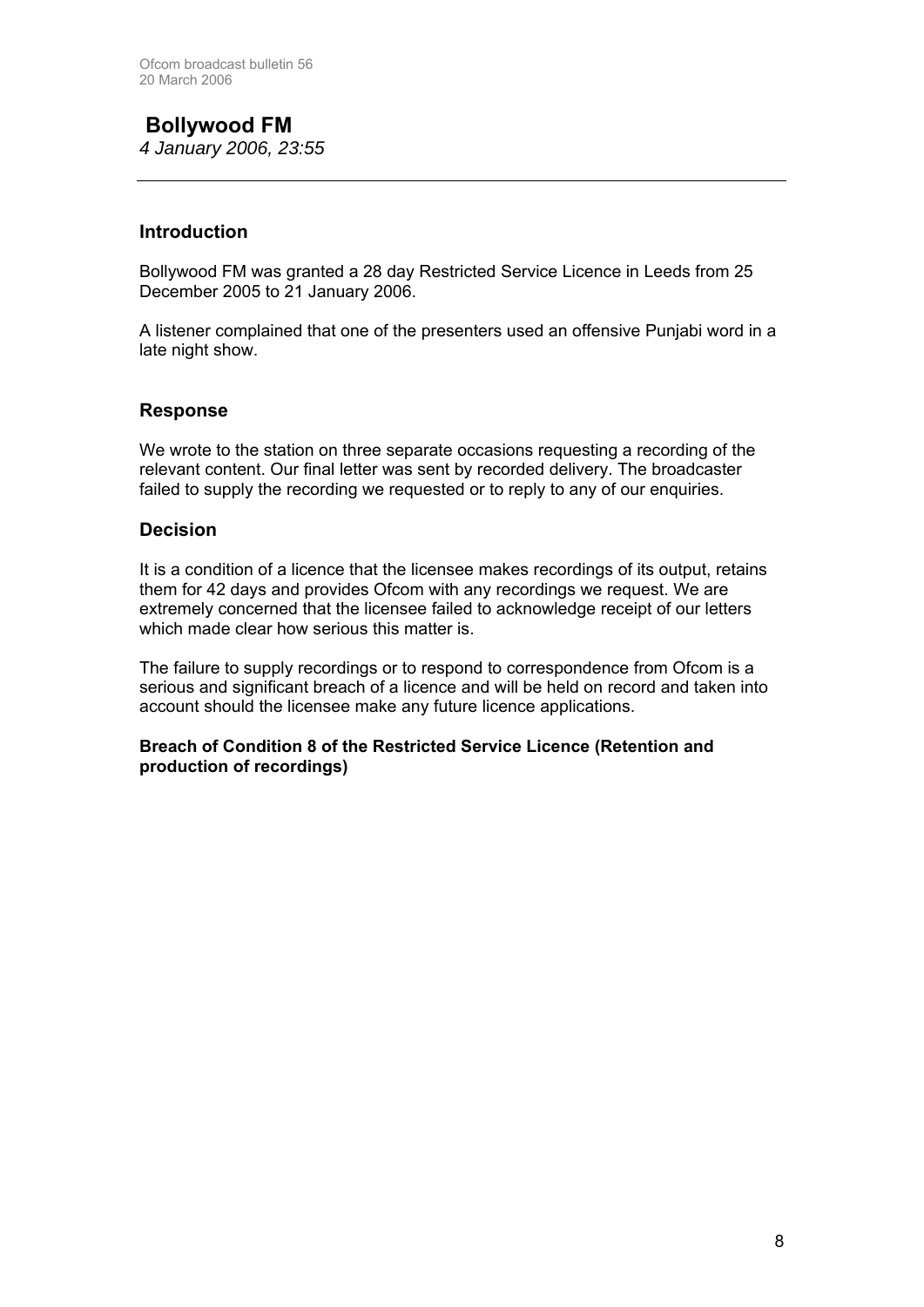# **Resolved**

# **Richard and Judy**

*Channel 4, 23 January 2006, 17:00*

# **Introduction**

This programme featured a regular update item on the developments in the *Big Brother* house. In this item, one of the participants said "fuck". Although this had been bleeped in the soundtrack, the accompanying subtitles still contained the word.

One viewer complained that the broadcast of this word in the subtitles was unacceptable before the watershed.

# **Response**

Channel 4 said that *Richard and Judy* was a fast-paced programme - the stenographer creating the subtitles had been taking down the soundtrack of the programme at speeds of more than 200 words per minute. In endeavouring to keep up with the dialogue, the stenographer had unfortunately, on this occasion, anticipated the soundtrack and typed "fuck", although in fact, the word had been covered by a bleep in the soundtrack. The stenographer had realised the error and had made the following clear apology at the end of the programme, in subtitles:

*`We apologise for the earlier strong language '*.

The broadcaster also said that the wrong electronic dictionary (enabling the stenographer to create subtitles at speed) was used. This dictionary allowed strong language and was designed for *Big Brother* post-watershed programming.

This was a case of genuine human error rather than a failing in compliance procedures or the broadcaster's technical procedures. All the necessary precautions had been put in place to attempt to avoid the transmission of any strong language. The production company providing the subtitling has reminded its team of the need to be careful to avoid such slips.

Channel 4 has already apologised directly to the complainant.

# **Decision**

On this occasion, the swearing occurred as a result of a human error during a live programme. The broadcaster had also provided an apology before the end of the programme. In these circumstances, we consider the matter resolved. However we welcome the fact that the production company providing the subtitling has reminded its team of the need for care.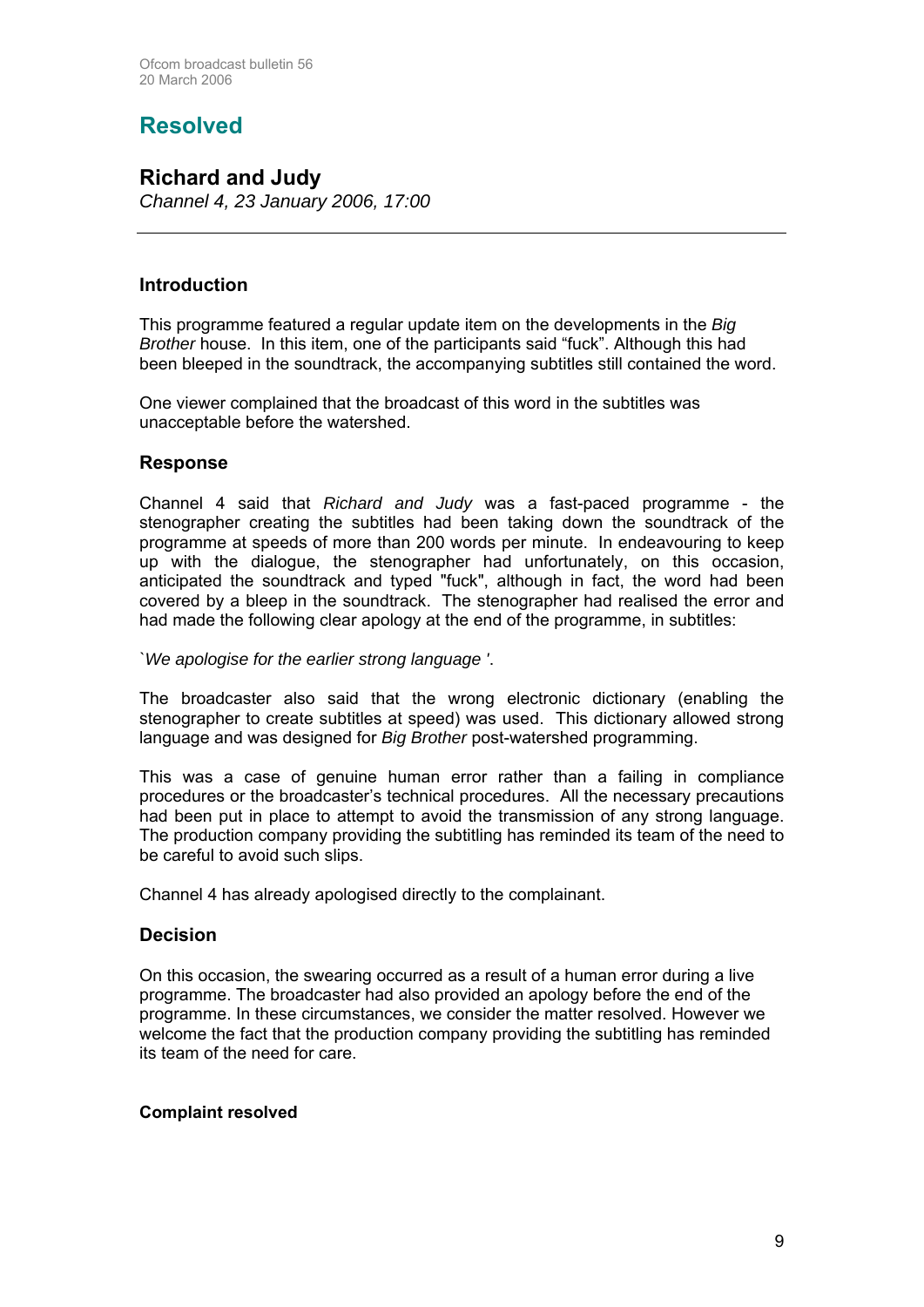# **News**

*Five, 25 January 2006, 17:30*

# **Introduction**

A viewer complained that in an item about the military regiment that Prince Harry was reported to be joining, it was stated that the unit had served in many combat areas, including Iraq and Kosovo. To illustrate Kosovo on the studio graphics, a representation of the Albanian flag was used. The viewer felt this implied that Kosovo was either the same territory as Albania, or part of that territory, which is untrue.

# **Response**

Five said that the use of the Albanian flag in this instance was a genuine mistake. It had amended its records so that a similar error did not occur in the future. It apologised for any offence caused to viewers.

# **Decision**

We welcome Five's recognition of the error, its apology and subsequent action. We consider the matter resolved.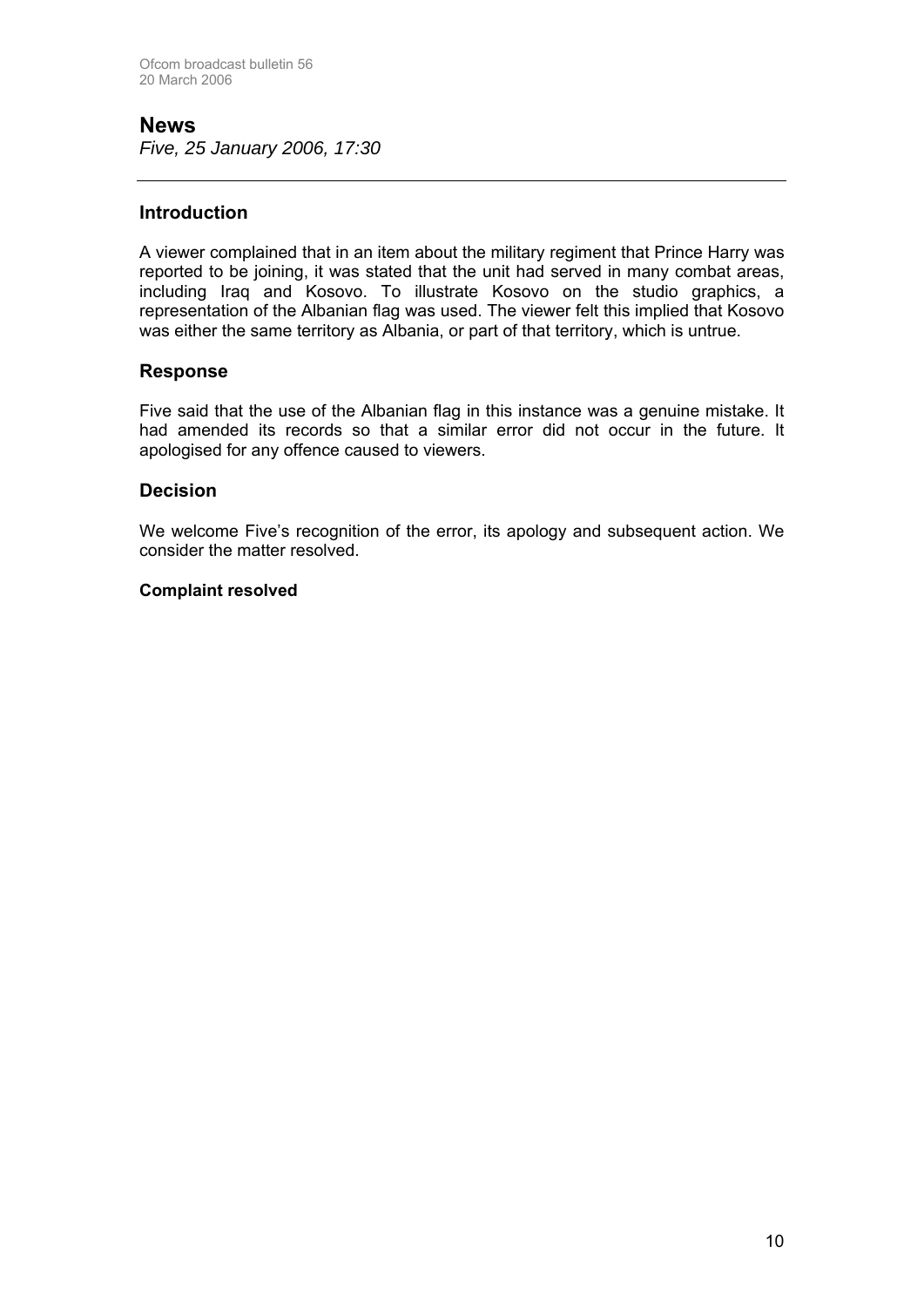# **ITV News**

*ITV1, 24 January 2006, 18:30 and 22:30*

# **Introduction**

Five viewers complained about reports on *ITV News* programmes, which highlighted the Government's proposals to change the delivery of long-term incapacity benefit. Some of the complainants (who were also claiming this benefit) said *ITV News* had implied that anyone on incapacity benefit was "a scrounger", and they did not believe the overall tone showed "due impartiality". Other complainants said that ITV News had stated – inaccurately – that anyone on incapacity benefit also had their rent and council tax paid by the state.

# **Response**

On the issue of "due impartiality", ITN, who provide the news programmes for ITV, said the report accurately reflected Government concern about the problem of "dependency culture", as suggested by a sharp rise in the number of people claiming incapacity benefit. The report made it clear that doctors' leaders maintained that 90 per cent of claims were genuine. Nevertheless, the thrust of the report was clearly about the campaign to identify *improper* claims and about the notion of dependency. This was a question of editorial discretion and not bias.

ITV pointed out that the initial report was followed by a separate report from Scotland about the challenges facing an individual on long-term benefit. This meant the overall output was not one-sided, as suggested by the complainants.

ITN accept that the statement suggesting claimants on incapacity benefit have their rent and council tax paid was incorrect. It said the report should have made it clear that some, not all, received these additional benefits. This would be made clear when *ITV News* returns to the story in future.

# **Decision**

We understand the concerns expressed by genuine claimants that the report might have created a suggestion that people on incapacity benefit were "scroungers". However, the approach adopted by *ITV News* accurately reflected the story of the day, which was an announcement about proposals to create a new unit to check on claimants to ensure they are still ill and measures to reduce the growing level of longterm dependency on incapacity benefit, and to reduce "dependency culture".

*ITV News* was not wholly accurate in its assertion that all those claiming incapacity benefit automatically received benefits for their rent and council tax paid – this would depend on the circumstances of any particular case. We welcome that ITV will make the situation clear when it returns to the issue in future. In these circumstances, we consider the matter resolved.

# **Not in breach/Resolved**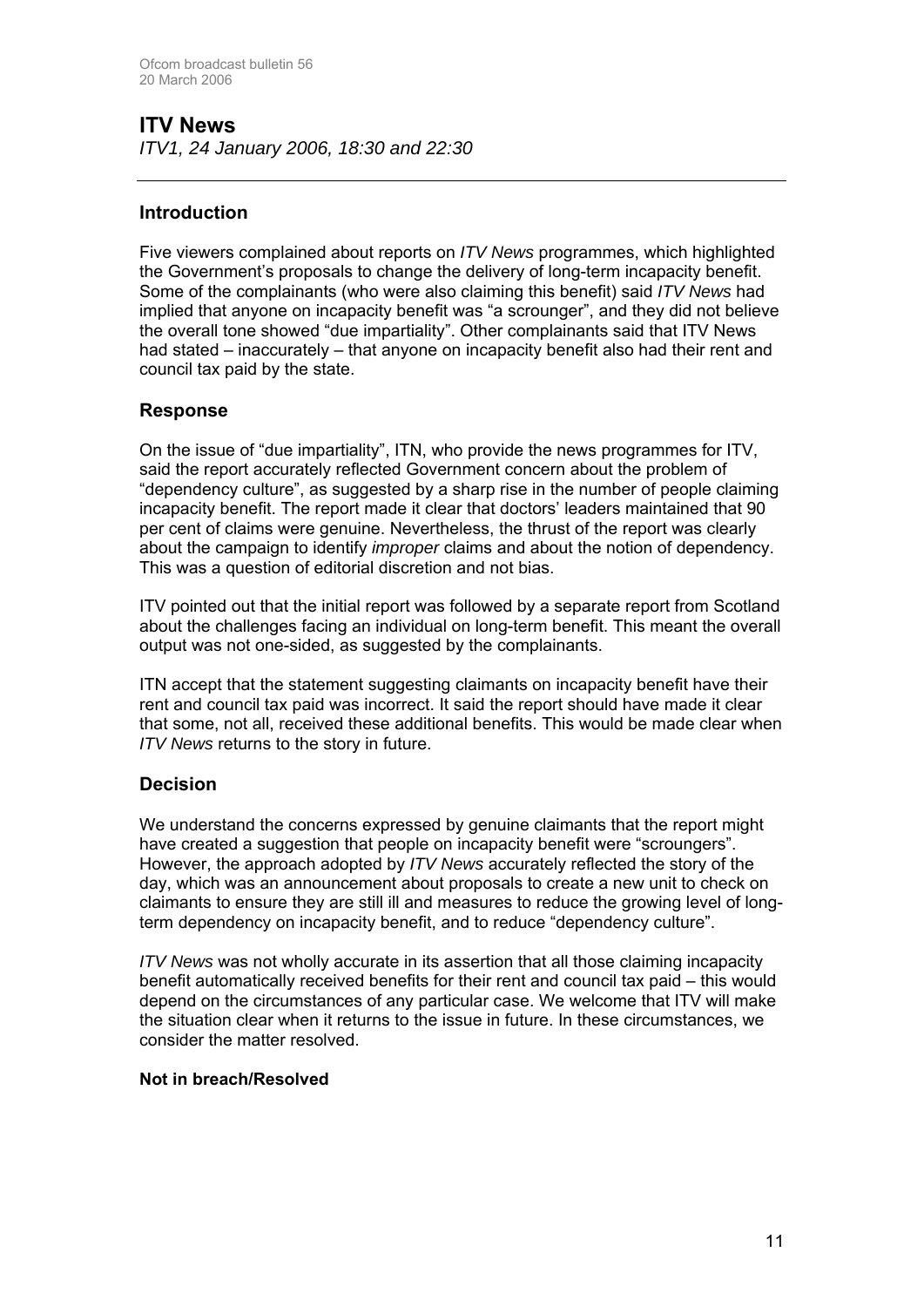**Celebrity Weakest Link**  *BBC1, 14 January 2006, 18:45*

# **Introduction**

A viewer complained that during this edition of the *Weakest Link*, one of the celebrity contestants had a large logo on a t-shirt which read "FREEZE MOFO". This prompted the viewer's son, who is learning to read, to ask what MOFO (an abbreviation of 'motherfucker') meant. The viewer considered the logo inappropriate for broadcast at that time.

# **Response**

The BBC regretted the difficult situation the viewer was put in. However, from its research, it appeared that the viewer's experience of watching with his son was not widely shared. Children formed the smallest audience category. The BBC had only received two complaints directly – it suspected that this apparent lack of concern may have in part resulted from the remoteness of the abbreviation from its origins, and its comparative lack of familiarity.

Even so, the fact that the logo was allowed to appear in the programme was an oversight which the BBC regretted. The BBC offered an apology to the complainant and stated that, in future, clothing worn by contributors would be more rigorously checked. Additionally, this edition will be re-edited so that, in any future transmission, the wording would not be legible.

# **Decision**

We note that the BBC said that children formed the smallest audience category. However this was a programme broadcast pre-watershed. We acknowledge that the abbreviation may not be widely understood but its derivation is considered to be highly offensive. We welcome the steps taken by the BBC to prevent similar occurrences and to ensure the logo is illegible in repeats of the programme. In view of the action taken by the BBC, we consider the matter resolved.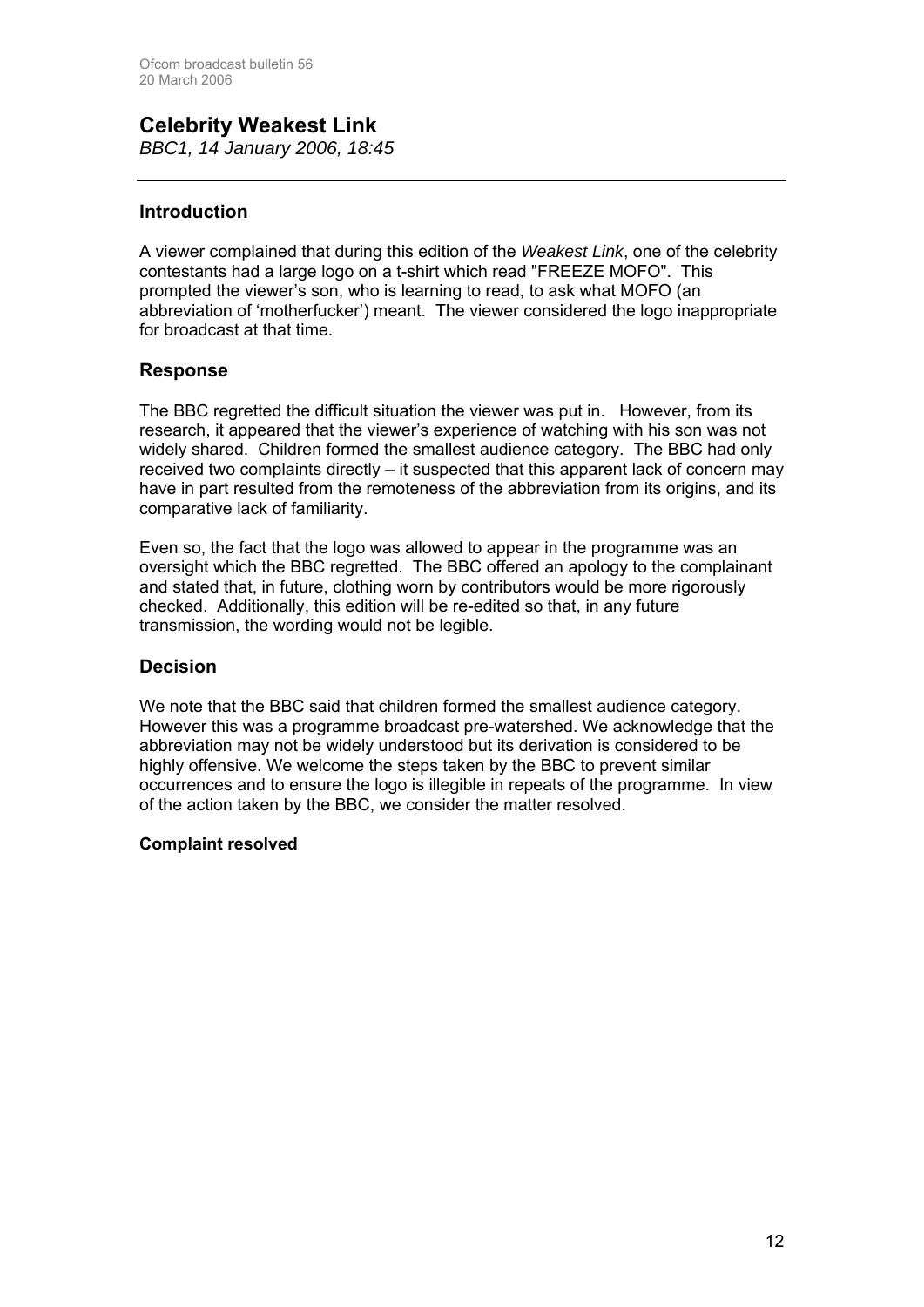# **Bobby Bossman**

*Sunrise Radio, 24 December 2005, 19:45* 

# **Introduction**

This show (broadcast on Christmas Eve) featured a comedy item called 'Silent (but deadly) Night'. It featured a sampled recording of people breaking wind to the tune of the traditional Christmas Carol.

One person complained that this was unacceptable, especially during the Christmas period.

# **Response**

Sunrise Radio said that the presenter broadcast a personal apology the following day (Christmas Day). Whilst he did not mention the complainant by name, he said that he was heartily sorry to have offended him. He said that it had only been a bit of fun, but that he did not like upsetting even one listener.

# **Decision**

In the light of the on-air apology, we did not feel, on this occasion, that we needed to intervene further. For practising Christians, carols are an important part of the Christmas religious festival. It is important that broadcasters are aware of the particular religious sensitivities of all communities, especially at times of celebration or commemoration of the important festivals in those communities' calendars.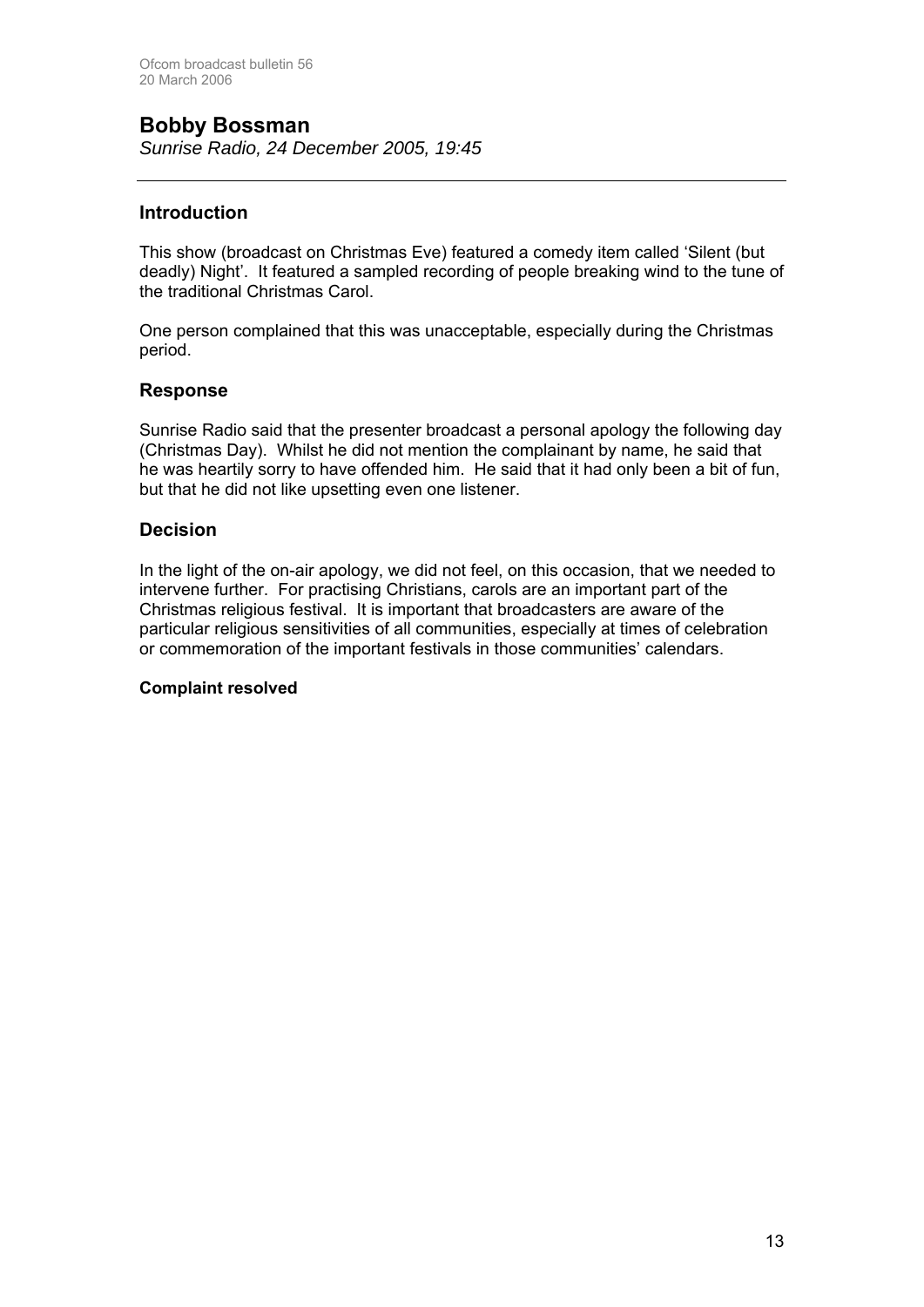# **Introduction**

A listener complained about a comment made by a contributor during a discussion about the presence of troops in Iraq in which he referred to "a nigger in the woodpile".

# **Response**

The BBC said that the comment was used in a live interview about the continuing presence of British troops in Iraq. Its occurrence in this context was perhaps even less to be expected than in many others. The production team had to make a spot decision on how it should be handled. While there was no intervention from the presenter at the time, a subsequent apology was made. It was felt that an immediate action by the presenter would have sounded heavy-handed in this context and would have risked throwing off course an informed contribution to the programme on a subject of great concern to many people. A statement, however, was read out within the hour: "Earlier in the programme, one of our contributors used a phrase which many of you found offensive. Following your calls and e-mails, he wishes us to make clear that he apologises for using the phrase and any offence caused."

# **Decision**

We note that the comment was used by a contributor to the programme rather than a presenter or reporter. Nevertheless such phraseology is no longer considered acceptable. However in view of the action taken by the broadcaster, we consider the matter resolved.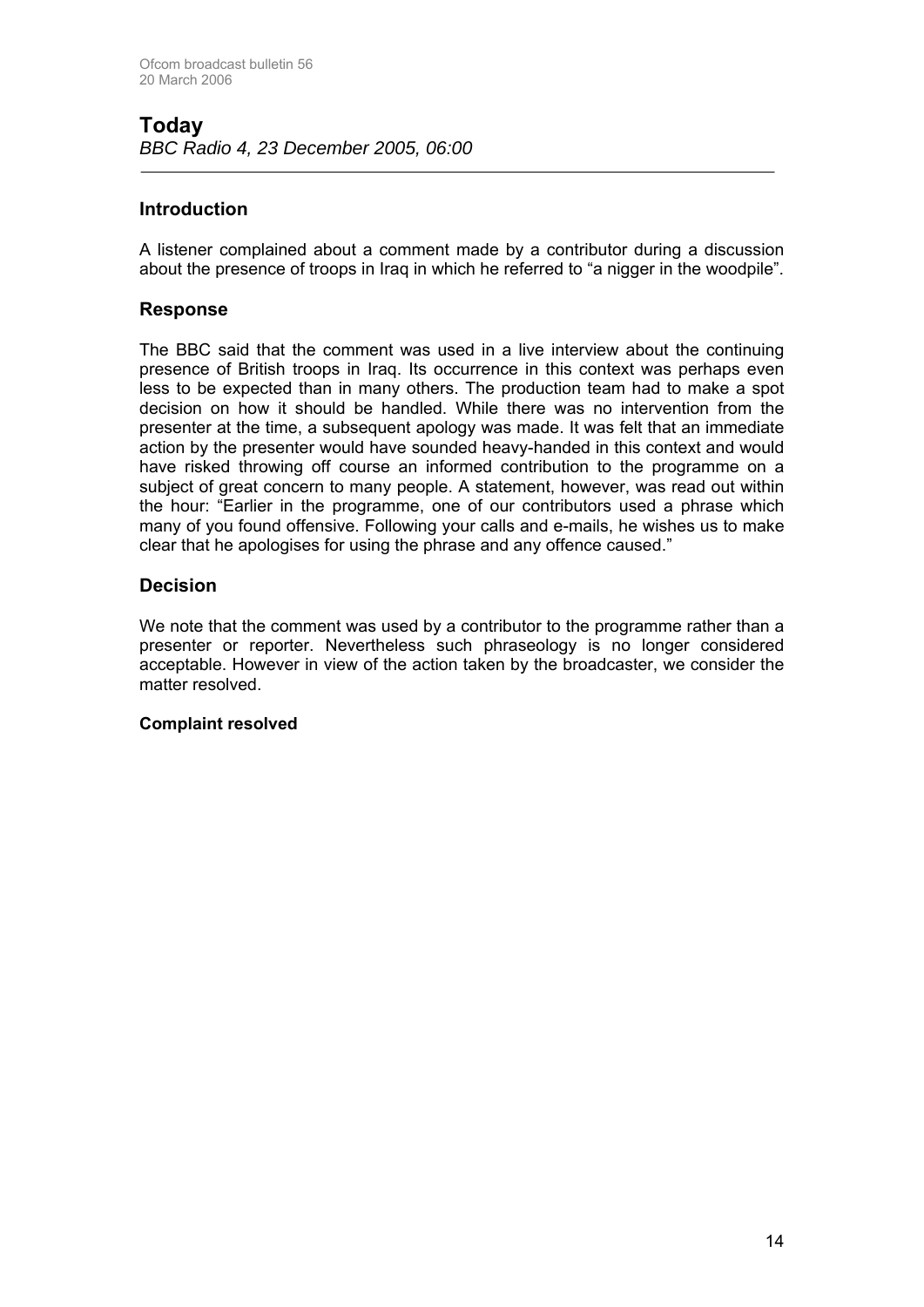# **The Chris Moyles Show**

*BBC Radio 1, 18 November 2005, 08:30*

# **Introduction**

Chris Moyles , during his breakfast show, handed over the presentation to a female news presenter. During the handover he referred to the presenter as a "slut" and then went on to make other comments about her as he attempted to defend his comment. Four listeners complained that this was offensive.

# **Response**

The BBC said that it regretted the offence to these listeners. It said that barbed banter was a trademark of the presenter and his show. He was himself often on the receiving end of personal comments from other members of the team and this was part of the light-hearted atmosphere that the team sought to create. The exchange between Chris Moyles and the news presenter was the culmination of a fortnight of backchat, in the course of which she had shown herself well able to respond firmly. On this occasion, other members of the team spoke up in her defence, and Chris Moyles included an element of apology in his later comments.

Even so, the Executive Producer and Head of Department both had conversations with the presenter subsequently, and reminded him of the need to avoid comments which risk causing listeners more offence than amusement.

# **Decision**

Banter between studio team members is a key part of this show and usually clearly comes across as good-humoured. However, care should be taken to avoid language and comments that might cause even regular listeners offence. In view of the BBC's apology and the reminder to the presenter, we consider the matter resolved.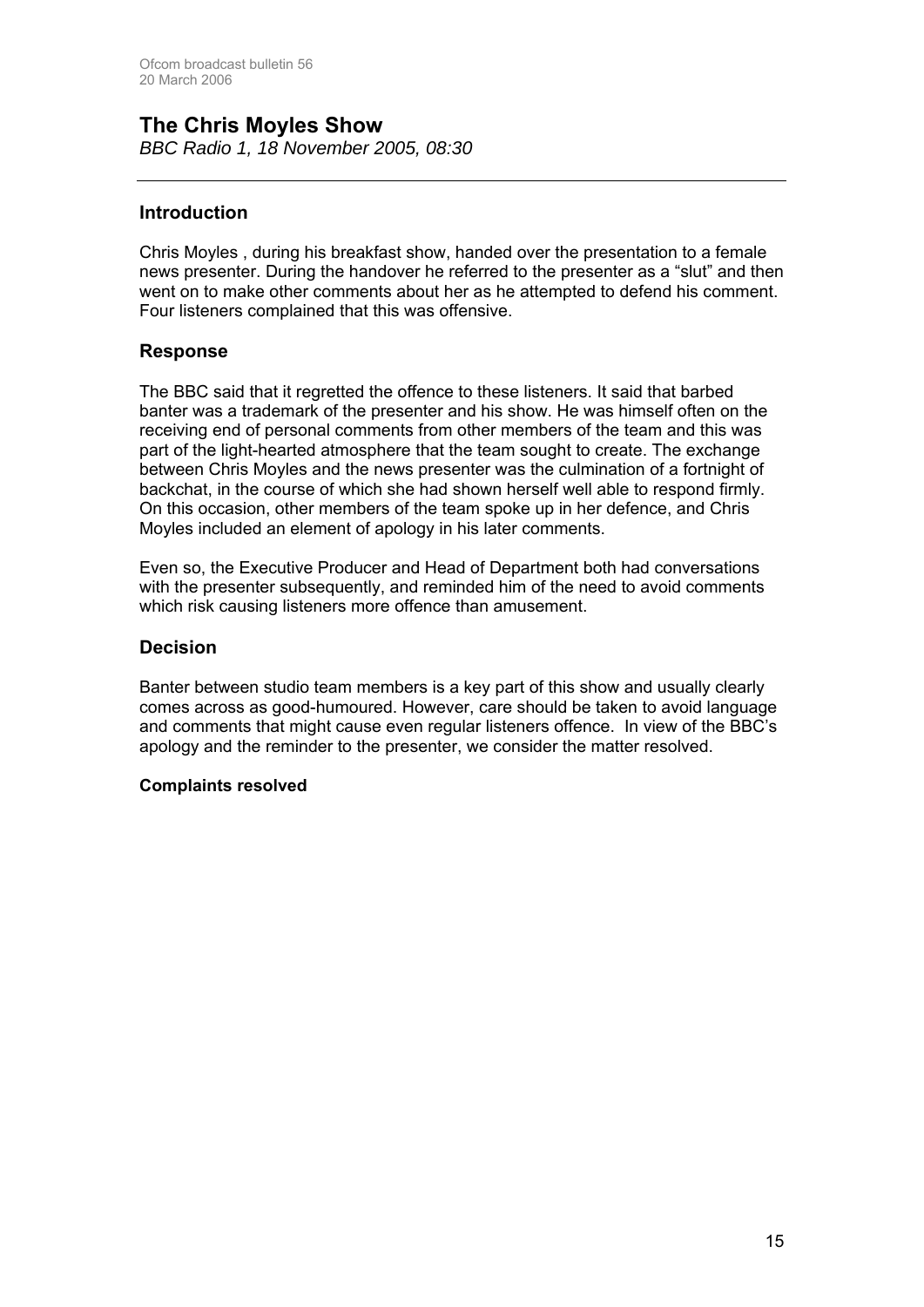# **Promotions for Sunday Surgery**

*BBC Radio 1, 19-21 September 2005, various times*

# **Retraction by the BBC**

Ofcom's finding in Bulletin 53 concerning Radio 1's *Promotions for Sunday Surgery* referred to the fact that the BBC's response to Ofcom stated that the promotions for this programme were aimed at reaching the 9/10-14 age category.

Whilst accepting Ofcom's finding, the BBC wishes to retract this part of its statement. The BBC wishes it to be known that the trails were in fact not aimed particularly at children aged 9/10-14 age but principally at Radio 1's core audience of 15-24 year olds.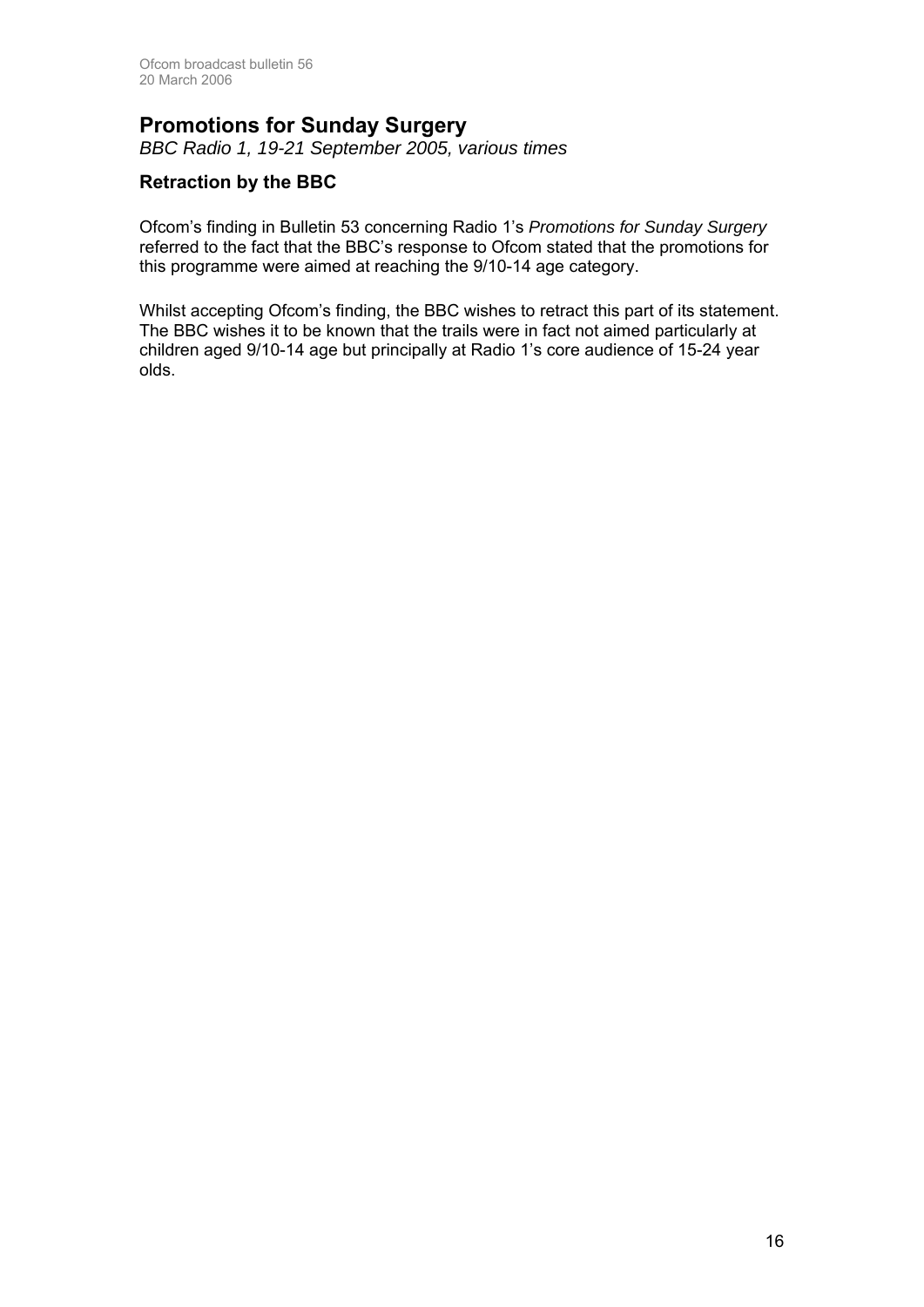# **Fairness and Privacy Cases**

# **Upheld/Upheld in Part**

# **Ms B**

*Central News,* ITV1 (Central), 2 August 2005

**Summary:** Ofcom has upheld this complaint of unwarranted infringement of privacy and partly upheld this complaint of unfair treatment. This regional news item reported an attack on Ms B that occurred as she walked through her local park with a friend.

Ms B complained that the broadcast was unfair in that it: did not include a description of her attackers (which according to her, was a requirement of her agreeing to take part); and, included "body shots" of her without her consent.

Ms B also complained that the use of "body shots" in the programme unwarrantably infringed her privacy.

Ofcom found the following:

- a) The omission of a description of Ms B's attackers in the programme did not result in the unfair treatment of Ms B in the programme. In Ofcom's opinion, the omission of this information was unlikely to have affected viewers' understanding of Ms B and the incident in a way that was unfair to Ms B.
- b) While there was no evidence that the programme makers sought to mislead Ms B when seeking her consent to participate in the programme, in Ofcom's view, they failed to provide her with sufficient information about the likely degree of her identifiability in the programme to ensure that the consent she provided to contribute to the programme was in fact informed consent. This was unfair.
- c) In Ofcom's view, it should have been sufficiently clear to the programme makers (given the serious and sensitive subject matter and the pre-filming discussions between Ms B and the programme makers about camera angles) that Ms B had serious concerns about being identifiable in the programme. Ofcom concluded that the range of shots used in the broadcast, provided viewers with personal identifying information about Ms B which her voice, and information about the location alone, would not have provided. Ofcom noted the programme had included full-body walking shots at close range identifying Ms B's height, posture, gait, physical form, hair colour and skin tone, all of which would have made Ms B readily identifiable to those who knew her. Ofcom concluded that this amounted to an infringement of Ms B's privacy in the programme as broadcast. Further, in Ofcom's view, there appeared to be no justification for such an infringement and it was therefore unwarranted.

# **Introduction**

This regional news item reported on an attack on Ms B that occurred as she walked through her local park with a friend. The item highlighted the shortage of police in the Oxfordshire area at the time of the attack. Viewers were told that the victim was too afraid to be identified. The item was filmed in the park where the attack took place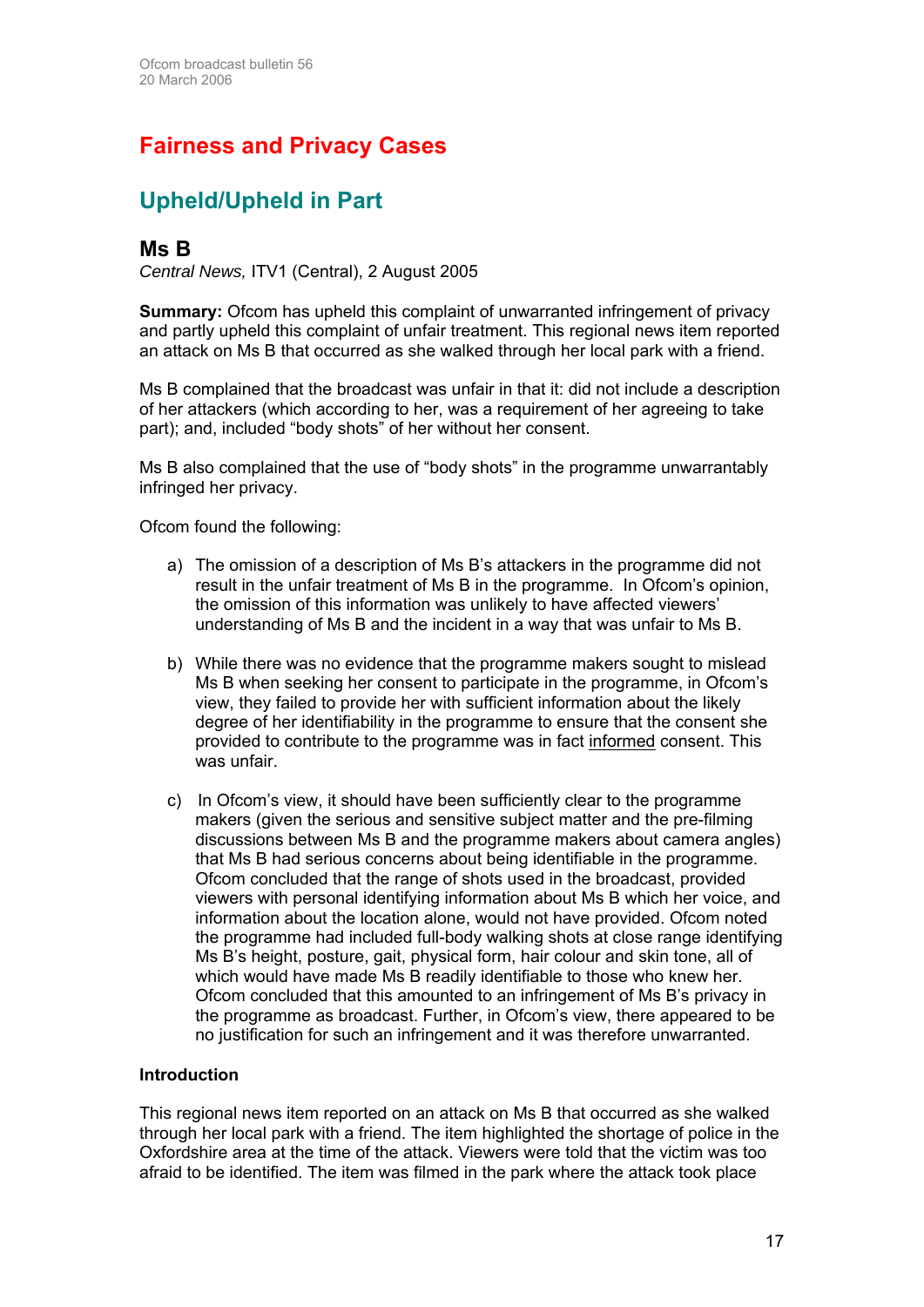and included an interview with Ms B and walking shots of Ms B and an unnamed friend.

Ms B complained that she was treated unfairly and that her privacy was unwarrantably infringed in the programme as broadcast.

### **The Complaint**

#### **Ms B's case**

#### Fairness

In summary Ms B complained that she was treated unfairly in the programme as broadcast in that:

- a) she contributed to the item on the understanding that it would include a description of her attackers. The item did not include a description of her attackers despite assurances it would, given by three different members of the production team on separate occasions; and
- b) body shots were shown without her consent. The production team promised to use only leg shots when filming her and her friend walking through the park.

#### **Privacy**

c) Ms B complained that her privacy was unwarrantably infringed in the programme as broadcast in that the use of body shots made her identifiable to people who knew her and to her attackers.

#### **ITV's case**

In summary ITV said that unfortunately communication between the team members themselves and between each of them and Ms B was less than perfect. It was never the team's intention to treat Ms B unfairly, however, Central News fully recognised that there were highly regrettable misunderstandings which resulted in distress being caused to Ms B. Central News apologised unreservedly for any distress it may have unintentionally caused. ITV said that Ms B's complaint had led to the news team reviewing some of their own processes and communications.

In response to the Ms B's specific points raised in the complaint, ITV responded as follows:

#### Fairness

a) In relation to the news team's dealings with the complainant, ITV said that Ms B agreed with a programme team member to contribute to a recorded interview on the basis she would not be identified. Though unable to recall the details of their conversation this team member accepted that it was most likely that it was agreed that descriptions of the attackers would be included. The journalist who conducted the interview confirmed that Ms B requested inclusions of the descriptions in the report. The journalist had Ms B record the descriptions of the attackers, but did not guarantee that the descriptions would be included, since she would not be editing the interview or scripting the final item. The journalist made clear, in an overnight briefing note to a programme team member and the sub-editor responsible for the editing, that Ms B was keen to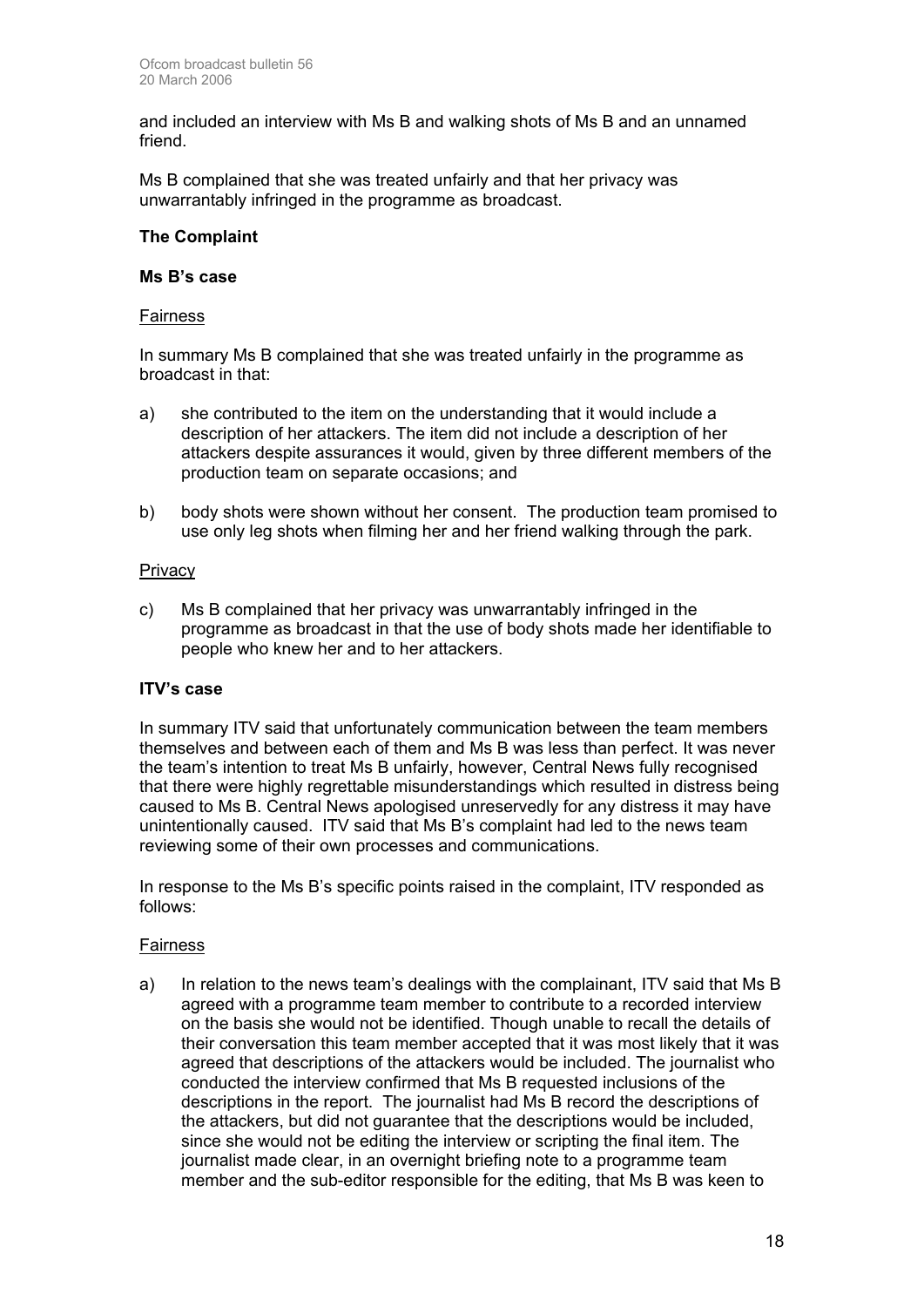see descriptions included. During the editing stage the sub-editor recalled that Ms B asked him if a description could be included in the piece. The sub-editor recalled that he told Ms B that he would use his best endeavours, but that it was obviously important to report the details of what happened, and within a relatively short piece there may not be time. Ms B appeared to understand and accept this. He was certain that he did not guarantee inclusion.

 ITV submitted that there were very likely two misunderstandings: Ms B believed that she had agreed inclusion of descriptions as a condition or pre-requisite to being interviewed; and, in handling the item, the three news personnel did not understand the interview or report to be conditional on that inclusion.

 In its dealings with Ms B Central News never sought to mislead her. Central News maintains they did not treat her unfairly in the making of the programme and that broadcast of the item did not constitute material unfairness to her.

b) In response to Ms B's complaint about the type of shots used, ITV said that after considering different camera angles, it was explained to Ms B that "walking" feet and back shots (or leg and body shots) would not identify her. The recording of "walking" shots took place on this basis. ITV believed the shots were used in good faith.

#### **Privacy**

c) In response to the complaint of unwarranted infringement of privacy, ITV said the team clearly understood Ms B's wish not to be identified. The production team member and the journalist both recalled discussing this with Ms B and the journalist made this clear in block capitals in the overnight briefing note. ITV said Central News honoured the obligation to not make Ms B's identity known as use of "walking shots" did not constitute identification of Ms B.

# **Decision**

Ofcom's statutory duties include the application, in the case of all television and radio services, of standards which provide adequate protection to members of the public and all other persons from unfair treatment in programmes and unwarrantable infringement of privacy in both the making and broadcast of the programme included in such services.

In carrying out its duties, Ofcom has regard to the need to secure that the application of these standards is in the manner that best guarantees an appropriate level of freedom of expression. Ofcom is also obliged to have regard in all cases, to the principles under which regulatory activities should be transparent, accountable, proportionate and consistent and targeted only at cases in which action is needed.

In the circumstances of this case Ofcom found the following:

#### Fairness

a) Ms B complained that the broadcast was unfair in that it did not include a description of her attackers, which according to her, was a requirement of her agreeing to take part in the news item. The broadcaster refuted that such a guarantee was given to Ms B.

However, Ofcom noted that ITV accepted that there was a miscommunication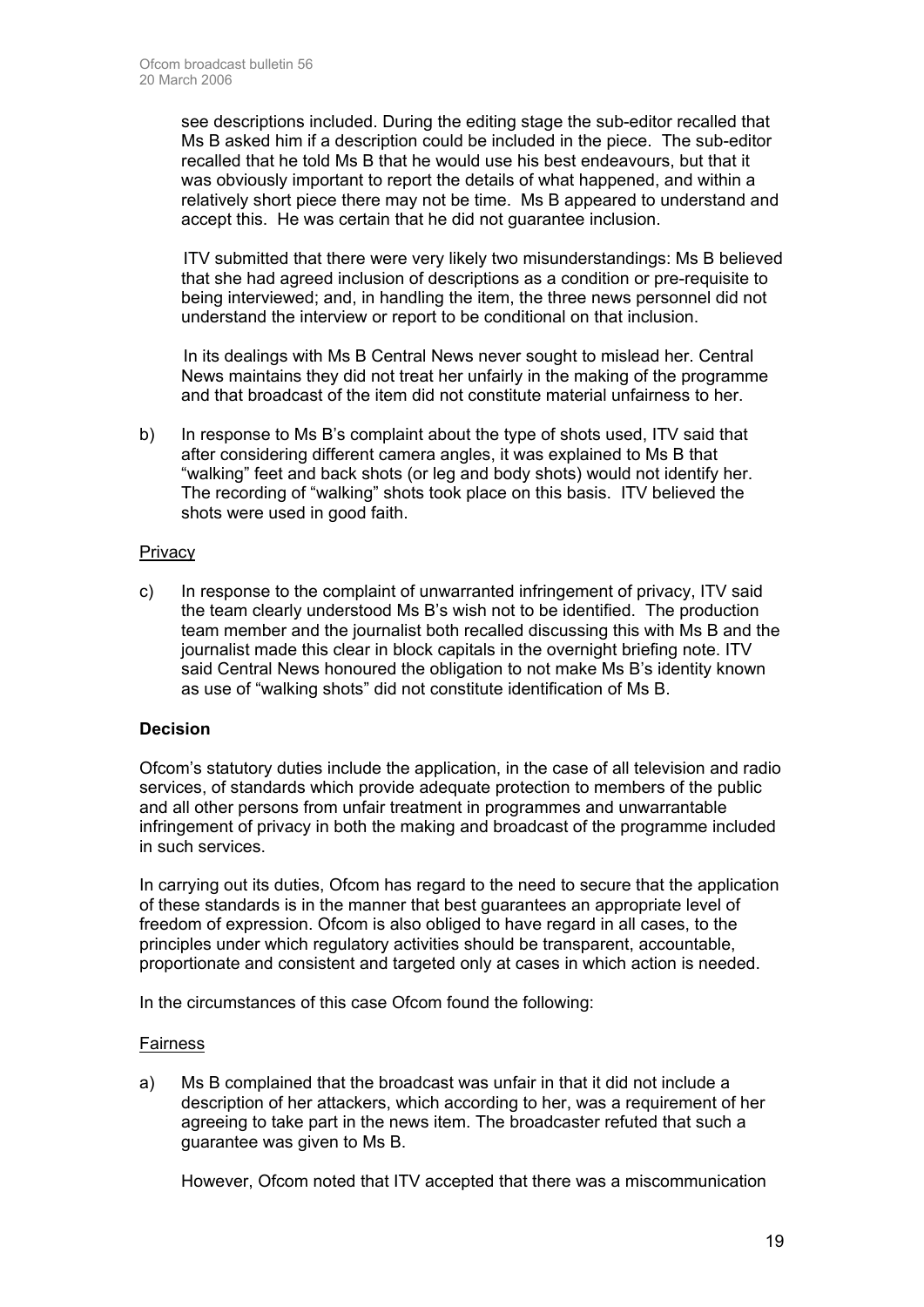between the various members of the programme making team and that a misunderstanding had occurred as to whether it was agreed with Ms B that a description of her attackers would be included in the programme.

 Having regard to the evidence provided by the parties on this point, there appeared to be different recollections of the pre-transmission discussions and Ofcom was not able to resolve the conflicts between the parties' respective accounts of those discussions and the basis on which Ms B had agreed to participate in the programme.

 However, Ofcom considered it was apparent that there was, at the very least, a difference in expectation about what would appear in the news item and welcomed the fact that, as a result of this complaint, action was being taken by the programme makers to review their internal processes.

 Having established the conflict of evidence about the making of the programme, Ofcom's function is to consider whether Ms B was treated unfairly in the programme itself. It is not within Ofcom's remit to adjudicate on complaints of unfairness in the making of a programme unless that alleged unfairness results in unfair treatment of the complainant in the programme as broadcast.

 In this case, Ofcom concluded that the omission of a description of Ms B's attackers in the programme did not result in the unfair treatment of Ms B in the programme. In Ofcom's opinion, the omission of this information was unlikely to have affected viewers' understanding of Ms B and the incident in a way that was unfair to Ms B.

Consequently, Ofcom did not uphold this part of the complaint.

b) Ms B also complained that the use of 'body shots' in the programme as broadcast was unfair as they were used without her consent. ITV maintained that Ms B gave consent for "walking shots" and the shots were used in good faith.

 Again, Ofcom's function was to consider whether, notwithstanding any conflicts in evidence, Ms B was treated unfairly in the programme as a result of ITV using particular shots of her.

In reaching a finding Ofcom noted that the discussions between programme makers and Ms B about which camera angles would be best, arose out of Ms B's wish that she should not be able to be identified in the programme. Ofcom noted that in ITV's statement, it was acknowledged that they understood Ms B's wish not to be *identified.* This was also acknowledged in the programme itself which stated that Ms B was "too scared to be identified".

It was also clear to Ofcom from Ms B's complaint that she had concerns about appearing in the programme in a way which made her *recognisable* or *identifiable.* In particular she said in her complaint that she had not wanted to be interviewed on camera because she had not wanted to be "identified". She further said that she agreed to be interviewed on camera only after being informed that steps could be taken so that she would not be "recognised".

Ofcom recognises that there is a distinction between an individual being specifically *identified* in a programme (for instance, by being named) and being rendered *identifiable* in a programme. However, it considers that if it is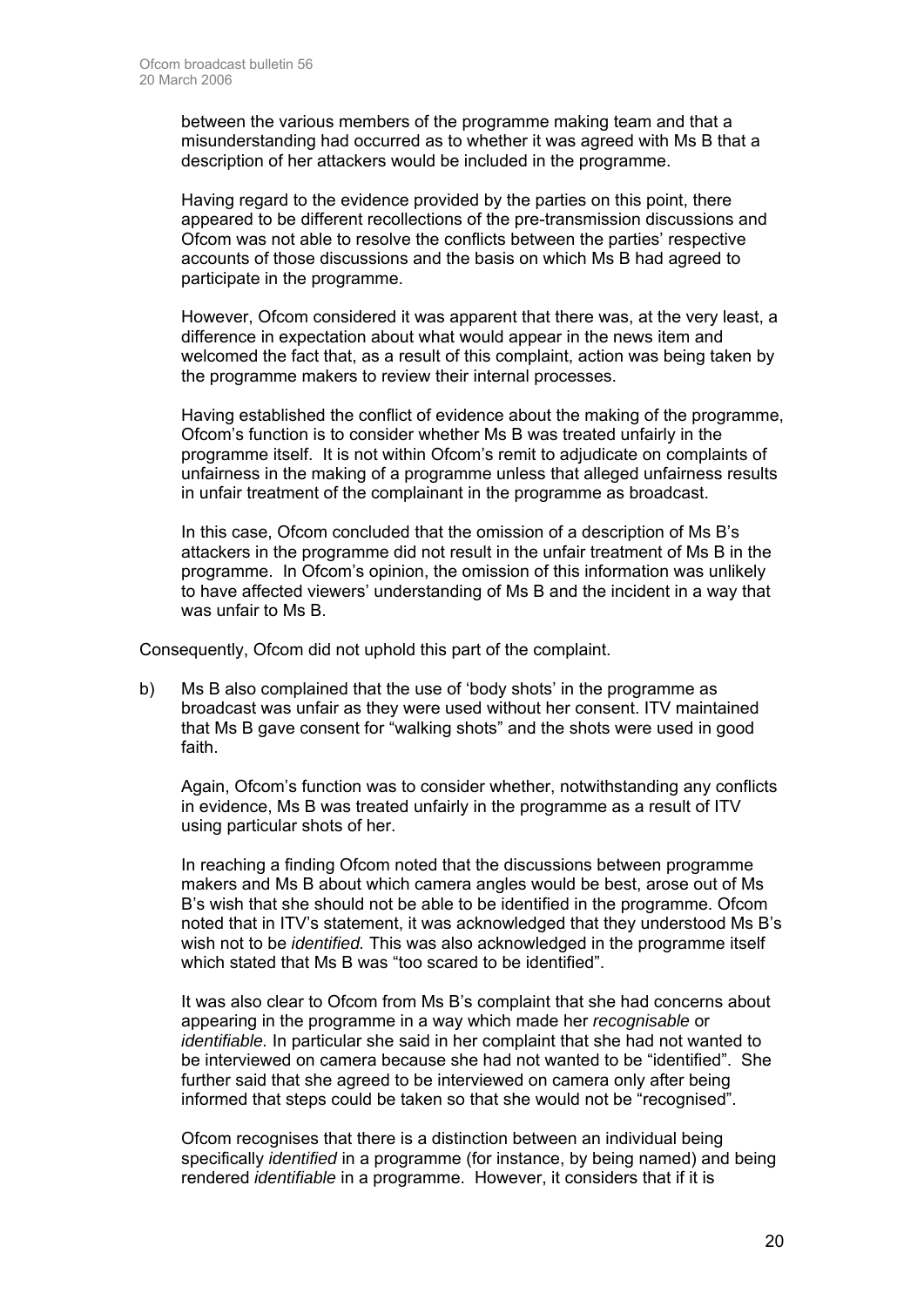apparent that a contributor has concerns about protecting their identity in a programme and the programme maker agrees to take steps to protect their identity, it is important that the contributor is given sufficient information to be able understand in advance what is actually meant. This includes the degree of protection that will result from any steps taken. In some circumstances it may be sufficient to ensure that the contributor is simply not specifically *identified.* In other (more sensitive) circumstances, it may be necessary to ensure that they are not rendered *identifiable* to a particular person or persons, including their own family or friends.

In Ofcom's view, it should have been sufficiently clear to the programme makers (given the obviously serious and sensitive subject matter and the prefilming discussions between Ms B and the programme makers about camera angles) that Ms B had serious concerns about being *identifiable* in the programme. In this case, it was not sufficient for the programme makers to assume that Ms B recognised the fine distinction between being *identified* and being *identifiable*. It was clear from Ms B's complaint (see quotes above) that not being *identifiable* was fundamental to her decision to participate and she would not have consented to participating in the programme had she known that she would be *identifiable*.

 After viewing the item, Ofcom concluded that the programme did not sufficiently protect Ms B's identity. In particular, the range of shots used, provided viewers with personal identifying information about Ms B, which her voice and information about the location alone, would not have provided. Ofcom noted that the programme included full-body walking shots at close range identifying Ms B's height, posture, gait, physical form, hair colour and skin tone, all of which would have made Ms B readily identifiable to those who knew her.

 While there was no evidence that the programme makers sought to mislead Ms B when seeking her consent to participate, in Ofcom's view, they failed to provide her with sufficient information about the likely degree of her identifiability in the programme to ensure that the consent she provided to contribute to the programme was in fact **informed** consent. This was unfair.

Consequently, Ofcom upheld this part of the complaint.

#### **Privacy**

c) Ms B complained that her privacy was unwarrantably infringed in the programme as broadcast, in that the use of body shots made her identifiable to people who knew her and to her attackers.

In Ofcom's view, the line to be drawn between the public's right to information and the citizen's right to privacy can sometimes be a fine one. In considering complaints about the unwarranted infringement of privacy, Ofcom will therefore, where necessary, address itself to two distinct questions: First, has there been an infringement of privacy? Second, if so, was it warranted?

 As outlined above at finding (b), there were areas of clear conflict between the parties' accounts of pre-transmission discussions. However, in Ofcom's view (for the reasons outlined above at finding (b)) it should have been sufficiently clear to the programme makers (given the obviously serious and sensitive subject matter and the pre-filming discussions between Ms B and the programme makers about camera angles) that Ms B had serious concerns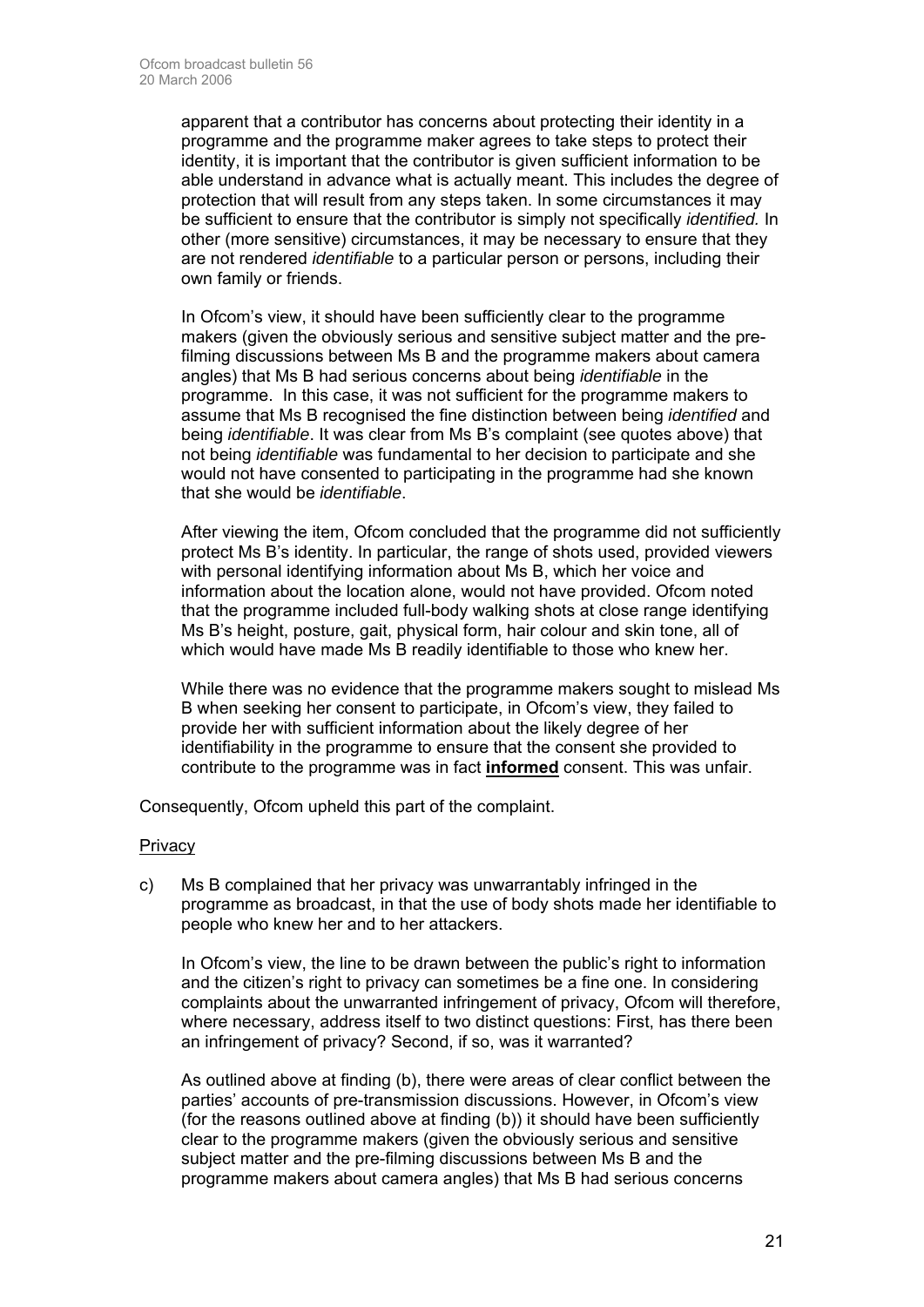about being *identifiable* in the programme. In this case, it was not sufficient for the programme makers to assume that Ms B recognised the fine distinction between being *identified* and being *identifiable*.

 Ofcom considered that the range of shots used made Ms B *identifiable* to those who knew her (see finding (b)). In these circumstances, Ofcom concluded that Ms B's privacy was infringed in the programme as broadcast and as, in Ofcom's view there appeared to be no justification for such an infringement, it was found to be unwarranted.

The complaint of unwarranted infringement of privacy was upheld.

# **The complaint of unfair treatment was partly upheld. The complaint of unwarranted infringement of privacy was upheld.**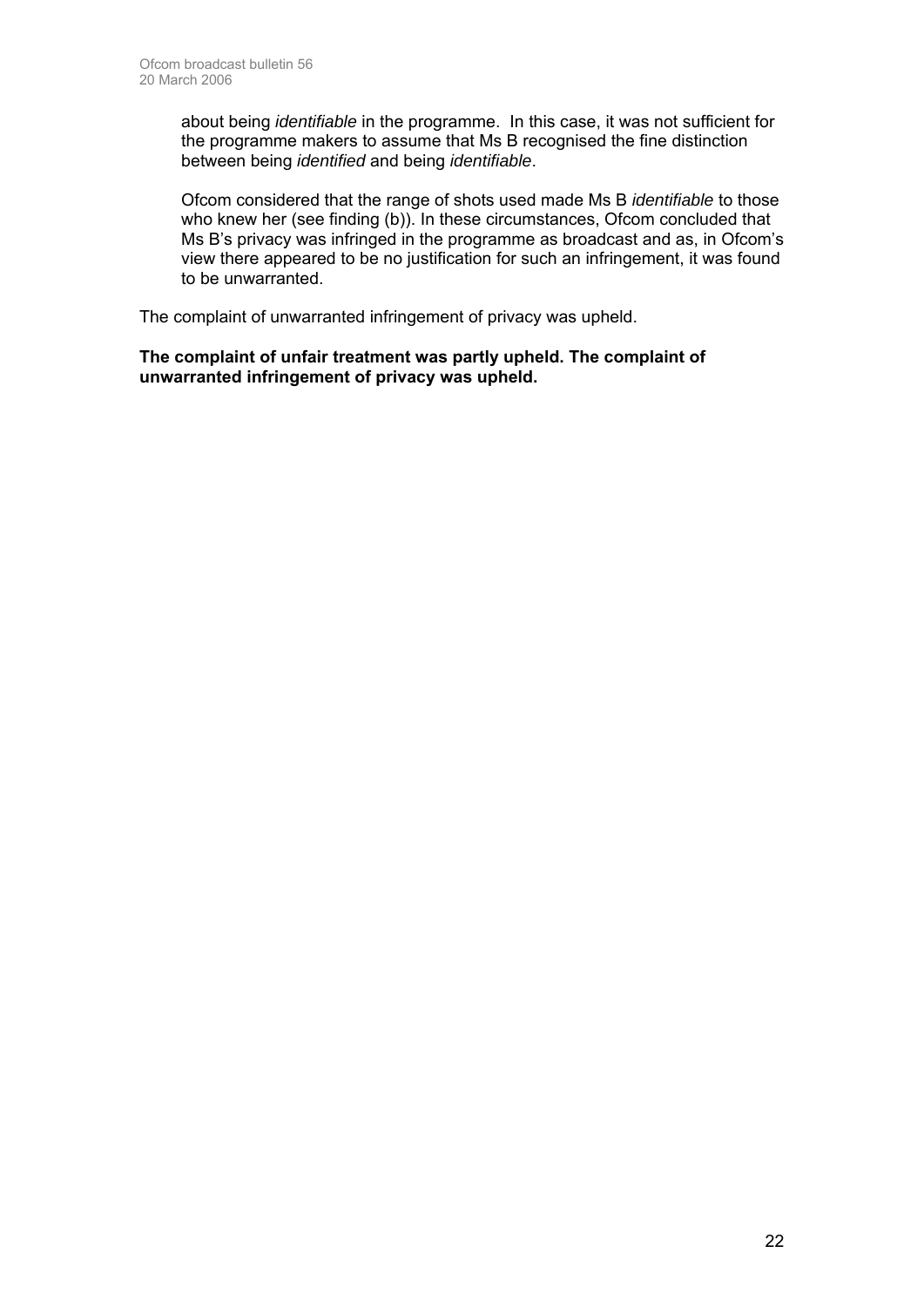# **Broadcasting Code Guidance Update**

The guidance to 7.7 has been replaced by the following:

# **Practice to follow 7.7 Guarantees given to contributors relating to protection of identity**

Complaints in this area may arise through a lack of understanding about what was actually agreed in the first instance.

If a contributor has concerns about protecting their identity and the programme maker agrees to take steps to protect their identity, it is important that the contributor is given sufficient information to be able to understand in advance what steps the programme maker proposes to take, including the degree of protection that will result from any steps taken.

In some circumstances it may be sufficient to ensure that the contributor is simply not specifically identified (e.g. by being named). In other (more sensitive) circumstances, it may be necessary to ensure that they are not rendered identifiable to a particular person or persons, including their own family or friends (e.g. as a result of the broadcast of certain images, the divulging of personal details or characteristics etc).

It should not be assumed that a contributor will necessarily appreciate the fine distinction between not identifying them in the programme and making sure they are not identifiable. Programme makers should judge the sensitivity of the particular circumstances when considering what level of protection is appropriate to protect a participant's identity.

To reduce the possibility of any subsequent misunderstanding, television programme makers should ensure participants understand exactly how their image and voice will be disguised (e.g. by using an actor's voice or by blurring, pixilation or silhouetting).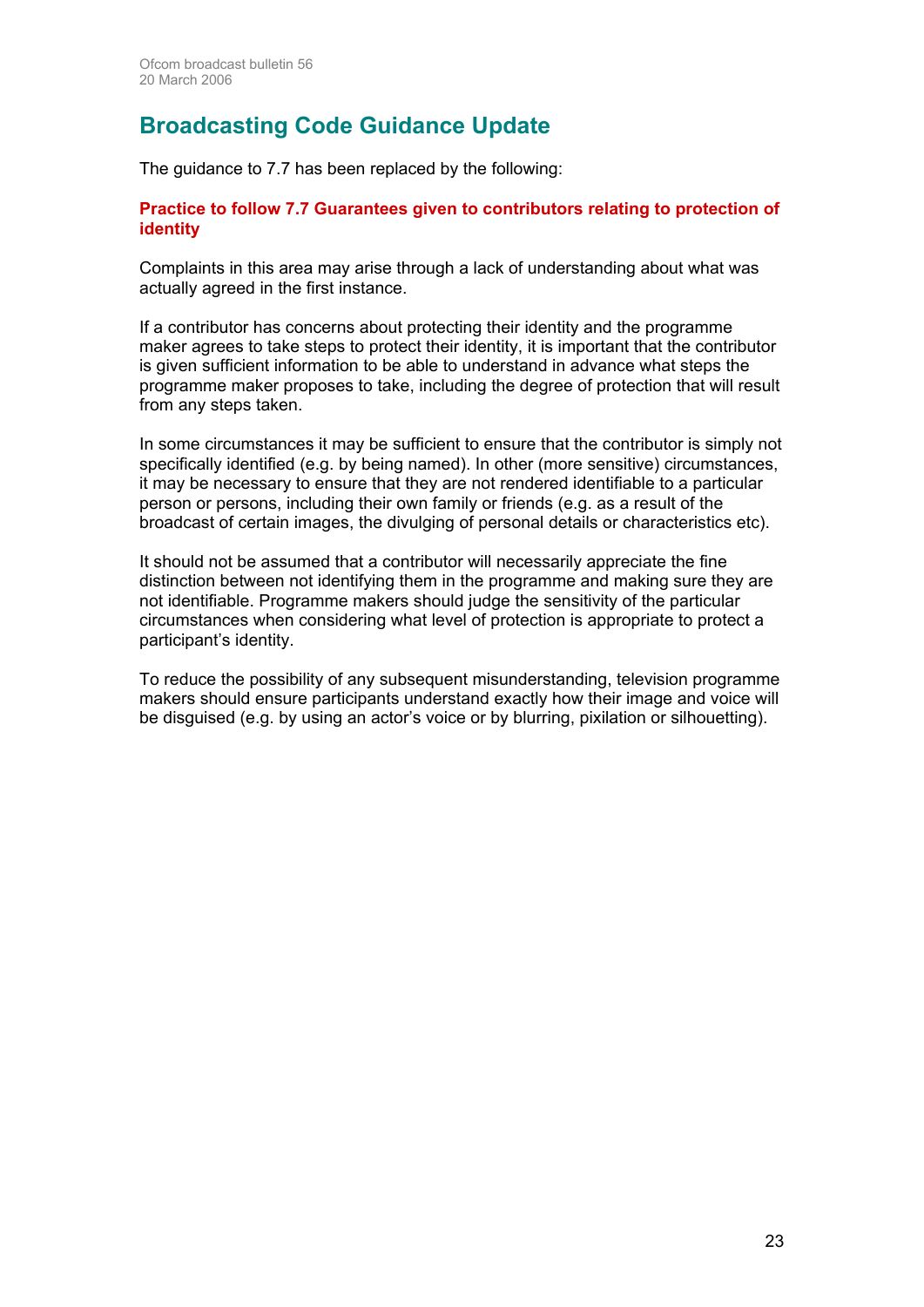# **Complaint by Radio Carmarthenshire**

*Y Byd Ar Bedwar, S4C, 1 February 2005*

**Summary:** Ofcom has partly upheld this complaint of unfair treatment. Radio Carmarthenshire complained that it was treated unfairly in this edition of S4C's current affairs series. The programme looked at an alleged lack of commitment to Welsh language broadcasting by Welsh radio stations, focusing in particular on Radio Carmarthenshire. The station was criticised for having insufficient Welsh language programming and footage was included of a protest that took place at Radio Carmarthenshire's premises.

Ofcom concluded that:

- a) Given that the position and views of Steffan Cravos were made clear in the programme there was no reason why S4C should not have included him in it.
- b) While there was no problem with S4C going ahead with the programme, despite Radio Carmarthenshire's refusal to take part, they were nevertheless required to ensure the programme treated the station fairly in accordance with the requirements of the ex-BSC Fairness and Privacy Code. The programme lacked balance in a number of respects, the cumulative effect of which was to give an unfair impression of Radio Carmarthenshire's Welsh output and its obligations.
- c) There was no unfairness to Radio Carmarthenshire in showing footage of a protest at its premises in the programme.
- d) An exercise to monitor the station's Welsh output was carried out by the programme makers but unfairness was caused due to a failure to put it into context by explaining the important distinction between the licence application and the Promise of Performance (against which the station's compliance is measured).
- e) The failure to make clear the distinction between the licence application and the Promise of Performance resulted in an unfair impression being given that Radio Carmarthenshire was failing to adhere to a requirement to broadcast around 30% of its output in Welsh, since in fact no such obligation exists.

# **Introduction**

This edition of Y Byd Ar Bedwar looked at an alleged lack of commitment to Welsh language broadcasting by Welsh radio stations, focusing in particular on Radio Carmarthenshire. The station was criticised for having insufficient Welsh language programming. The programme compared Radio Carmarthenshire's actual output with that as outlined in its application for a licence.

The programme included a contribution from Mr Steffan Cravos, a member of Cymdeithas yr Iaith (the Welsh Language Society) who was critical of Radio Carmarthenshire's output. Mr Cravos was, at the time of broadcast, facing charges relating to the criminal damage to the premises of Radio Carmarthenshire and assault on a member of staff.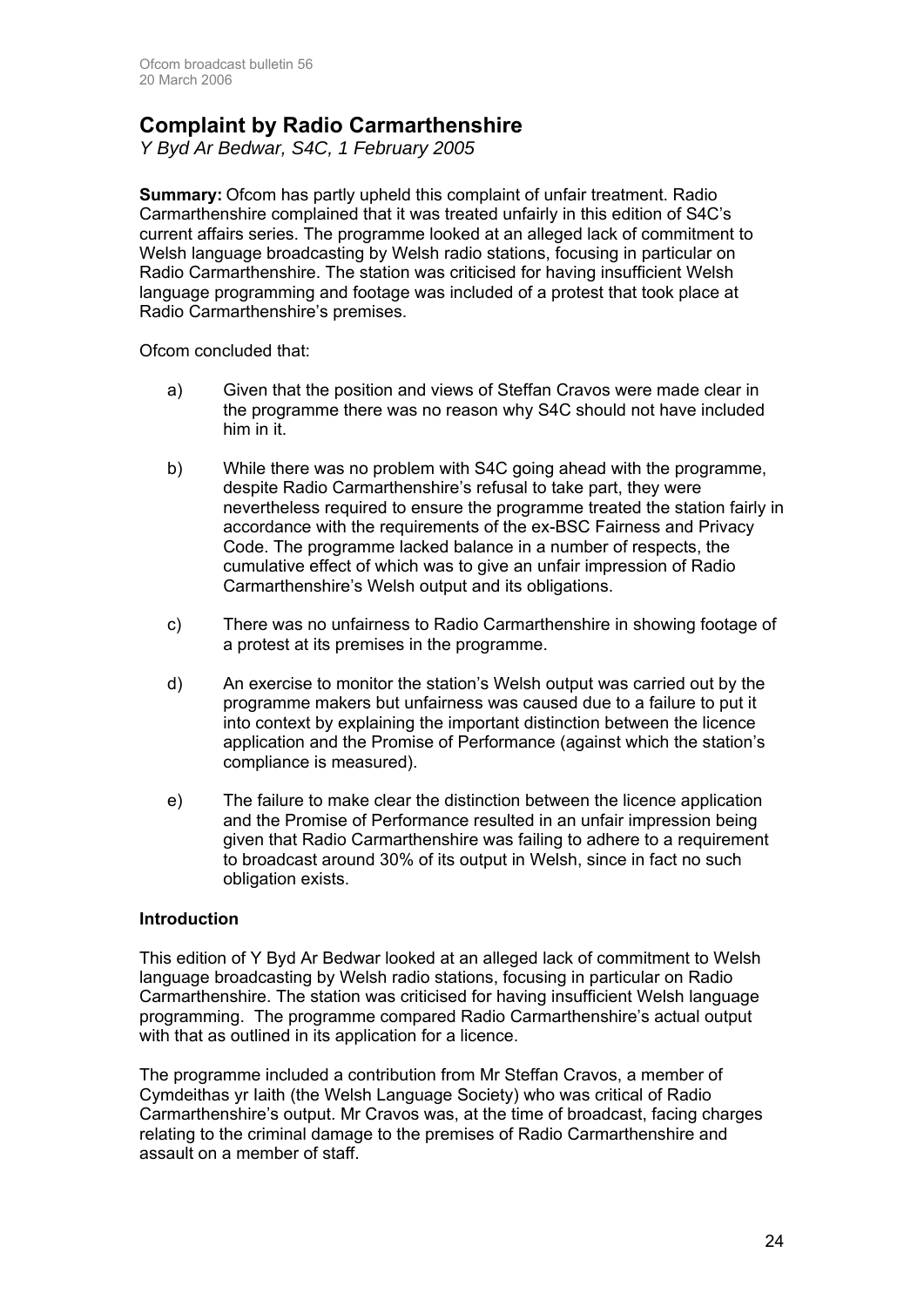It also included footage of a protest that took place at Radio Carmarthenshire's premises.

Radio Carmarthenshire complained that it was treated unfairly in the programme as broadcast.

# **Complaint**

#### **Radio Carmarthenshire's case**

In summary, Radio Carmarthenshire complained that it was treated unfairly in that:

- a) The main narrative of the programme was provided by Mr Cravos, who was due to stand trial on charges of criminal damage to the premises of Radio Carmarthenshire and assault on a member of its staff.
- b) The programme was biased, with the only balance being provided by vox pop interviews with listeners. Radio Carmarthenshire declined to take part in the programme as it felt that the agenda of the programme was to portray the station in a negative light.
- c) Footage of the programme makers trespassing on Radio Carmarthenshire's property was shown without permission. It was also inappropriate for the programme to include footage of protesters sticking stickers to Radio Carmarthenshire's property, since this action was subject to legal proceedings by the time of the broadcast.
- d) The programme's main body of evidence regarding the level of Welsh language programming on Radio Carmarthenshire was a "survey" conducted in conjunction with Cymdeithas yr Iaith, the Welsh Language Society. The conclusions of the survey were presented in a misleading fashion and without any context. Radio Carmarthenshire is regulated by Ofcom against what its Promise of Performance says and is fully compliant with its obligations.
- e) The programme quoted selectively from Radio Carmarthenshire's application for a licence, in which Radio Carmarthenshire expressly said it would never have a "percentage of Welsh" policy.

# **S4C's case**

S4C said, in summary, that:

a) Although Mr Cravos was the main voice who spoke out against Radio Carmarthenshire, he did not provide the main narrative, nor was he the only person to speak out against the station on the programme. The programme makers were aware that the programme was a means for him to air his views, but considered that this was reasonable for a number of reasons. He had worked as a radio DJ himself, so understood the demands, pressures and commercial realities of running a radio station. He is the lead vocalist in a Welsh band and has concerns that there are fewer outlets willing to give airtime to new bands than used to be the case. He is a leading member of Cymdeithas yr Iaith's campaign for Radio Carmarthenshire's output to be more Welsh. As a result, Mr Cravos is someone who is likely to be listened to by many who could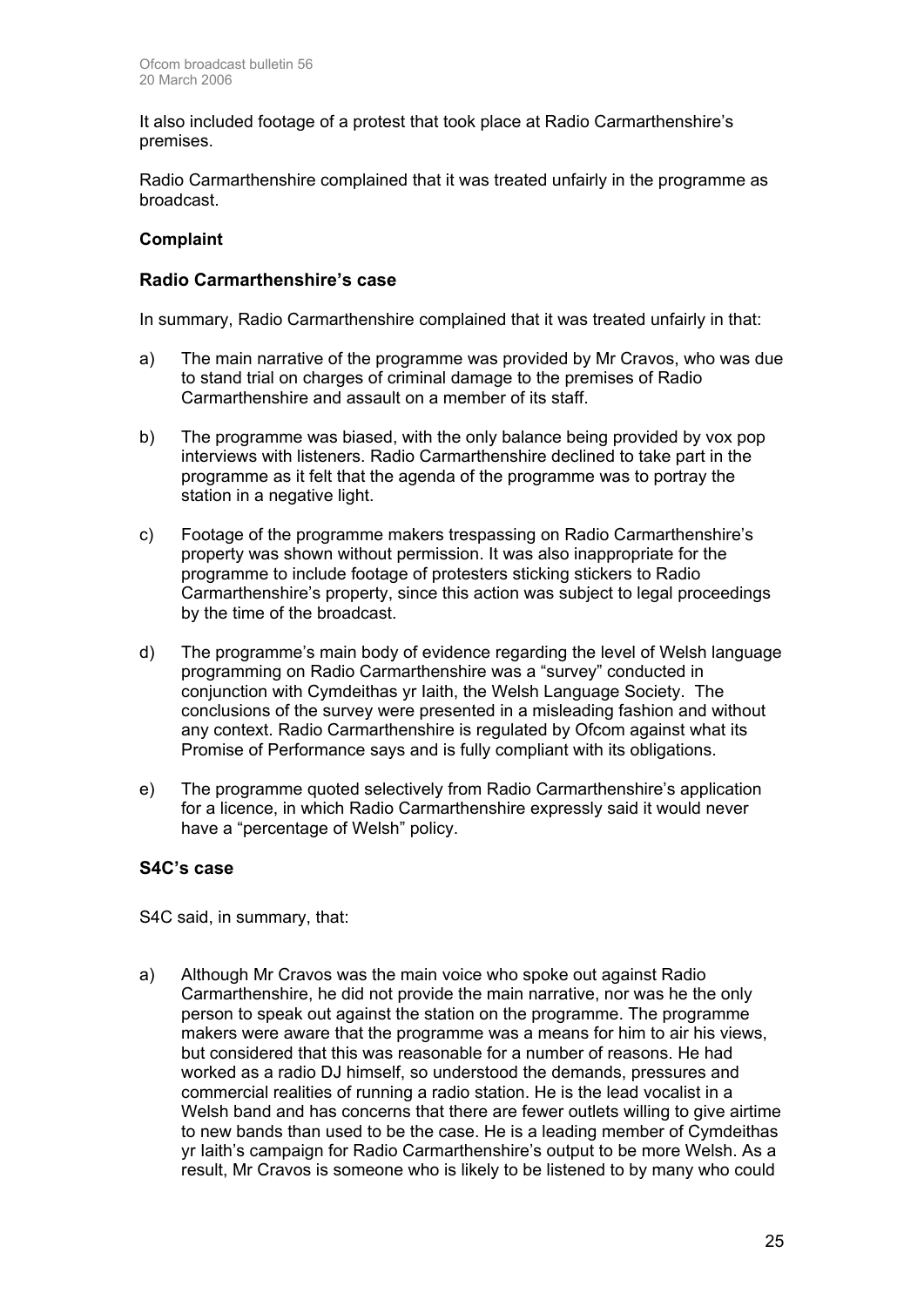influence the fate and financial success of Radio Carmarthenshire and the shape of commercial radio in Wales for many years to come. Although Mr Cravos was, at the time of broadcast, facing charges of criminal damage and assault, this was made clear in the programme and the footage in the programme carried with it no risk of prejudicing any forthcoming trial.

- b) The programme makers did not set out to examine the issues with any preconceived agenda or objective other than to inform and entertain viewers on a topic that had already excited a great deal of interest in Carmarthenshire. The future of the Welsh language and culture is a subject close to the hearts of many S4C viewers and a matter of public interest to the people of Wales. The most effective way for Radio Carmarthenshire to deal with matters raised in the programme would have been for the managing director to have explained his position in an interview. He was given every opportunity to do so but declined. It would have been much easier to achieve balance in the programme if Radio Carmarthenshire had provided an interview. In the event, the programme makers were left to do their best to balance the criticism without a contribution from the station. The programme carried vox pop interviews with a number of local people who were happy with the service provided by Radio Carmarthenshire. It also reported the station's own research findings that the majority of people in the area would be more likely to listen to the station if there were no Welsh language output on it at all. This clearly demonstrated that there were two schools of thought.
- c) There was no trespassing on Radio Carmarthenshire's premises. The journalist entered through the front door, which was unlocked and wide open. When asked to leave, she did so. There was no bar to her using the footage obtained in the programme. The use of footage of protesters sticking stickers to Radio Carmarthenshire's premises was not unfair and could not have prejudiced any trial, as the programme makers knew the protesters would not deny what the footage showed them doing.
- d) There was no survey. The programme makers carried out an exercise involving the monitoring of every second of the station's transmission over a 24 hour period. This was not carried out in conjunction with Cymdeithas yr Iaith. The monitoring provided a set of statistics that were reported factually and in the context of Radio Carmarthenshire's broadcast licence, so that the station's actual output could be compared with the commitments made. It was entirely fair to judge Radio Carmarthenshire against its own promises.
- e) The programme's commentary was based on Radio Carmarthenshire's local radio licence application, not the Promise of Performance. The reporting reflected the fact that the station did not have a "percentage of Welsh" policy. The relevant extract says "We have worked out that over a 24 hour period, we would normally expect around 30% of our programming to be in Welsh…" The station had therefore clearly set itself a benchmark of around 30% Welsh language output. The programme makers' research showed that the station was falling very short of that mark. It was fair to point this out to viewers in a factually accurate and understandable way.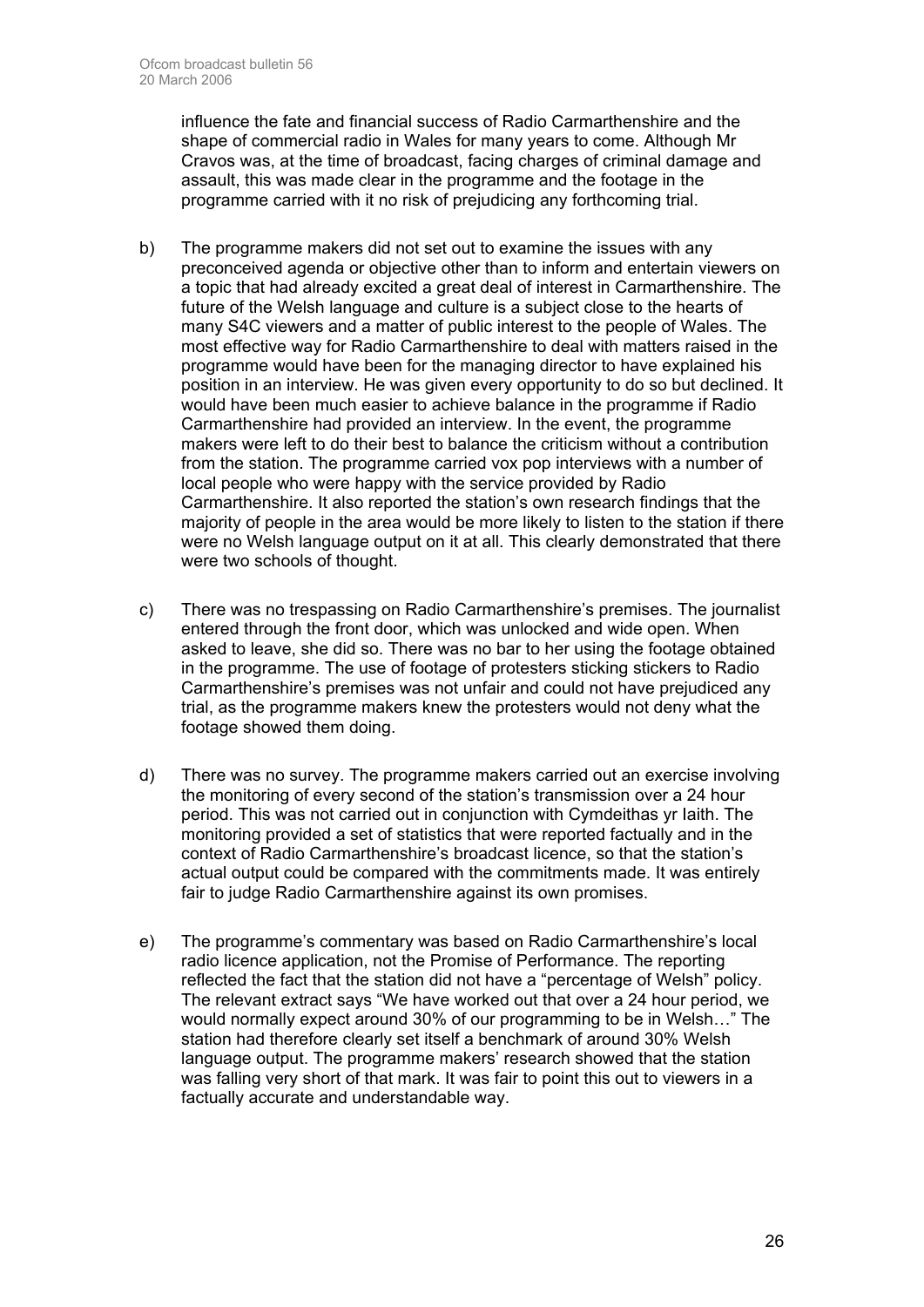# **Radio Carmarthenshire's response**

*In response to S4C's statement, Radio Carmarthenshire said:* 

- b) Balance could have been achieved in a number of ways. There could have been a narrative demonstration that the station was over-delivering against its Ofcom obligations and illustrating the high level of Welsh language broadcasting on the station. All the complaints about Radio Carmarthenshire were generated by Cymdeithas yr Iaith, while the majority of "normal listeners" are entirely satisfied with the station and do not consider the language to be an issue.
- e) The programme stated incorrectly that Radio Carmarthenshire "promised bilingual broadcasting" It also failed to distinguish between the station's licence application and its Promise of Performance, although there was a key distinction between them in terms of the station's legal and regulatory obligations.

# **S4C's response**

S4C said in response:

- b) In additions to the vox pops, the programme makers paraphrased some of what the managing director of Radio Carmarthenshire told them on the phone.
- e) It is clear from the Licence Application and the Promise of Performance that Radio Carmarthenshire promised bilingual broadcasting

# **Decision**

Ofcom's statutory duties include the application, in the case of all television and radio services, of standards that provide adequate protection to members of the public and all other persons from unfair treatment and unwarranted infringements of privacy in programmes included in such services.

*In carrying out its duties, Ofcom has regard to the need to secure that these standards are applied in a manner that best guarantees an appropriate level of freedom of expression. Ofcom is also obliged to have regard in all cases, to principles that require regulatory activities to be transparent, accountable, proportionate, consistent and targeted only at cases in which action is needed.* 

- a) The Fairness Committee noted that it was clear from the outset of the programme, particularly to viewers living in Carmarthenshire and also to Welsh speakers in general, that Mr Cravos is associated with Cymdeithas yr Iaith. His stance in relation to Radio Carmarthenshire and his background were made clear to viewers, as was the fact that there were criminal charges pending against him. He was entitled to express his views and since his position and views were made clear, the Fairness Committee considered there was no reason why S4C should not have included him in the programme.
- b) The Fairness Committee noted that the programme makers sought a contribution from Radio Carmarthenshire, but that the station declined. There was no problem with S4C going ahead with the programme without a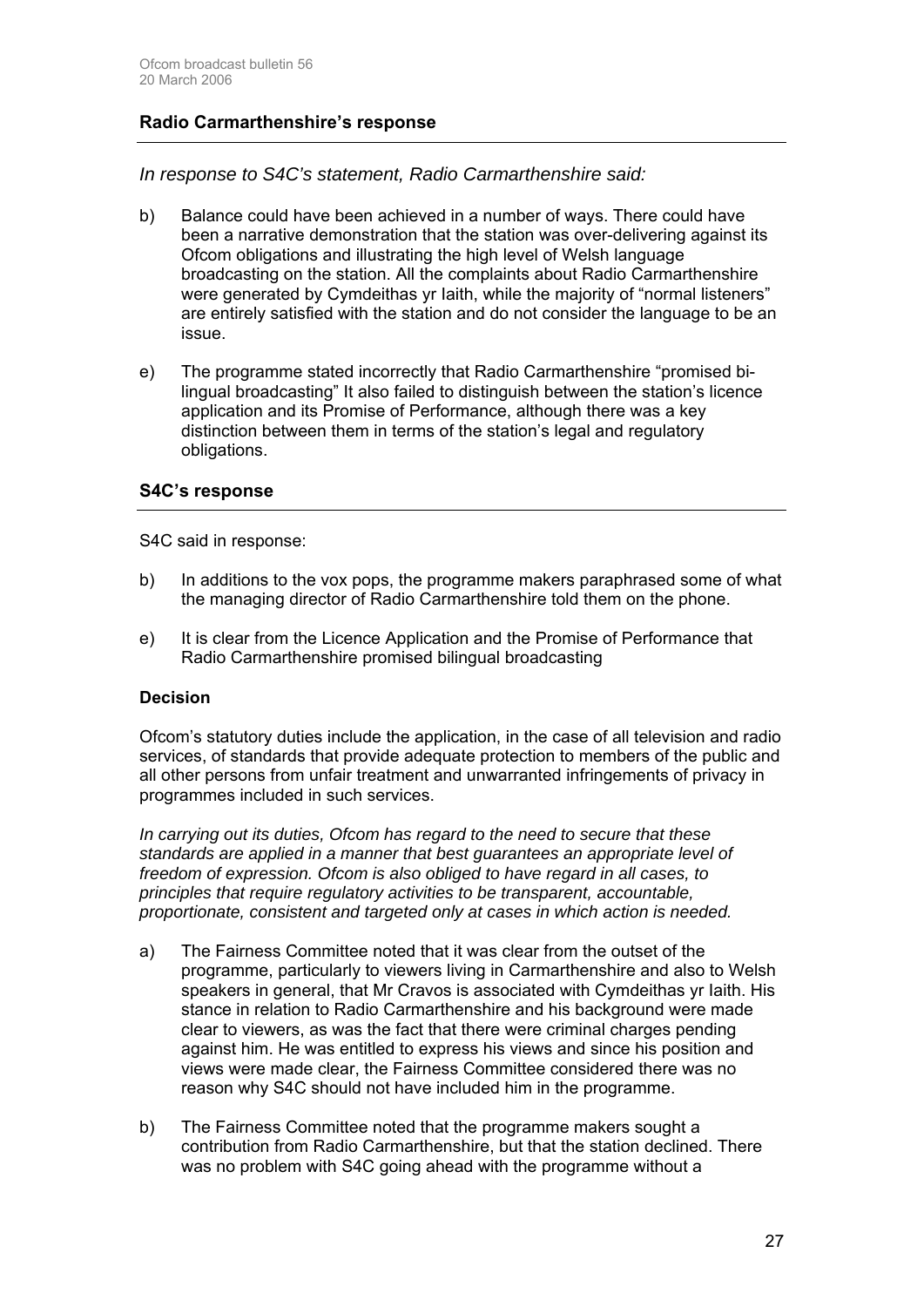contribution from anyone at Radio Carmarthenshire, but S4C was nevertheless required to ensure the programme treated Radio Carmarthenshire fairly in accordance paragraphs 2 and 7 of the ex-BSC Fairness and Privacy Code. In the Fairness Committee's view, the vox pop interviews, some of which were favourable to Radio Carmarthenshire, and the references to comments by the managing director of the station went some way to provide Radio Carmarthenshire's side of the story. However, these were outweighed in the programme by the misleading presentation of information.

The cumulative effect of this was to cause distortion in the programme, giving an unbalanced impression of Radio Carmarthenshire's Welsh output and its obligations, and resulting in unfairness in the programme as broadcast. In particular, the Fairness Committee noted the following examples:

- A reference to the managing director "and another man from England" gave the false impression that the managing director was himself English and not Welsh.
- This, together with the use of a still photograph of him with a voiceover referring to him being "quite aggressive and anti-Welsh", added to the impression that the station was overly English.
- The programme failed to make clear the distinction between Radio Carmarthenshire's application for a licence and its Promise of Performance (see paragraph e) below) and therefore gave an inaccurate impression of the station's Welsh language requirements, for example by suggesting that all presenters were supposed to be bilingual.
- A section in the programme dealing with the complaints of a former presenter (albeit on another station) about employment issues was not relevant to the programme's stated aim of looking at how much Welsh there was on Radio Carmarthenshire and compounded the lack of balance.
- c) It is not Ofcom's role to consider whether there was any trespass or any criminal activity by protesters at Radio Carmarthenshire's premises. However the Fairness Committee was able to consider whether unfairness in the programme resulted from including this footage. The Fairness Committee concluded that this was not the case as the circumstances of the protest were clearly explained in the programme.
- d) The programme referred to Ofcom monitoring the service and immediately followed this with commentary about the monitoring exercise that was conducted by S4C. This juxtaposition combined with the lack of a proper explanation of how it was carried out and could have caused viewers to believe that Ofcom would have monitored the output in the same way and reached the same conclusions as S4C. The programme also failed to put the results of the monitoring exercise into context by making clear the distinction between the application proposals and the licence commitments in the Promise of Performance (see paragraph e) below).
- e) The programme referred to a broken promise that around 30% of Radio Carmarthenshire's service would be in Welsh and included a quotation from part of the application for a licence. In doing so, S4C failed to make clear the important distinction between the licence application and the station's Promise of Performance. The Promise of Performance (agreed with the Radio Authority and now replaced by the station's Format) forms a part of the radio licence and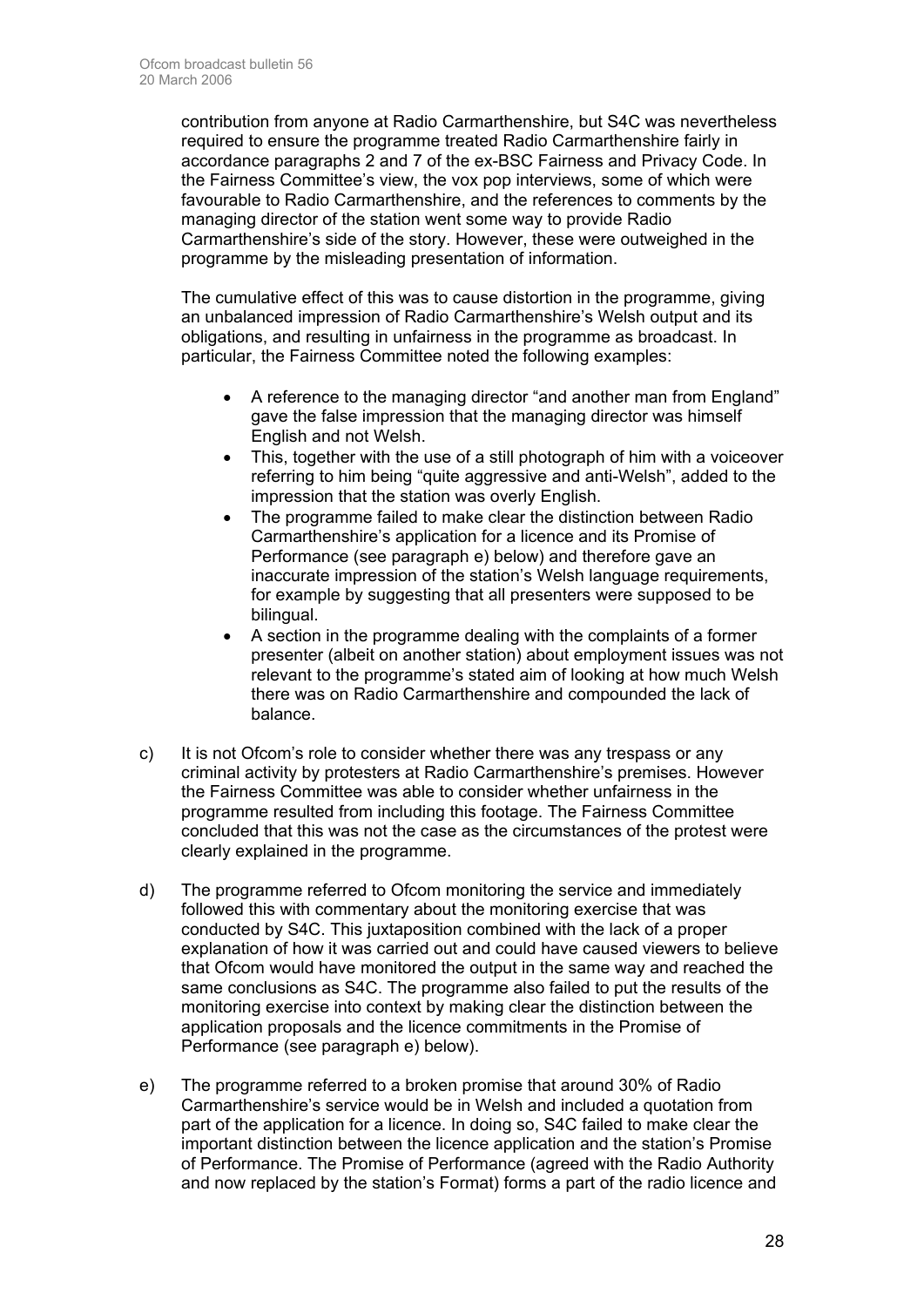sets out the programme format commitments. Whilst this is based on the proposals made in the licence application, there is an important distinction between the proposals in the licence application and the requirements agreed with the regulator, Ofcom, in the Promise of Performance. Radio Carmarthenshire's Promise of Performance requires that "a reasonable commitment" to Welsh language programming should manifest itself across the week. There is no licence requirement for presenters to be bilingual. Furthermore, the programme selectively referred to the licence application by omitting to mention that, when it referred to the figure of "around 30%", Radio Carmarthenshire had also said that, although it recognised a vocal minority wanted a fixed percentage, it did not believe the answer to a commitment to Welsh programming lay in a "dogmatic must be adhered to percentage". This approach was taken through to the commitment described in the Promise of Performance. Consequently, the Fairness Committee found that the programme gave the impression that Radio Carmarthenshire was failing to comply with a requirement to broadcast around 30% of its output in Welsh, which did not in fact exist. This resulted in unfairness to Radio Carmarthenshire in the programme as broadcast.

**Accordingly, the Fairness Committee found that there was some unfairness to Radio Carmarthenshire in the programme. Paragraphs b), d) and e) were upheld. Paragraphs a) and c) of the complaint were not upheld.**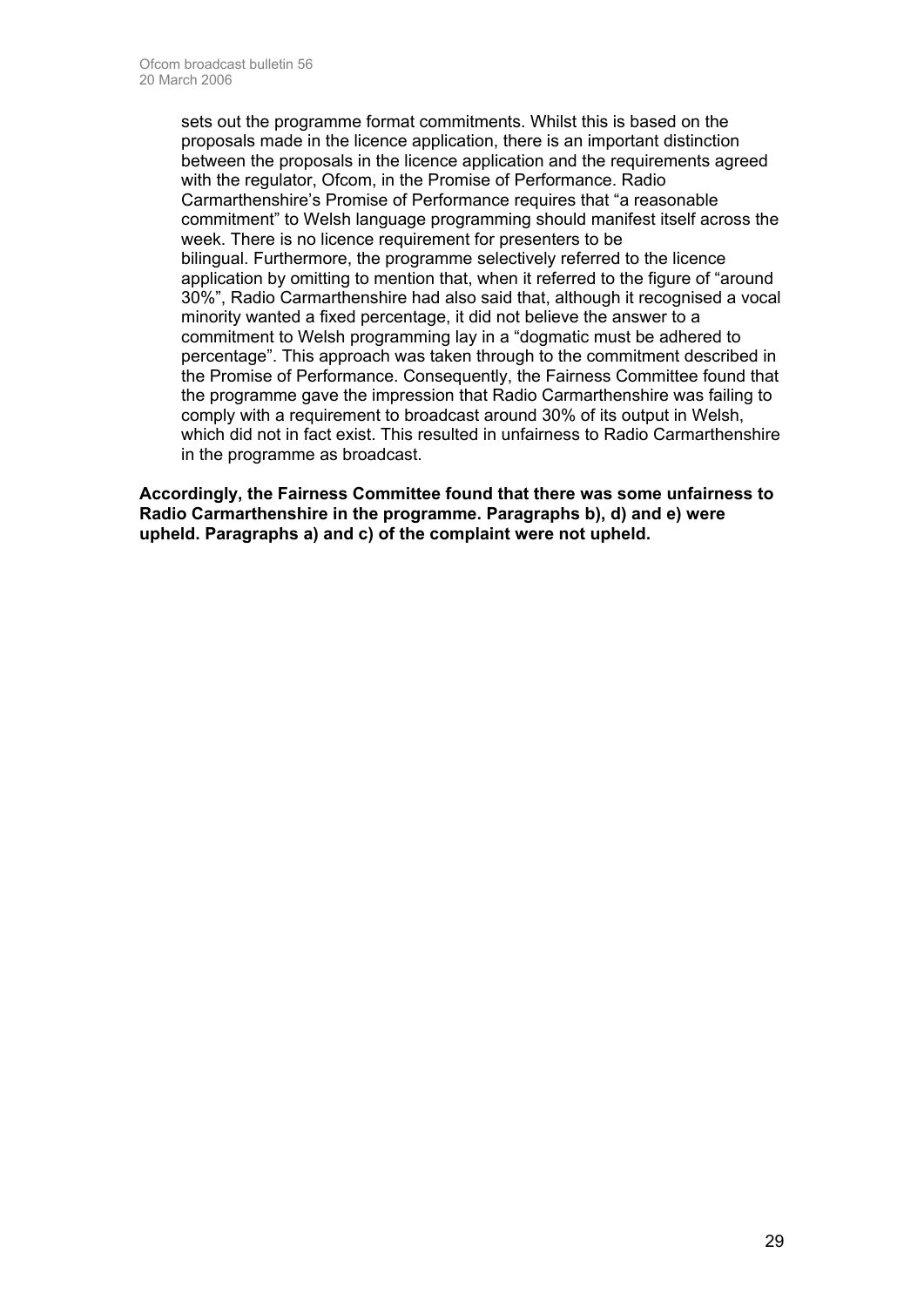# **Cwyn gan Radio Sir Gâr**

*Y Byd Ar Bedwar, S4C, 1 Chwefror 2005* 

**Crynodeb:** Mae Ofcom wedi cynnal yn rhannol y gŵyn hon yn ymwneud â thriniaeth annheg. Cwynodd Radio Sir Gâr iddo gael ei drin yn annheg yn y rhifyn hwn o gyfres materion cyfoes S4C. Roedd y rhaglen yn edrych ar ddiffyg ymrwymiad honedig gan orsafoedd radio yng Nghymru i ddarlledu yn y Gymraeg, gan ganolbwyntio'n benodol ar Radio Sir Gâr. Beirniadwyd yr orsaf am ei harlwy annigonol o raglenni Cymraeg, a chynhwyswyd lluniau o brotest a gynhaliwyd yn adeilad Radio Sir Gâr.

Daeth Ofcom i'r casgliad:

- a) O gofio bod safbwynt a barn Steffan Cravos wedi'u cyfleu yn glir yn y rhaglen, nid oedd unrhyw reswm pam na ddylai S4C fod wedi'i gynnwys ynddi.
- b) Er nad oedd problem o ran S4C yn bwrw ymlaen â'r rhaglen, er gwaetha'r ffaith bod Radio Sir Gâr wedi gwrthod cymryd rhan, roedd yn ofynnol iddynt serch hynny i sicrhau bod y rhaglen yn trin yr orsaf yn deg yn unol â gofynion Cod Tegwch a Phreifatrwydd yr hen Gyngor Safonau Darlledu. Roedd diffyg cydbwysedd yn y rhaglen o ran nifer o agweddau, ac effaith gronnus y rheiny oedd rhoi argraff annheg o allgynnyrch Cymraeg Radio Sir Gâr a'i rwymedigaethau.
- c) Nid oedd unrhyw annhegwch i Radio Sir Gâr o ran dangos ar y rhaglen lluniau o brotest yn ei adeilad.
- ch) Cynhaliwyd ymarferiad i fonitro allgynnyrch Cymraeg yr orsaf gan wneuthurwyr y rhaglen, ond achoswyd annhegwch oherwydd methiant i'w roi mewn cyd-destun drwy esbonio gwahaniaeth pwysig rhwng y cais am drwydded a'r Addewid Perfformiad (y caiff cydymffurfiad yr orsaf ei fesur yn ei erbyn).
- d) Arweiniodd y methiant i nodi'r gwahaniaeth clir rhwng y cais am drwydded a'r Addewid Perfformiad at argraff annheg yn cael ei rhoi bod Radio Sir Gâr yn methu cadw at ofyniad i ddarlledu rhyw 30% o'i allgynnyrch yn Gymraeg, gan nad oes unrhyw rwymedigaeth felly yn bodoli mewn gwirionedd.

# **Cyflwyniad**

Roedd y rhifyn hwn o Y Byd Ar Bedwar yn edrych ar ddiffyg ymrwymiad honedig gan orsafoedd radio yng Nghymru i ddarlledu yn Gymraeg, gan ganolbwyntio'n benodol ar Radio Sir Gâr. Cafodd yr orsaf ei beirniadu am fod ag arlwy annigonol o raglenni Cymraeg. Roedd y rhaglen yn cymharu allgynnyrch gwirioneddol Radio Sir Gâr â hynny a amlinellwyd yn ei gais am drwydded.

Roedd y rhaglen yn cynnwys cyfraniad gan Mr Steffan Cravos, aelod o Gymdeithas yr Iaith, a oedd yn feirniadol o allgynnyrch Radio Sir Gâr. Roedd Mr Cravos, pan ddarlledwyd y rhaglen, yn wynebu cyhuddiadau'n ymwneud â difrod troseddol i adeilad Radio Sir Gâr ac o ymosod ar aelod o staff.

Roedd hefyd yn cynnwys lluniau o brotest a gynhaliwyd yn adeilad Radio Sir Gâr.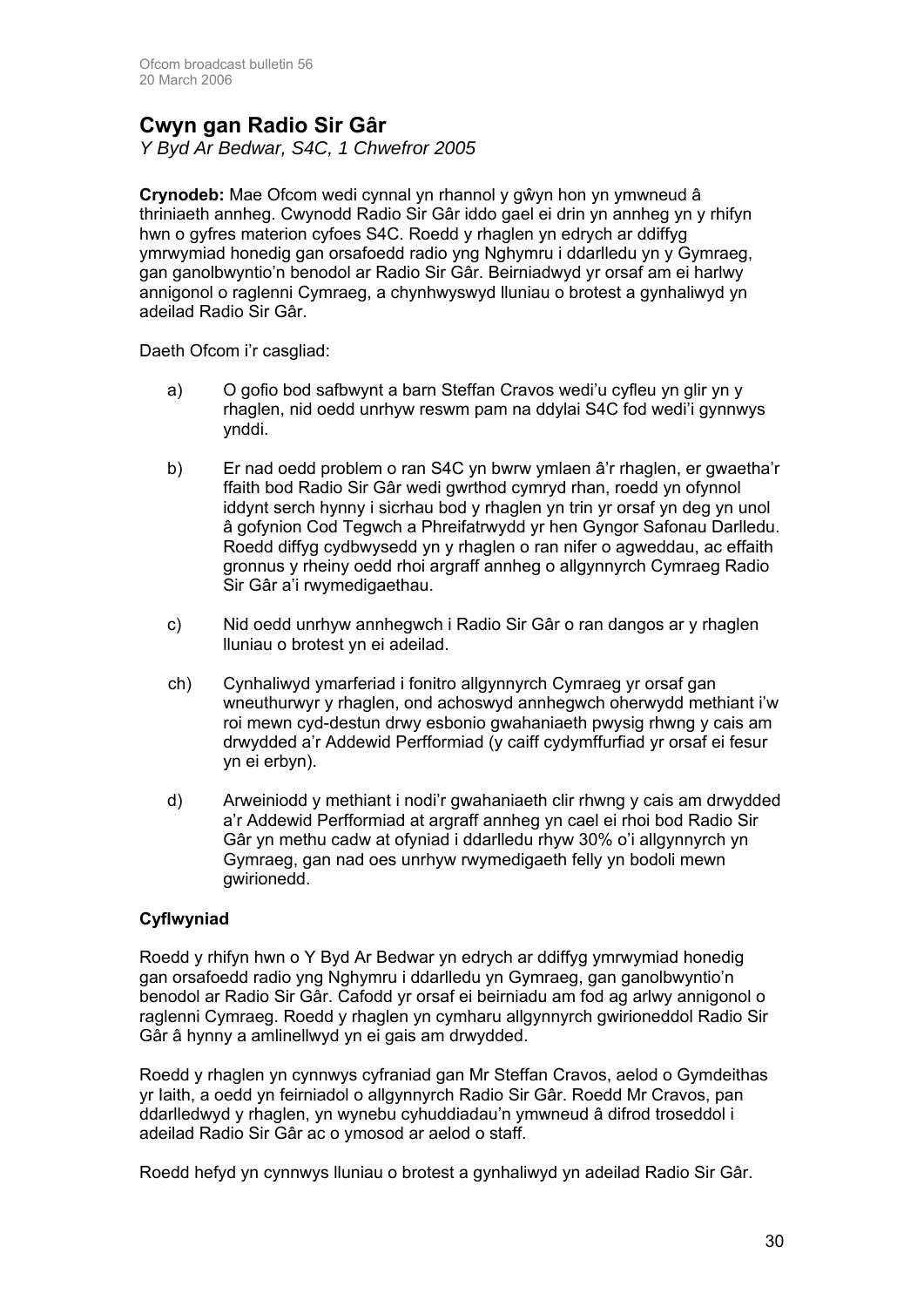Cwynodd Radio Sir Gâr iddo gael ei drin yn annheg yn y rhaglen fel y cafodd ei darlledu.

# **Cwyn**

# **Achos Radio Sir Gâr**

Yn gryno, cwyn Radio Sir Gâr oedd iddo gael ei drin yn annheg oherwydd:

- a) Roedd prif naratif y rhaglen yn cael ei ddarparu gan Mr Cravos, a oedd i sefyll o flaen ei well ar gyhuddiadau o ddifrod troseddol i adeilad Radio Sir Gâr ac o ymosod ar aelod o'i staff.
- b) Roedd y rhaglen yn rhagfarnllyd, gyda chyfweliadau â gwrandawyr yn gofyn am eu barn yn darparu'r unig gydbwysedd. Gwrthododd Radio Sir Gâr â chymryd rhan yn y rhaglen, gan ei fod yn teimlo mai agenda'r rhaglen oedd portreadu'r orsaf mewn ffordd negyddol.
- c) Cafodd lluniau o wneuthurwyr y rhaglen yn tresbasu ar eiddo Radio Sir Gâr eu dangos heb ganiatâd. Roedd yn amhriodol hefyd i'r rhaglen gynnwys lluniau o brotestwyr yn gosod sticeri ar eiddo Radio Sir Gâr, gan fod y gweithredu hwn yn destun achos cyfreithiol erbyn i'r rhaglen gael ei darlledu.
- ch) Prif gorff tystiolaeth y rhaglen mewn perthynas â lefel y rhaglenni Cymraeg ar Radio Sir Gâr oedd "arolwg" a gynhaliwyd ar y cyd â Chymdeithas yr Iaith. Cafodd casgliadau'r arolwg eu cyflwyno mewn modd camarweiniol a heb unrhyw gyd-destun. Mae Radio Sir Gâr yn cael ei reoleiddio gan Ofcom yn erbyn yr hyn a ddywed ei Addewid Perfformiad, ac mae'n cydymffurfio'n llawn â'i rwymedigaethau.
- d) Dyfynnodd y rhaglen yn ddetholus o gais Radio Sir Gâr am drwydded, lle dywedodd Radio Sir Gâr yn benodol na fyddai fyth ganddo bolisi "canran Cymraeg".

# **Achos S4C**

Dywedodd S4C, i grynhoi:

a) Er mai Mr Cravos oedd y prif lais a siaradodd yn erbyn Radio Sir Gâr, nid ef oedd yn darparu prif naratif y rhaglen, ac nid ef ychwaith oedd yr unig un i siarad yn erbyn yr orsaf ar y rhaglen. Roedd gwneuthurwyr y rhaglen yn ymwybodol bod y rhaglen yn gyfrwng iddo leisio'i farn, ond roeddent o'r farn fod hyn yn rhesymol, a hynny am nifer o resymau. Roedd wedi gweithio fel DJ radio ei hun, ac felly roedd yn deall gofynion, pwysau a realiti masnachol rhedeg gorsaf radio. Mae'n brif leisydd mewn band Cymraeg, ac mae ganddo bryderon bod llai o allfeydd sy'n barod i roi amser i fandiau newydd ar yr awyr nag yr arferai fod. Mae'n aelod blaenllaw o ymgyrch Cymdeithas yr Iaith am i allgynnyrch Radio Sir Gâr fod yn fwy Cymraeg. O ganlyniad, mae Mr Cravos yn rhywun y mae'n debygol y caiff ei wrando arno gan lawer un a allai ddylanwadu ar dynged a llwyddiant ariannol Radio Sir Gâr a ffurf radio masnachol yng Nghymru am flynyddoedd lawer i ddod. Er bod Mr Cravos, pan ddarlledwyd y rhaglen, yn wynebu cyhuddiadau o ddifrod troseddol ac o ymosod, esboniwyd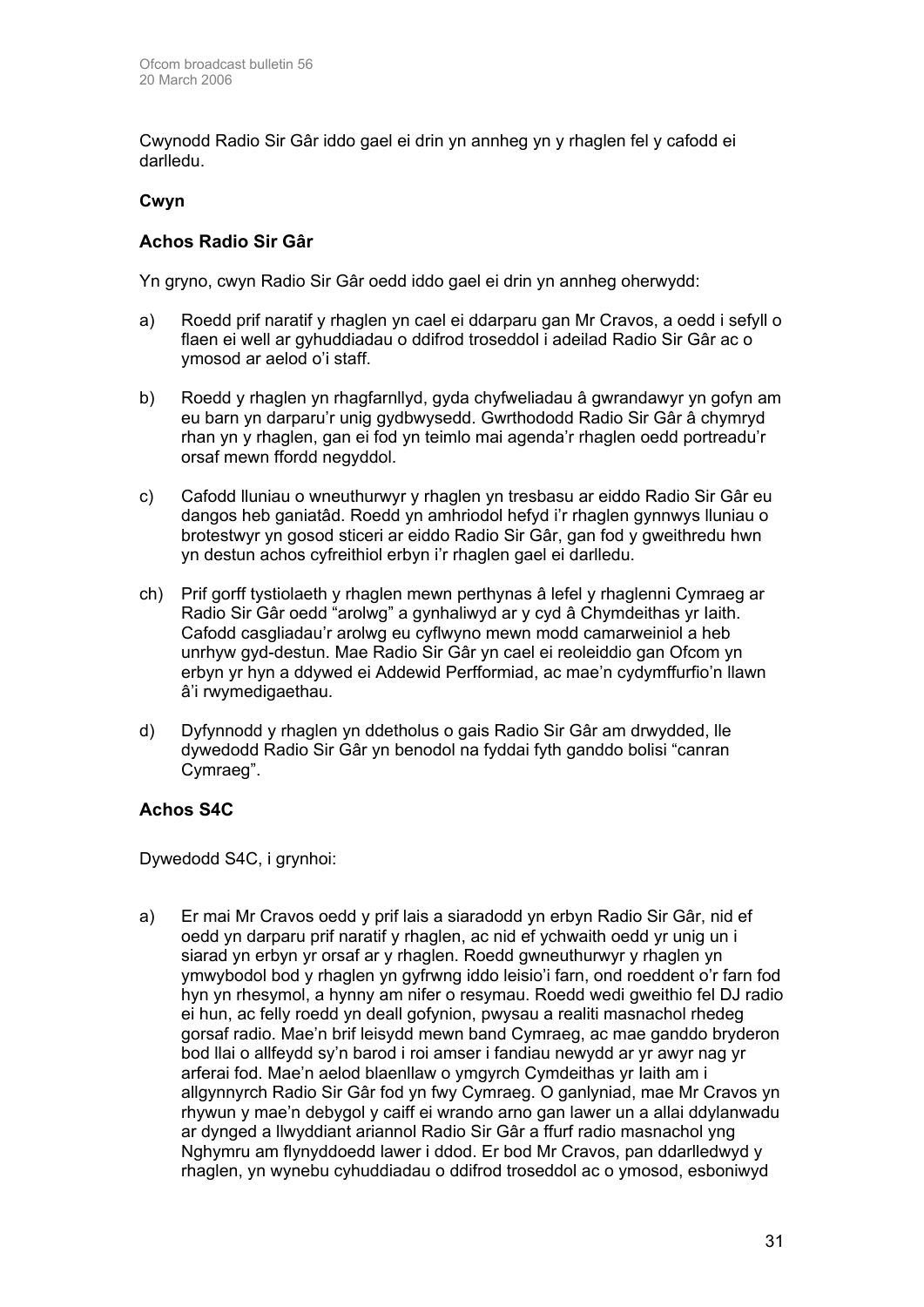hyn yn glir yn y rhaglen ac nid oedd unrhyw risg ynghlwm wrth y lluniau yn y rhaglen o niweidio unrhyw achos prawf i ddod.

- b) Nid aeth gwneuthurwyr y rhaglen ati i archwilio'r materion gydag unrhyw agenda neu amcan rhagdybiedig ac eithrio i roi gwybodaeth i wylwyr neu'u difyrru ar destun a oedd eisoes wedi ennyn llawer iawn o ddiddordeb yn Sir Gâr. Mae dyfodol iaith a diwylliant Cymru yn destun sy'n agos at galon llawer o wylwyr S4C ac yn fater diddordeb cyhoeddus i bobl Cymru. Y ffordd fwyaf effeithiol i Radio Sir Gâr fod wedi delio â materion a godwyd yn y rhaglen fyddai i'r cyfarwyddwr rheoli fod wedi cael mynegi'i safbwynt mewn cyfweliad. Rhoddwyd pob cyfle iddo wneud hynny, ond gwrthododd. Byddai wedi bod yn llawer haws cyflawni cydbwysedd yn y rhaglen pe bai Radio Sir Gâr wedi rhoi cyfweliad. Fel y bu hi, gadawyd i wneuthurwyr y rhaglen wneud eu gorau i gydbwyso'r feirniadaeth heb gyfraniad gan yr orsaf. Roedd y rhaglen yn cynnwys cyfweliadau holi barn â nifer o bobl leol a oedd yn hapus â'r gwasanaeth sy'n cael ei ddarparu gan Radio Sir Gâr. Adroddodd hefyd am ganfyddiadau ymchwil yr orsaf ei hun, sef y byddai mwyafrif y bobl yn yr ardal yn fwy tebygol o wrando ar yr orsaf pe na bai unrhyw allgynnyrch Cymraeg arni o gwbl. Dangosodd hyn y glir bod dwy garfan o feddylwyr.
- c) Ni fu unrhyw dresbasu ar eiddo Radio Sir Gâr. Aeth y newyddiadurwraig i mewn drwy ddrws y ffrynt; nid oedd ar glo ac roedd yn llydan agored. Pan ofynnwyd iddi adael, gwnaeth hynny. Nid oedd unrhyw rwystr iddi rhag defnyddio'r lluniau a gafwyd ar y rhaglen. Nid oedd defnyddio'r lluniau o brotestwyr yn gosod sticeri ar adeilad Radio Sir Gâr yn annheg ac ni allai fod wedi niweidio unrhyw achos, gan y gwyddai gwneuthurwyr y rhaglen na fyddai'r protestwyr yn gwadu'r hyn yr oedd y lluniau yn eu dangos yn gwneud.
- ch) Ni fu unrhyw arolwg. Cynhaliodd gwneuthurwyr y rhaglen ymarferiad a oedd yn cynnwys monitro bob eiliad o ddarllediad yr orsaf dros gyfnod o 24 awr. Ni wnaethpwyd hyn ar y cyd â Chymdeithas yr Iaith. Darparodd yr ymarferiad monitro set o ystadegau a gafodd eu hadrodd yn ffeithiol ac yng nghyd-destun trwydded ddarlledu Radio Sir Gâr, fel bod modd cymharu allgynnyrch gwirioneddol yr orsaf â'r ymrwymiadau a wnaed. Roedd yn gwbl deg barnu Radio Sir Gâr yn erbyn ei addewidion ei hun.
- d) Roedd sylwebaeth y rhaglen wedi'i seilio ar gais Radio Sir Gâr am drwydded radio lleol, nid yr Addewid Perfformiad. Roedd yr adroddiad yn adlewyrchu'r ffaith nad oedd gan yr orsaf bolisi "canran Cymraeg". Dywed y darn perthnasol "We have worked out that over a 24 hour period, we would normally expect around 30% of our programming to be in Welsh…" Roedd yr orsaf felly yn amlwg wedi gosod meincnod iddi hi ei hun i gynhyrchu rhyw 30% o raglenni Cymraeg. Dangosodd ymchwil gwneuthurwyr y rhaglen bod yr orsaf yn brin iawn o gyrraedd y marc hwnnw. Roedd yn deg nodi hyn i wylwyr mewn modd a oedd yn ffeithiol gywir ac yn ddealladwy.

Ymateb Radio Sir Gâr

*Mewn ymateb i ddatganiad S4C, dywedodd Radio Sir Gâr:*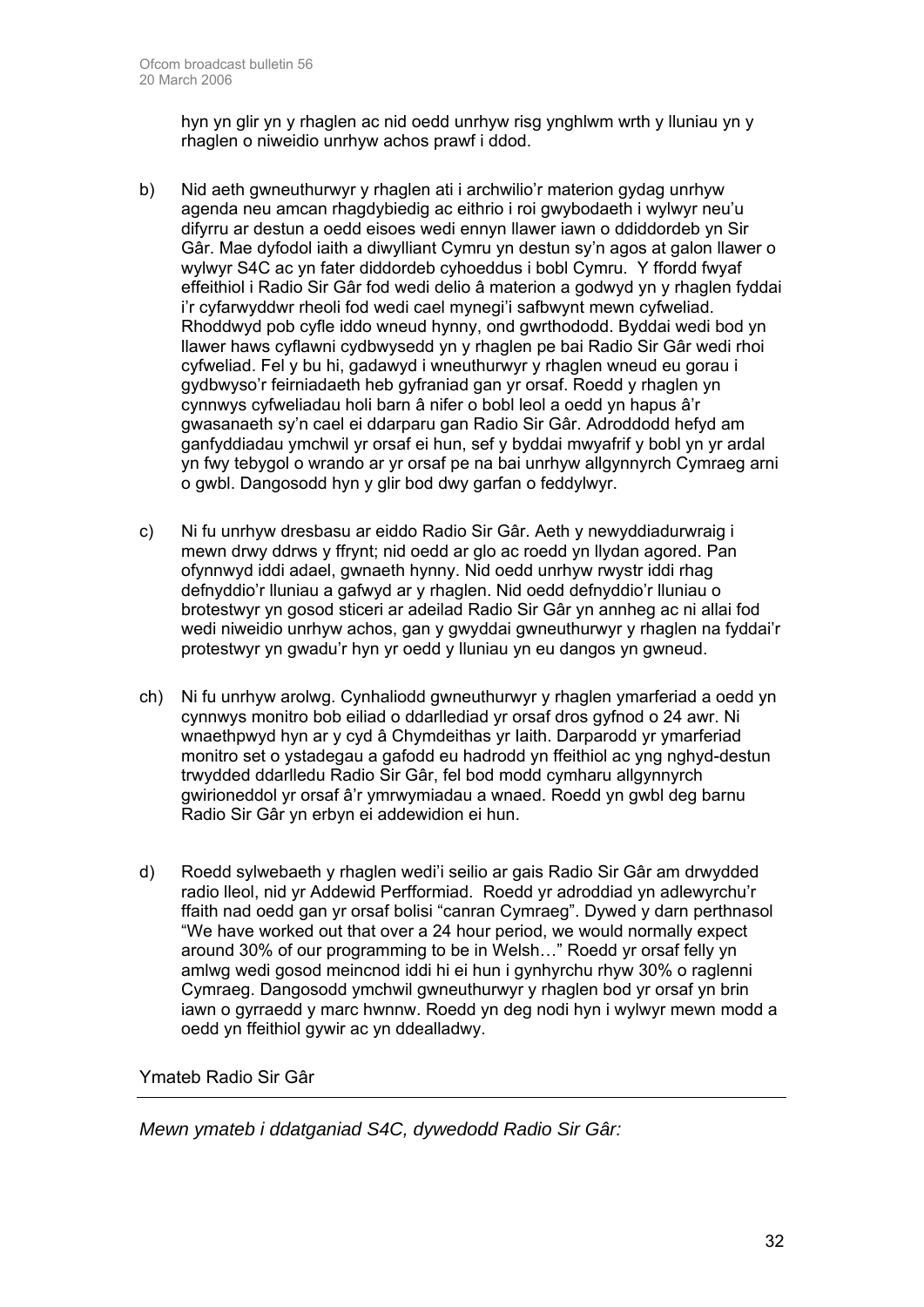- b) Gellid fod wedi cyflawni cydbwysedd mewn nifer o ffyrdd. Gellid fod wedi cynnwys arddangosiad naratif bod yr orsaf yn gor-gyflawni yn erbyn ei rhwymedigaethau i Ofcom, a chan ddangos y lefel uchel o ddarlledu Cymraeg ar yr orsaf. Cafodd yr holl gðynion am Radio Sir Gâr eu gwneud gan Gymdeithas yr Iaith, tra bod mwyafrif y "gwrandawyr normal" yn gwbl fodlon â'r orsaf ac nid ydynt yn ystyried bod yr iaith yn broblem.
- d) Datganodd y rhaglen yn anghywir bod Radio Sir Gâr "wedi addo darlledu'n ddwyieithog". Methodd hefyd wahaniaethu rhwng cais yr orsaf am drwydded a'i Haddewid Perfformiad, er bod gwahaniaeth allweddol rhyngddynt o ran rhwymedigaethau cyfreithiol a rheoleiddiol yr orsaf.

# Ymateb S4C

Mewn ymateb dywedodd S4C:

- b) Yn ychwanegol at farn y bobl, fe wnaeth gwneuthurwyr y rhaglen aralleirio rhywfaint o'r hyn a ddywedodd rheolwr gyfarwyddwr Radio Sir Gâr wrthynt ar y ffôn.
- d) Mae'n amlwg o'r Cais am Drwydded a'r Addewid Perfformiad bod Radio Sir Gâr wedi addo darlledu'n ddwyieithog.

# **Penderfyniad**

Mae dyletswyddau statudol Ofcom yn cynnwys, yn achos yr holl wasanaethau teledu a radio, cymhwyso safonau sy'n rhoi diogelwch digonol i aelodau'r cyhoedd a phawb arall rhag triniaeth annheg ac achosion o amhariadau direswm ar breifatrwydd mewn rhaglenni a gynhwysir mewn gwasanaethau felly.

Wrth gyflawni'i ddyletswyddau, mae Ofcom yn ystyried yr angen i sicrhau bod y safonau hyn yn cael eu cymhwyso mewn modd sy'n gwarantu orau lefel briodol o ryddid mynegiant. Mae rhwymedigaeth ar Ofcom hefyd i ystyried ymhob achos egwyddorion sy'n gofyn i weithgareddau rheoleiddiol fod yn dryloyw, yn atebol, yn gymesur, yn gyson ac wedi'u targedu'n unig at achosion lle mae angen gweithredu.

- a) Nododd y Pwyllgor Tegwch ei bod yn glir o gychwyn y rhaglen, yn enwedig i wylwyr yn byw yn Sir Gaerfyrddin ac i siaradwyr Cymraeg yn gyffredinol hefyd, bod Mr Cravos yn gysylltiedig â Chymdeithas yr Iaith. Cafodd ei safbwynt mewn perthynas â Radio Sir Gâr, a'i gefndir, ei gyfleu'n glir i wylwyr, yn ogystal â'r cyhuddiadau troseddol a oedd yn sefyll yn ei erbyn. Roedd hawl ganddo fynegi'i farn, a chan y cyflëwyd ei safbwynt a'i farn yn glir, roedd y Pwyllgor Tegwch o'r farn nad oedd unrhyw reswm pam na ddylai S4C ddim fod wedi'i gynnwys yn y rhaglen.
- b) Nododd y Pwyllgor Tegwch bod gwneuthurwyr y rhaglen wedi gofyn am gyfraniad gan Radio Sir Gâr, ond bod yr orsaf wedi gwrthod. Nid oedd problem o ran S4C yn bwrw ymlaen â'r rhaglen heb gyfraniad gan unrhyw un yn Radio Sir Gâr, ond roedd yn ofynnol i S4C serch hynny i sicrhau bod y rhaglen yn trin Radio Sir Gâr yn deg yn unol â pharagraffau 2 a 7 Cod Tegwch a Phreifatrwydd yr hen Gyngor Safonau Darlledu. Ym marn y Pwyllgor Tegwch, aeth y cyfweliadau holi barn, rhai ohonynt yn ffafriol i Radio Sir Gâr, a'r cyfeiriadau at sylwadau gan reolwr gyfarwyddwr yr orsaf, rywfaint o'r ffordd i roi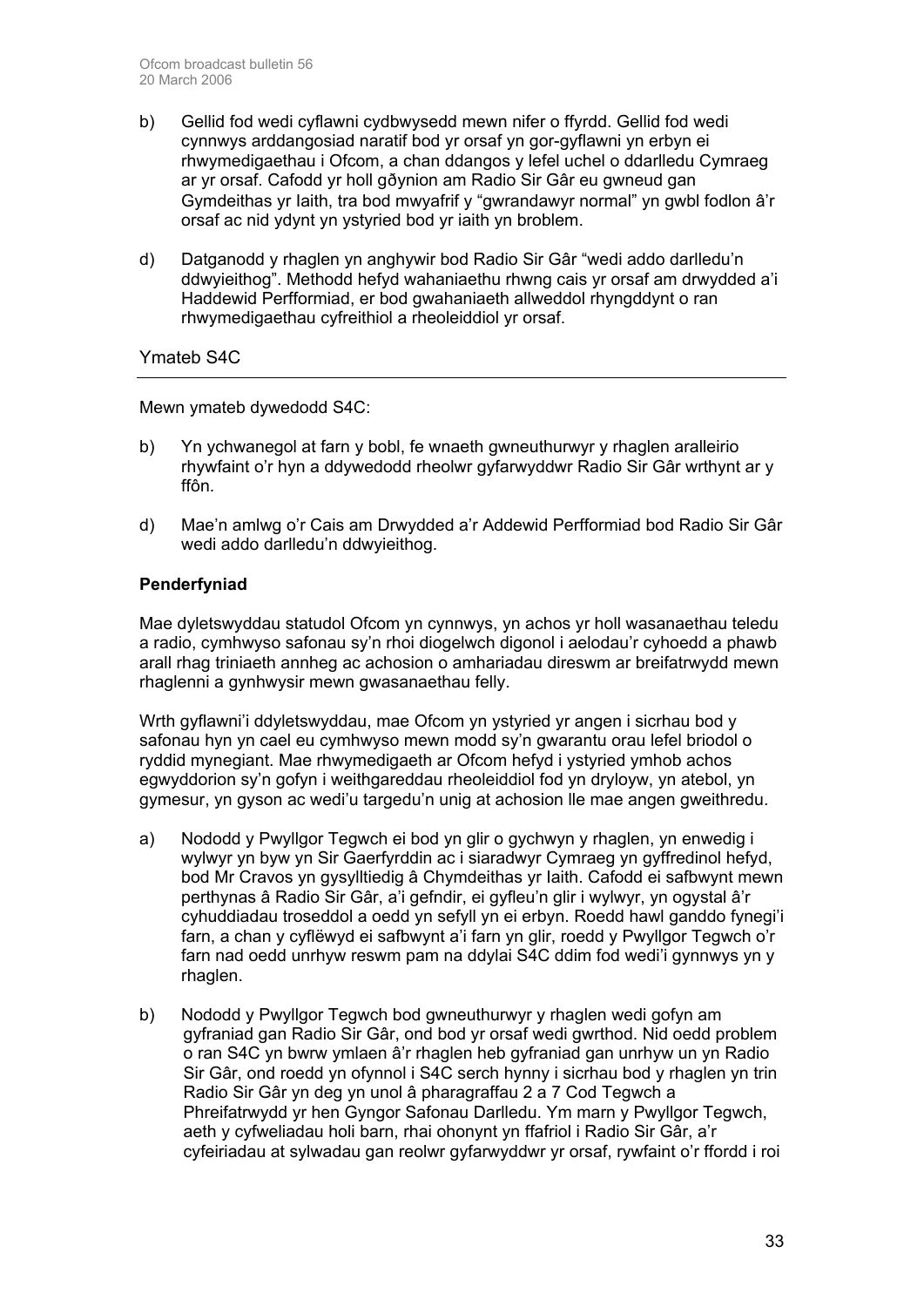ochr Radio Sir Gâr o'r stori. Fodd bynnag, cafodd y rhain eu gorbwyso yn y rhaglen trwy gyflwyno gwybodaeth yn gamarweiniol.

Effaith gronnus hyn oedd achosi afluniad yn y rhaglen, gan roi argraff anghytbwys o allgynnyrch Cymraeg Radio Sir Gâr a'i rwymedigaethau, ac arwain at annhegwch yn y rhaglen fel y cafodd ei darlledu. Yn benodol, nododd y Pwyllgor Tegwch yr enghreifftiau canlynol:

- Fe wnaeth cyfeiriad at y rheolwr gyfarwyddwr "a dyn arall o Loegr" roi argraff ffug bod y rheolwr gyfarwyddwr ei hun yn Sais ac nid yn Gymro.
- Roedd hyn, ynghyd â'r defnydd o ffotograff llonydd ohono gyda throslais yn cyfeirio ato fel "eithaf ymosodol a gwrth-Gymreig", yn ychwanegu at yr argraff fod yr orsaf yn or-Seisnig.
- Methodd y rhaglen â gwneud y gwahaniaethu clir rhwng cais Radio Sir Gâr am drwydded a'i Addewid Perfformiad (gweler paragraff d) isod) ac felly rhoddodd argraff anghywir o ofynion Cymraeg yr orsaf, er enghraifft, trwy awgrym bod holl gyflwynwyr yr orsaf i fod yn ddwyieithog.
- Nid oedd rhan o'r rhaglen a oedd yn delio â chwynion cyn gyflwynydd (er mai ar orsaf arall oedd hynny) ynghylch materion cyflogaeth yn berthnasol i nod ddatganedig y rhaglen, sef edrych ar faint o Gymraeg oedd ar Radio Sir Gâr, ac ychwanegodd at y diffyg cydbwysedd.
- c) Nid rôl Ofcom yw ystyried a fu unrhyw dresbasu neu weithgarwch troseddol gan brotestwyr yn adeilad Radio Sir Gâr. Fodd bynnag, roedd y Pwyllgor Tegwch yn gallu ystyried a wnaeth annhegwch yn y rhaglen ddeillio o gynnwys y lluniau hyn. Daeth y Pwyllgor Tegwch i'r casgliad na wnaeth, gan fod amgylchiadau'r brotest wedi'u hesbonio'n glir yn y rhaglen.
- ch) Cyfeiriodd y rhaglen at ymarferiad Ofcom i fonitro'r gwasanaeth, a dilynwyd hyn ar unwaith gan sylwebaeth am yr ymarferiad monitro a gynhaliwyd gan S4C. Gallai'r cyfosodiad hwn â'r diffyg esboniad priodol o'r modd y'i cynhaliwyd, fod wedi peri i wylwyr gredu y byddai Ofcom wedi monitro'r allgynnyrch yn yr un modd ac wedi dod i'r un casgliadau ag S4C. Hefyd, methodd y rhaglen â rhoi canlyniadau'r ymarferiad monitro mewn cyd-destun trwy wneud y gwahaniaeth clir rhwng cynigion y cais ac ymrwymiadau'r drwydded yn yr Addewid Perfformiad (gweler paragraff d) isod).
- d) Cyfeiriodd y rhaglen at dor-addewid y byddai rhyw 30% o wasanaeth Radio Sir Gâr yn Gymraeg, a chynhwysodd ddyfyniad o ran o'r cais am drwydded. Wrth wneud hynny, methodd S4C â gwneud y gwahaniaeth pwysig rhwng y cais am drwydded ac Addewid Perfformiad yr orsaf. Mae'r Addewid Perfformiad (a gytunwyd gyda'r Awdurdod Radio ac erbyn hyn, Fformat yr Orsaf sydd wedi cymryd ei le) yn rhan o'r drwydded radio, ac mae'n nodi'r ymrwymiadau o ran fformat rhaglenni. Er bod hyn yn seiliedig ar y cynigion a wnaed yn y cais am drwydded, mae gwahaniaeth pwysig rhwng y cynigion yn y cais am drwydded a'r gofynion a gytunwyd gyda'r rheoleiddiwr, Ofcom, yn yr Addewid Perfformiad. Mae Addewid Perfformiad Radio Sir Gâr felly yn gofyn y dylai "ymrwymiad rhesymol" i raglenni Cymraeg ddod yn amlwg ar draws yr wythnos. Nid oes unrhyw ofyniad trwydded i gyflwynwyr fod yn ddwyieithog. Hefyd, cyfeiriodd y rhaglen yn ddetholus at y cais am drwydded drwy hepgor sôn, pan gyfeiriodd at y ffigwr o "ryw 30%", bod Radio Sir Gâr wedi dweud hefyd, er ei fod yn cydnabod bod lleiafrif llafar eisiau canran benodol, nad oedd yn credu bod yr ateb i ymrwymiad i raglenni Cymraeg mewn "canran ddogmatig y mae'n rhaid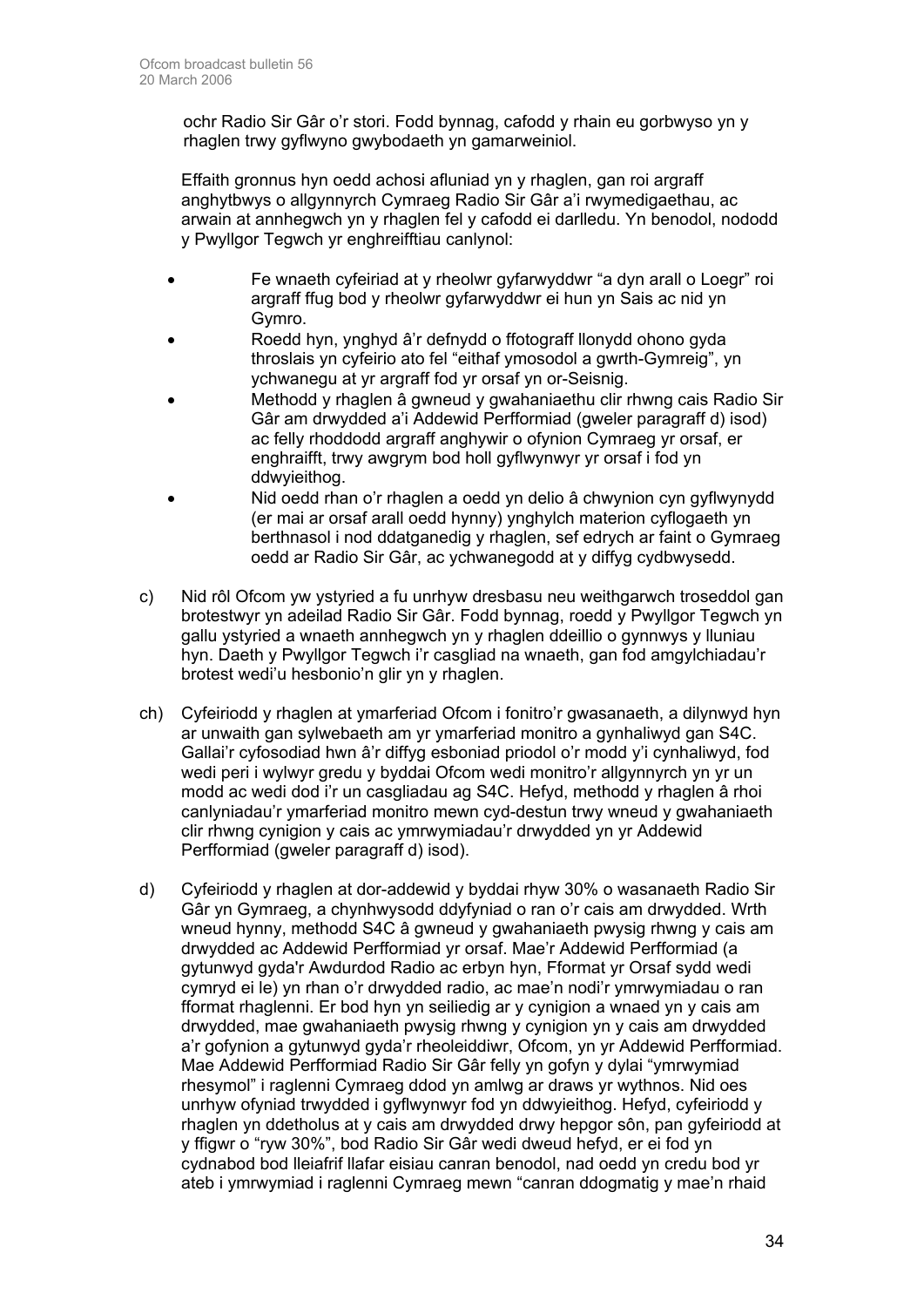cadw ati". Mabwysiadwyd yr ymagwedd hon drwodd i'r ymrwymiad a ddisgrifiwyd yn yr Addewid Perfformiad. O ganlyniad, canfu'r Pwyllgor Tegwch bod y rhaglen wedi rhoi'r argraff fod Radio Sir Gâr yn methu â chydymffurfio â gofyniad i ddarlledu rhyw 30% o'i allgynnyrch yn Gymraeg, ac nad oedd gofyniad felly'n bodoli mewn gwirionedd. Arweiniodd hyn at annhegwch i Radio Sir Gâr yn y rhaglen fel y cafodd ei darlledu.

**Yn unol â hynny, canfu'r Pwyllgor Tegwch bod rhywfaint o annhegwch i Radio Sir Gâr yn y rhaglen. Cafodd paragraffau b), ch) a d) eu cynnal. Ni chafodd paragraffau a) ac c) y gŵyn eu cynnal.**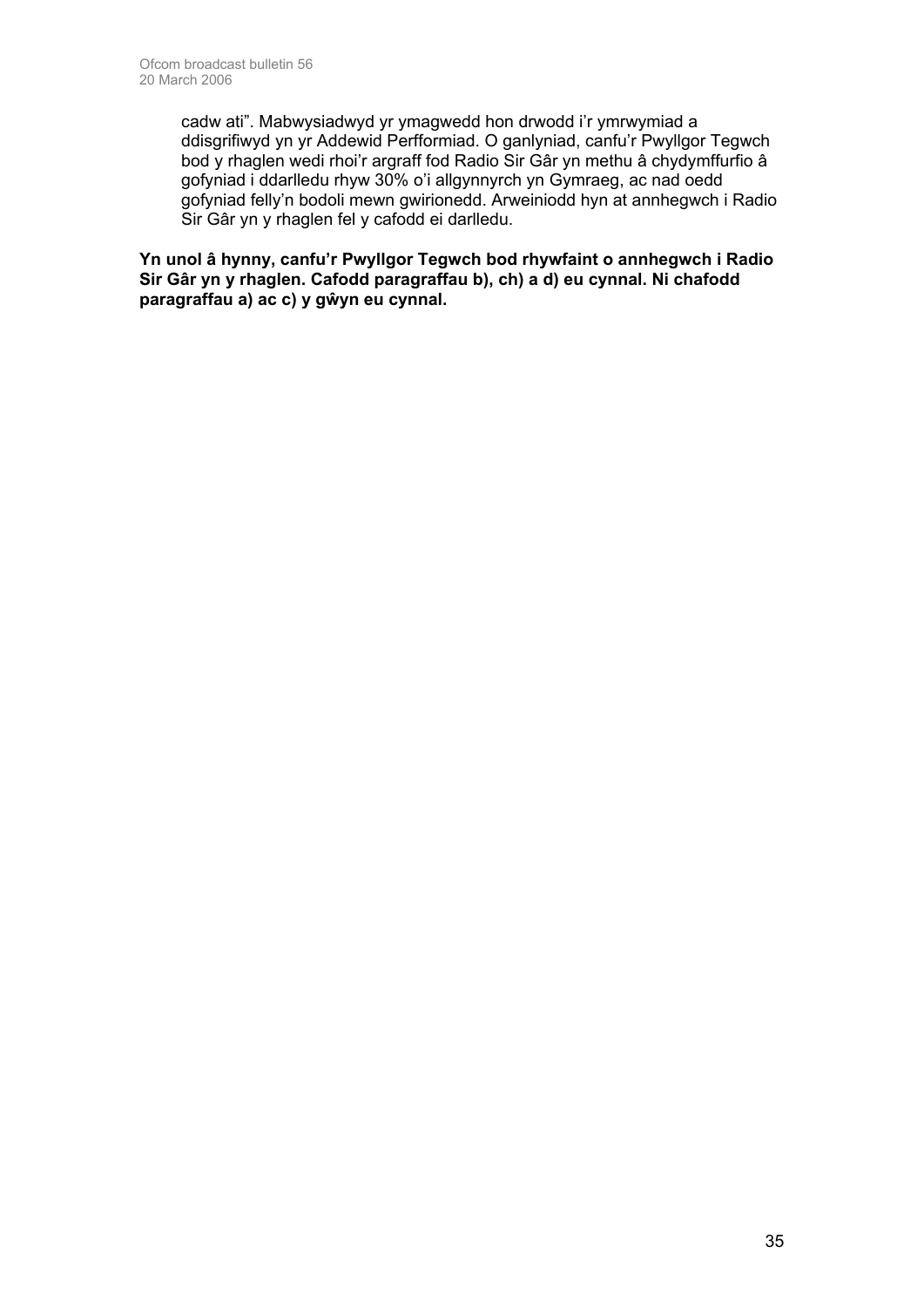# **Not Upheld**

# **Complaint by Mr Trevor Powell on his own behalf and on behalf of Hands on Hideaway**

*Keri Jones Show, Radio Pembrokeshire, 7 August 2005* 

**Summary:** Ofcom has not upheld this complaint of unfair treatment. Mr Trevor Powell complained that he and his business, Hands on Hideaway, were treated unfairly in Radio Pembrokeshire's morning programme. This programme included a reference to an earlier programme, broadcast on 4 August 2005, in which Mr Powell was interviewed, having contacted the station about the lack of support he felt he was receiving for his new local business, an activity centre for children. In the programme broadcast on 7 August 2005, the presenter said that he had received an email from "Sandy", a listener who said that she had visited Hands on Hideaway with a group of children and had decided to book another session. The booking was cancelled by the centre, because of "misdemeanours" on the previous visit, including sand being put out of the sandpit. The group was upset, would not be going back again and Sandy said the centre was unlikely to get support with such an attitude. The presenter said "What do you reckon Trevor? What do you reckon if you've been there?" During a subsequent programme, broadcast on 9 August 2005, the presenter updated the story and included extensive reference to a response from Mr Powell.

Ofcom concluded that:

- a) The presenter referred to there having been "several misdemeanours" on the group's first visit to Hands on Hideaway and said that these "included" problems with the sandpit and the gravel path. It was clearly implied, therefore, that there were other problems with the group's first visit in addition to those mentioned on air.
- b) Although Mr Powell was not contacted specifically in relation to the programme broadcast on 7 August 2005, he instigated the story of problems at Hands on Hideaway with his appearance on the programme broadcast on 4 August 2005. While it might have been preferable for the station to have sought Mr Powell's input into the programme broadcast on 7 August 2005, Ofcom took the view that it would have been clear to listeners that "Sandy" was one listener, giving her personal opinion of her dealings with Hands on Hideaway, having heard the earlier piece.
- c) Ofcom noted that, having invited a response from Mr Powell at the end of the programme broadcast on 7 August 2005, the presenter then included in the programme broadcast on 9 August 2005 a lengthy explanation of the information provided to him by Mr Powell the day after the programme on 7 August 2005. In the circumstances of this case and in view of the on-going nature of discussions and themes on many local radio broadcasts, this represented an appropriate opportunity for Mr Powell to respond to Sandy's comments.

# **Introduction**

This Radio Pembrokeshire programme, on 7 August 2005, included a reference to an earlier broadcast, in which Mr Trevor Powell was interviewed in a news item. Mr Powell had contacted the radio station and was interviewed in this earlier news item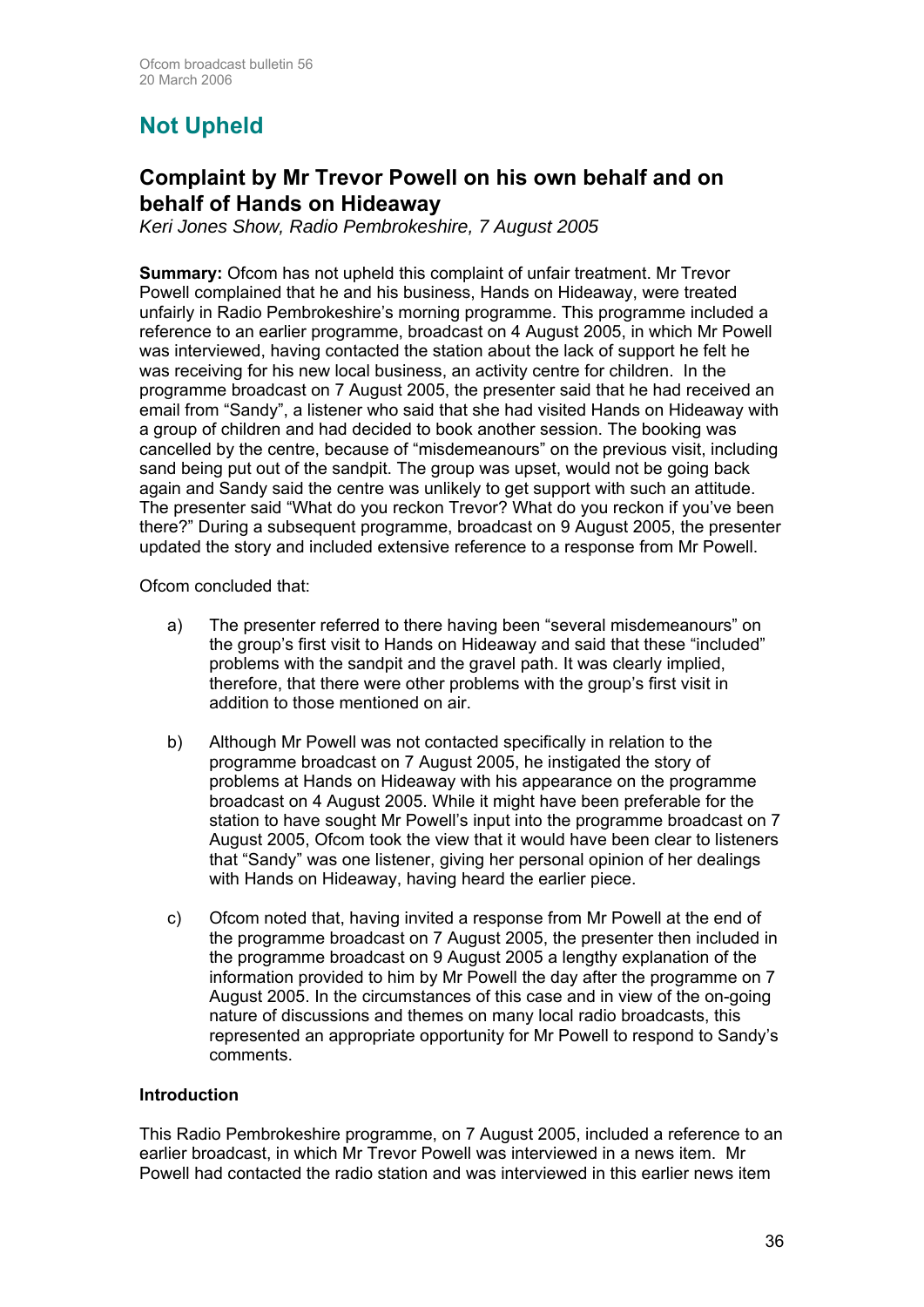about the lack of support he felt he was receiving for his new local business, an activity centre for children. In the programme, broadcast on 7 August 2005, the presenter said that he had received an email from "Sandy", a listener who said that she had visited Hands on Hideaway with a group of children and had decided to book another session. The booking was cancelled by the centre, because of "misdemeanours" on the previous visit, including sand being put out of the sandpit. The group was upset, would not be going back again and said the centre was unlikely to get support with such an attitude. The presenter said "What do you reckon Trevor? What do you reckon if you've been there?" During a subsequent programme, broadcast on 9 August 2005, the presenter updated the story and included extensive reference to a response from Mr Powell.

# **Complaint**

# **Mr Powell's case**

In summary, Mr Powell complained that he and his business were treated unfairly in that:

- a) It was alleged that the group was banned for merely putting sand out of the sandpit, when the problems were more extensive than that.
- b) The complaint about Hands on Hideaway was broadcast without any research or reference to Mr Powell's side of the story.
- c) The presenter challenged Mr Powell to respond to Sandy's story, but then left the building without giving him an opportunity to respond until a later date.

# **Radio Pembrokeshire's case**

Radio Pembrokeshire said, in summary, that:

- a) In her email to the programme, Sandy said that Mr Powell's comments on the earlier programme about lack of local support were "ironic", since he had then effectively turned trade away through his decision to ban children who kicked sand. In a conversation after the programme broadcast on 7 August 2005, Mr Powell told the presenter, Mr Keri Jones, that he had actually cancelled the group's next booking, rather than banning them. The kicking of sand was one of a number of reasons for his decision to cancel the group's next visit, but that there were other factors as well. Mr Powell told Mr Jones that Sandy had been selective in what she had said in her email.
- b) The programme broadcast on 7 August 2005 was a response to a programme broadcast on 4 August 2005, in which Mr Powell spoke of his concerns about lack of support for Hands on Hideaway. He had approached Radio Pembrokeshire and instigated the story. In his conversation with Mr Powell the following day, Mr Jones explained to Mr Powell that the story, as broadcast on 7 August 2005, did not come out of the blue, but was a listener response to the story he had himself instigated.
- c) At the end of the programme broadcast on 7 August 2005, Mr Jones invited Mr Powell to respond. He had not called by the end of the programme and Mr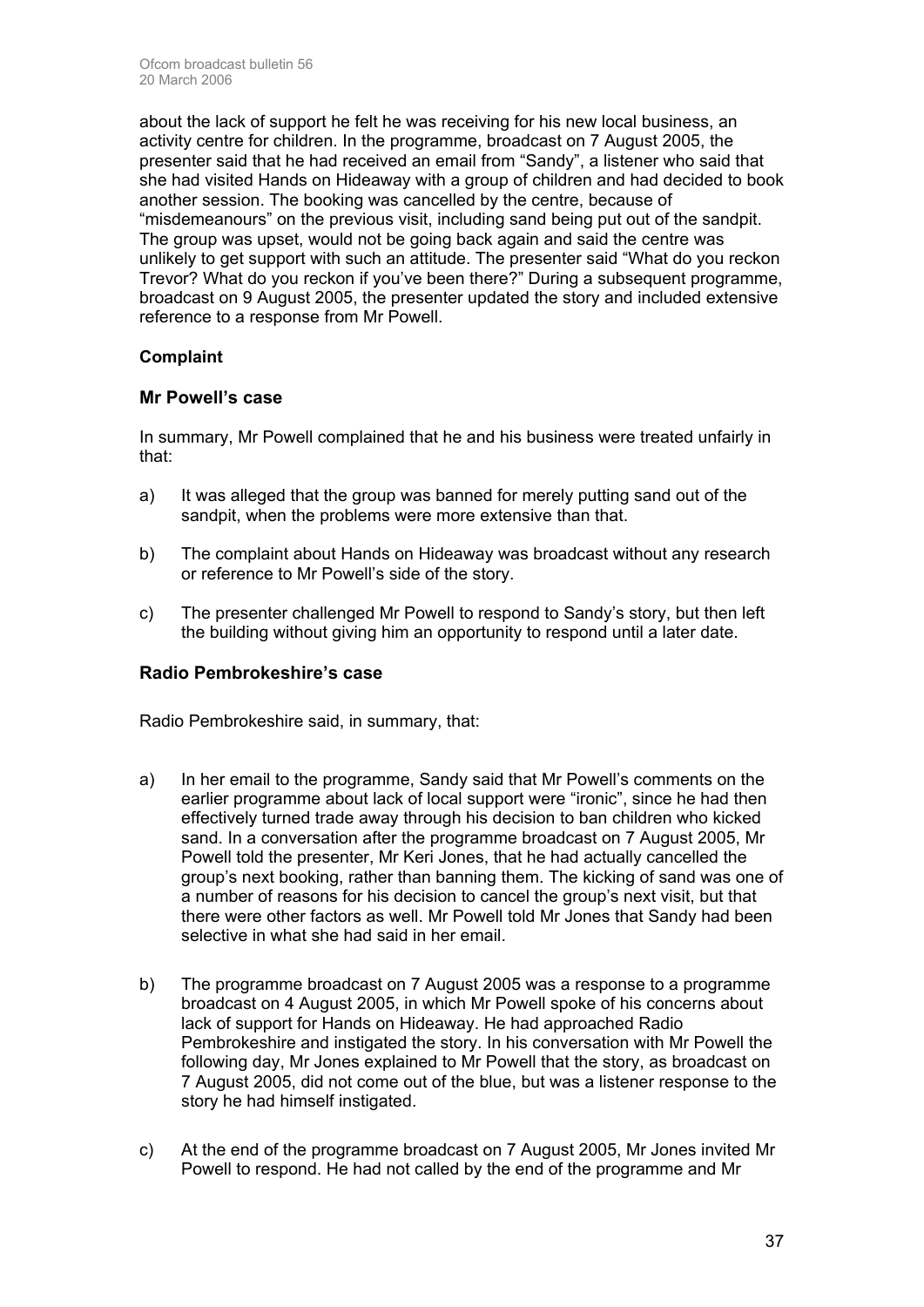Jones had left the building at the end of his programme. When Mr Powell contacted the news team, he was informed that Mr Jones would call him the following day. They did have a conversation the following day. At the end of this conversation Mr Powell said that he wanted a letter he had written to Ofcom and copied to Radio Pembrokeshire read out in full or in part and that it should be stated that damage was more extensive than just sand out of the sandpit. Mr Jones then read out the letter the following morning.

### **Decision**

Ofcom's statutory duties include the application, in the case of all television and radio services, of standards that provide adequate protection to members of the public and all other persons from unfair treatment and unwarranted infringements of privacy in programmes included in such services.

In carrying out its duties, Ofcom has regard to the need to secure that these standards are applied in a manner that best guarantees an appropriate level of freedom of expression. Ofcom is also obliged to have regard in all cases, to principles that require regulatory activities to be transparent, accountable, proportionate, consistent and targeted only at cases in which action is needed.

- a) Ofcom noted that, in the programme broadcast on 7 August 2005, the presenter referred to there having been "several misdemeanours" on the group's first visit to Hands on Hideaway and said that these "included" problems with the sandpit and the gravel path. It was clearly implied, therefore, that there were other problems with the group's first visit in addition to those mentioned on air. Ofcom considered that the situation was fairly explained to listeners and therefore there was no unfairness to Mr Powell.
- b) Although Mr Powell was not contacted specifically in relation to the programme broadcast of 7 August 2005, he instigated the story of problems at Hands on Hideaway with his appearance during the programme of 4 August 2005. While it might have been preferable for the station to have sought Mr Powell's input into the programme of 7 August 2005, Ofcom took the view that it would have been clear to listeners that "Sandy" was one listener, giving her personal opinion of her dealings with Hands on Hideaway, having heard the earlier piece. This was not unfair to Mr Powell.
- c) Ofcom noted that, having invited a response from Mr Powell at the end of the programme broadcast on 7 August 2005, the presenter then included in the programme broadcast on 9 August 2005 a lengthy explanation of the information provided to him by Mr Powell the day after the programme broadcast on 7 August 2005. In the circumstances of this case and in view of the on-going nature of discussions and themes on many local radio broadcasts, this represented an appropriate opportunity for Mr Powell to respond to Sandy's comments.

Accordingly, Ofcom found that there was no unfairness to Mr Powell or to Hands on Hideaway in the programme**.** 

#### **The complaint of unfair treatment was not upheld.**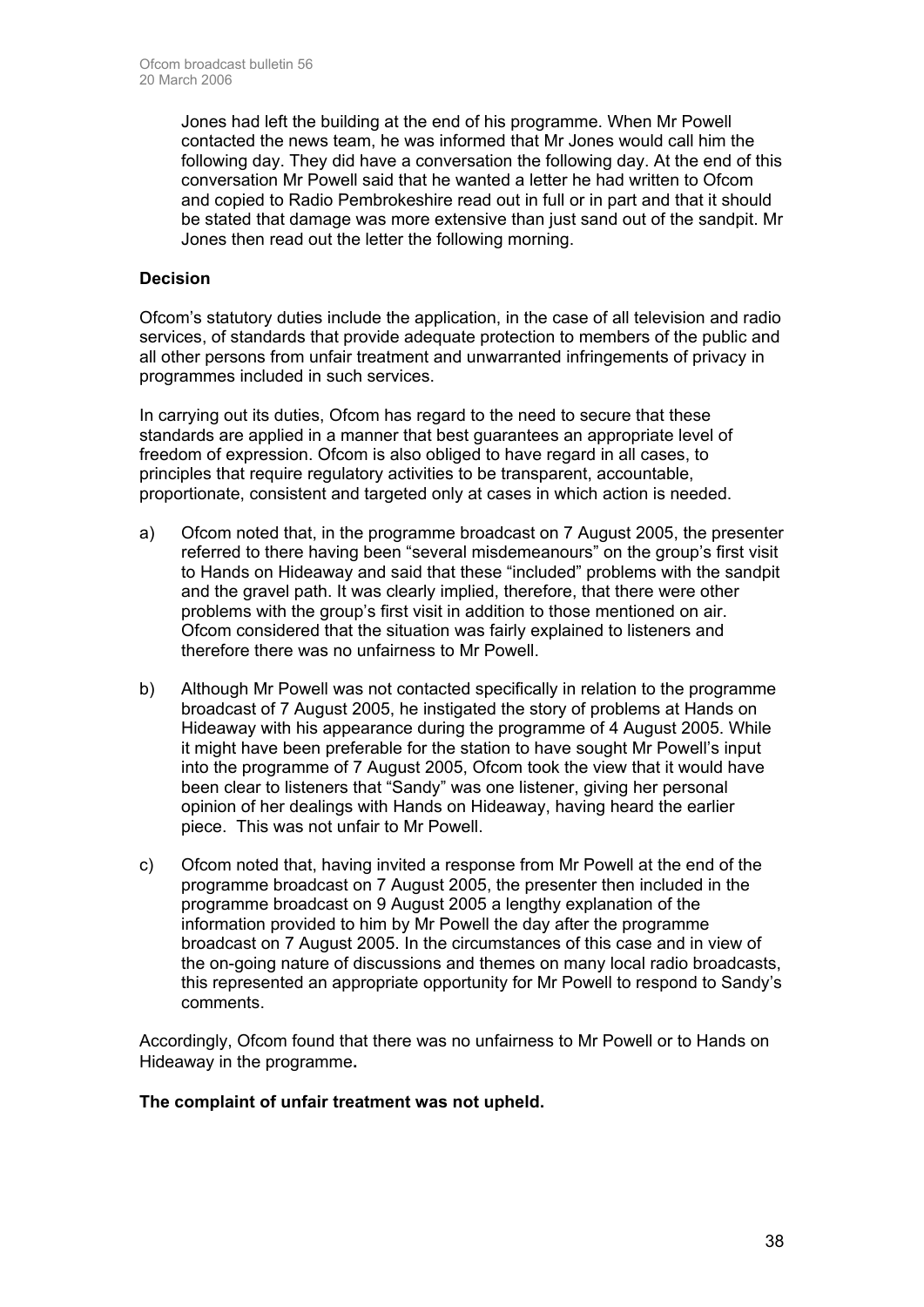# **Complaint by Mr Cyril Bache**

*Toughest Villages in Britain, Sky One, 1 November 2004* 

**Summary:** Ofcom has not upheld this complaint of unfair treatment about this programme which looked at a number of British villages that, it was alleged, had reputations for toughness. One of the villages featured in the programme was Highley in Shropshire. Mr Cyril Bache complained that he had been misled into giving an interview and that the programme misrepresented his views.

Ofcom found no unfairness to Mr Bache by including him in the programme as broadcast or in the presentation of his contribution in the programme as broadcast.

Specifically, Ofcom took the view that Mr Bache provided no evidence that he had been misled. In addition, the programme makers appeared to have taken reasonable steps to inform Mr Bache of the likely nature and content of the programme.

Ofcom also considered that the programme would have been unlikely to have led viewers to consider that Mr Bache was not entirely genuine and sincere in making his contribution to the programme. Mr Bache was shown simply to make straightforward comments about the possible perception of Highley and the steps that had been taken to attract visitors.

#### **Introduction**

This programme looked at a number of British villages that, it was alleged, had reputations for toughness. One of the villages featured in the programme was Highley in Shropshire. Mr Cyril Bache, a parish councillor and resident of Highley, was featured in the programme. He was shown explaining how Highley once had a negative reputation for being a mining village and how it was trying to improve its image to attract visitors.

Mr Bache complained to Ofcom that he was treated unfairly in the programme as broadcast.

# **The Complaint**

# **Mr Bache's case**

In summary, Mr Bache said that he was not told the programme's title or informed about the nature of its content. Although he had signed a release form, it contained no information as to the title of the programme or what the rest of the content was to be. Mr Bache said that the programme misrepresented him and presented his comments about Highley's reputation unfairly.

# **BSkyB's case**

In summary, BSkyB responded by saying that Mr Bache was made aware of the programme title. The release form that he signed bore the programme's title, *Britain's Toughest*. This was in the middle of the form, in bold, as a stand-alone line of text. BSkyB provided Ofcom with the original release form signed by Mr Bache.

The programme makers said that all interviewees for the programme, including Mr Bache, were made aware that the reason for filming was that Highley was an exmining community with a tough spirit and full of tough characters. This together with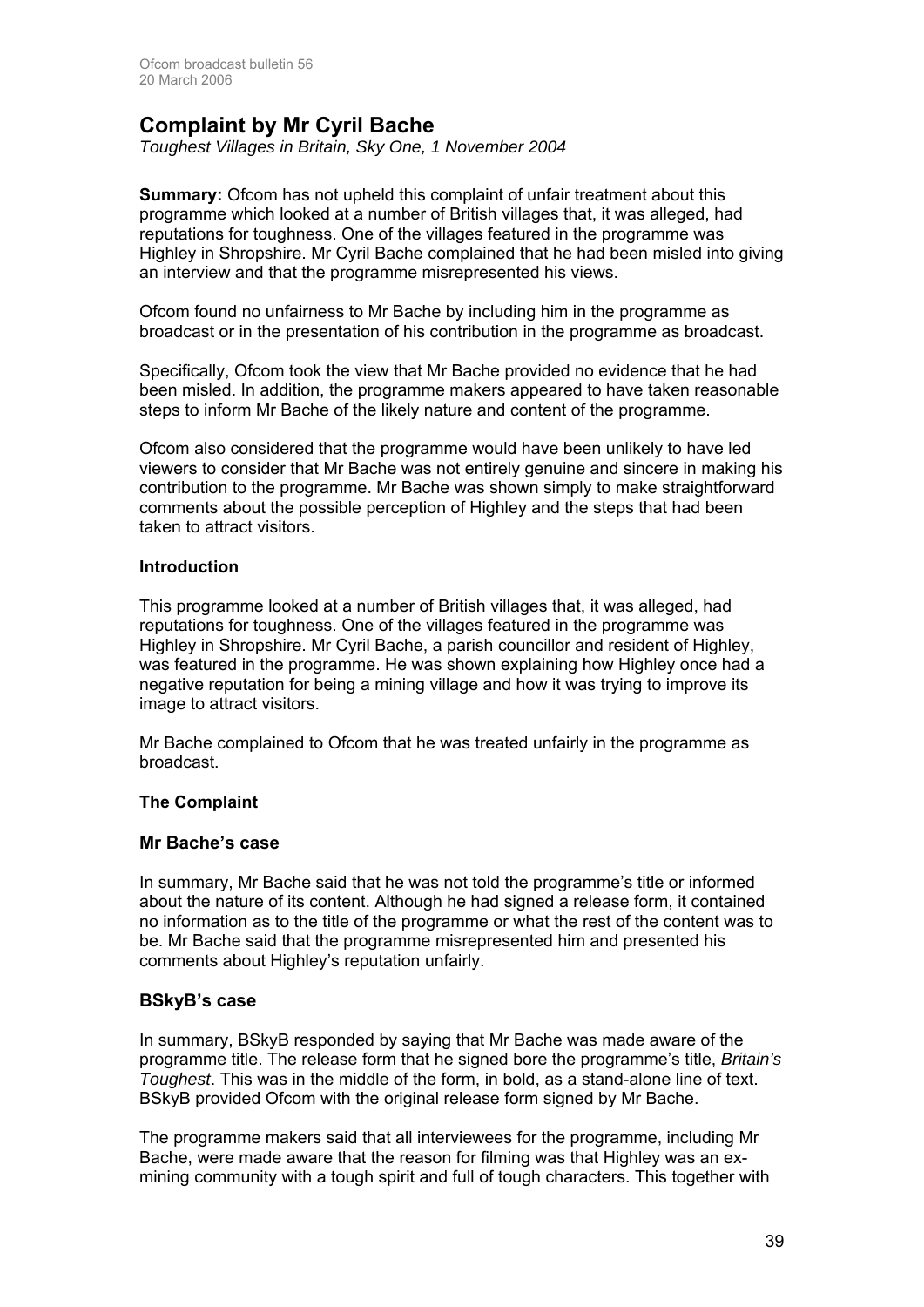the programme title on the release form was sufficient to inform Mr Bache of the nature and content of the programme. Mr Bache gave his contribution freely and willingly and the programme did not misrepresent him or his views.

# **Mr Bache's comments**

Ofcom invited Mr Bache to comment on the difference between his recollection of what information was on the release form and that of the programme makers. He was also invited to comment on what BSkyB claimed was said to him by the programme makers on the day of filming.

Mr Bache said that he had signed a release form but that it was folded in such a way that only the lower part of the form was exposed. He would not have seen the standalone text due to the form being folded. Mr Bache also said that the programme makers had not made him aware of the reason for filming. He had agreed to be interviewed to provide information about the village, but he would not have contributed if he had known the purpose of the filming.

# **BSkyB's response**

In its final response, BSkyB said that the programme makers were adamant that Mr Bache was not presented with a folded release form to sign. Mr Bache was given the opportunity to read the form which had the title of the programme on it.

# **Decision**

Ofcom's statutory duties include the application, in the case of all television and radio services, of standards which provide adequate protection to members of the public and all other persons from unfair treatment in programmes included in such services.

In carrying out its duties, Ofcom has regard to the need to secure that the application of these standards is in the manner that best guarantees an appropriate level of freedom of expression. Ofcom is also obliged to have regard in all cases, to the principles under which regulatory activities should be transparent, accountable, proportionate, consistent and targeted only at cases in which action is needed.

In this case Ofcom considered the following:

Broadcasters should ensure that all programme makers understand the need to be straightforward in their dealings with potential participants in factual programmes, in particular by making clear, wherever practicable, the nature of the programme and its purpose.

It was clear from the written submissions before Ofcom that Mr Bache genuinely believed that he was misled about the nature and likely content of the programme. It was equally clear from the written submissions that the programme makers did not believe that they misled Mr Bache.

Ofcom is not fact finding tribunal and was not able to resolve the conflict (referred to above) between the parties' accounts of events at the time filming took place. Ofcom's function was to consider whether, notwithstanding this conflict, Mr Bache was treated unfairly in the programme through his inclusion and/or presentation of his contribution.

Ofcom found no unfairness to Mr Bache by including him in the programme as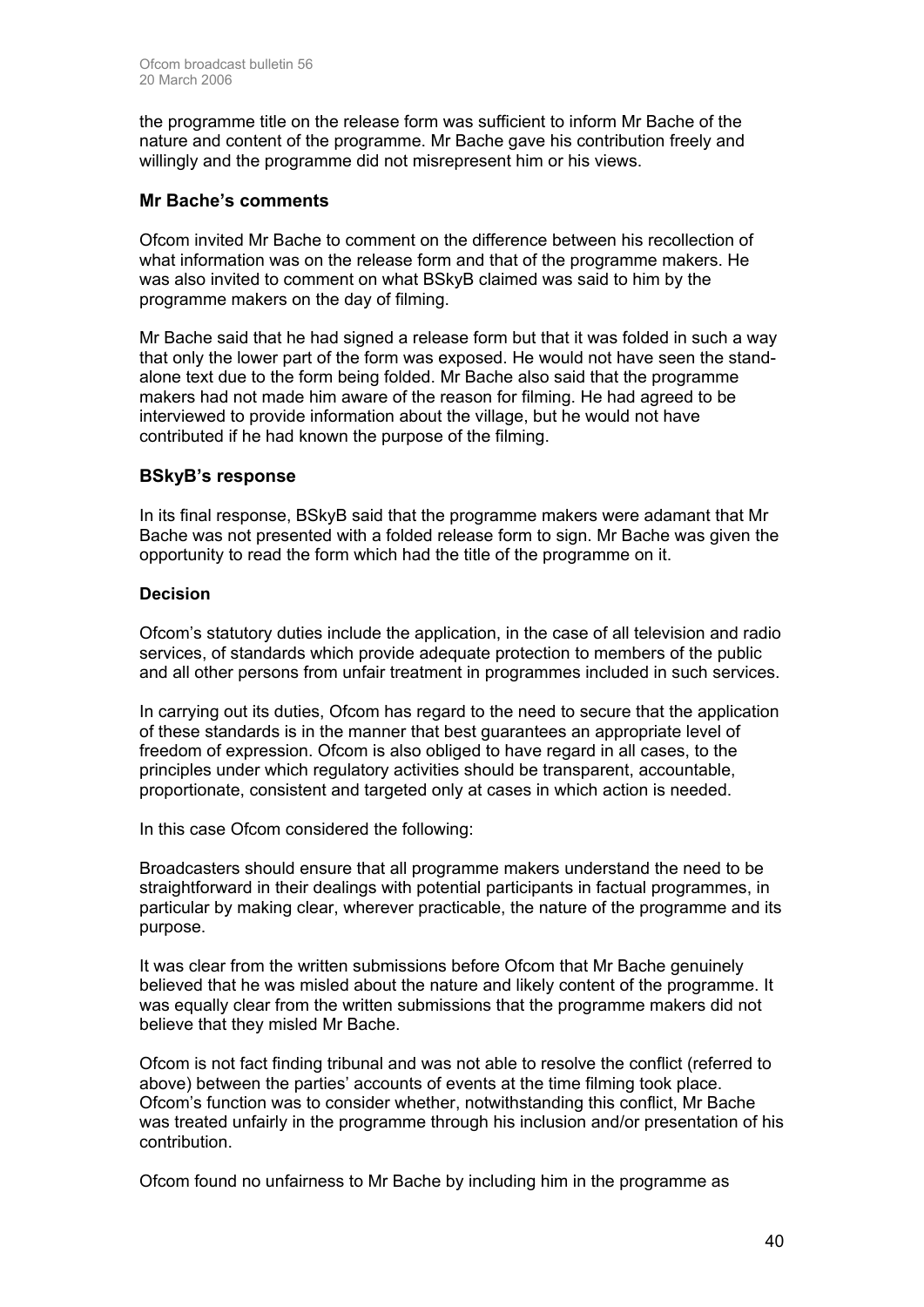broadcast or in the representation of his contribution in the programme.

Specifically, Ofcom noted that Mr Bache had provided no evidence that he had been misled other than making the submission that the original release form signed by him and provided to Ofcom was folded in such a way that only the lower part of the form was exposed. Also, the programme makers appeared to have taken reasonable steps to inform Mr Bache of the likely nature and content of the programme with the release form signed by Mr Bache clearly bearing the programme title "Britain's Toughest…". In the circumstances, Ofcom took the view that it would have been reasonable to expect Mr Bache to be able to take a view on the likely nature and content of the programme. It was also open to Mr Bache if he had been in any way concerned when asked to sign the release form, to ask the programme makers for further information.

Ofcom also considered that the programme would have been unlikely to have led viewers to consider that Mr Bache was not entirely genuine and sincere in making his contribution to the programme. Mr Bache was shown simply to make straightforward comments about the possible perception of Highley and the steps that had been taken to attract visitors.

**The complaint of unfair treatment was not upheld.**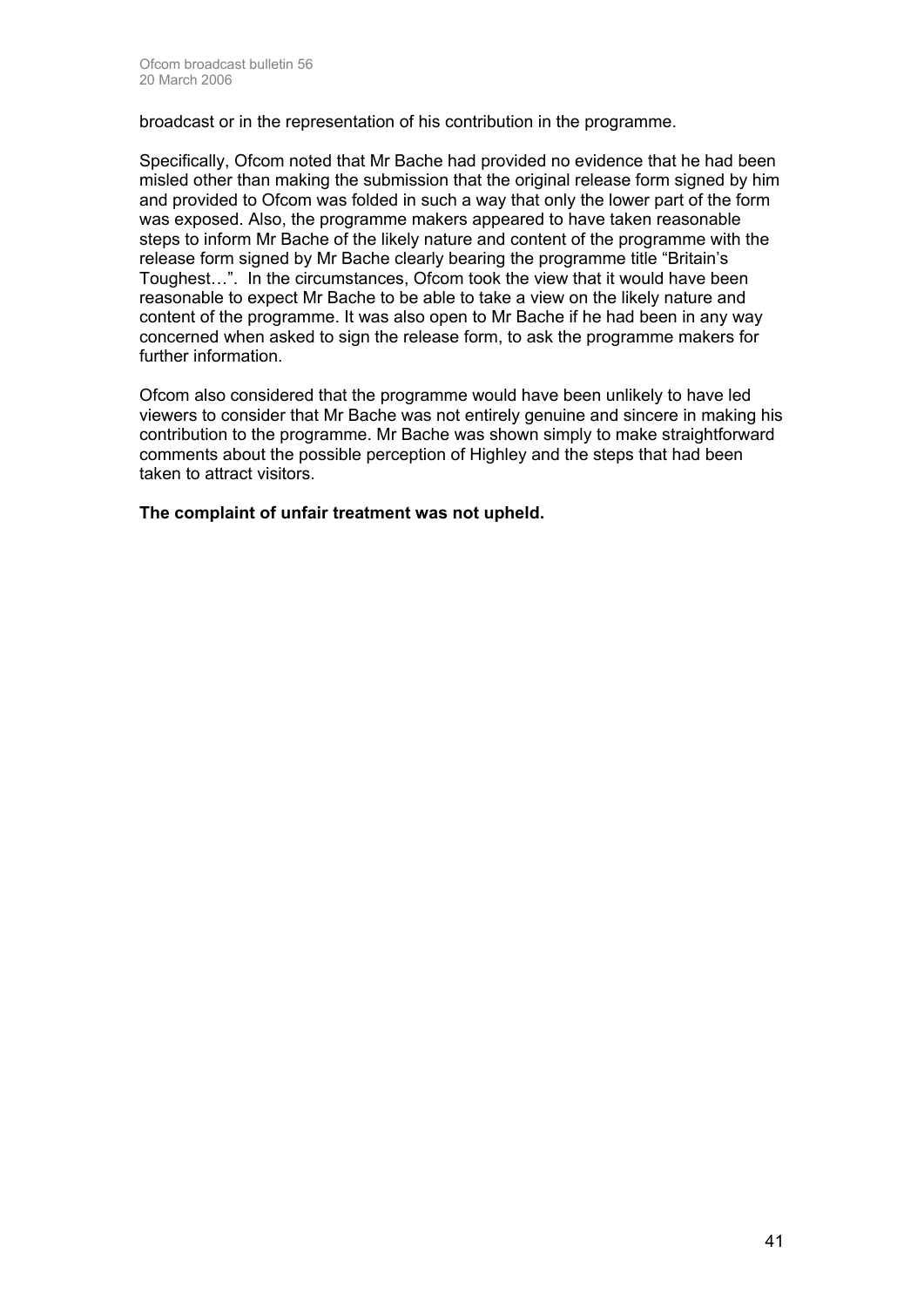# **Complaint by Birnberg Peirce and Partners (Solicitors) on behalf of Ms Jane Andrews**

*Lady Jane, ITV1, 14 October 2003* 

**Summary:** Ofcom has not upheld this complaint of unfair treatment and unwarranted infringement of privacy from Birnberg Peirce and Partners (Solicitors) on behalf of Ms Jane Andrews about Lady Jane broadcast by ITV1 on 14 October 2003. The programme documented the life of Ms Jane Andrews and examined events surrounding the murder of her boyfriend Mr Thomas Cressman. Ms Andrews was found guilty of his murder and was sentenced to life imprisonment on 16 May 2001.

Ofcom found the following:

- The nature and likely content of the programme were made clear to Ms Andrews well before the programme was broadcast.
- The programme makers were entitled to rely on the decision of the courts and were not obliged, in the interests of fairness, to offer an alternative interpretation of the available evidence.
- The programme's presentation of events was straightforward, factual and in no way gratuitous and did not unfairly represent Ms Andrews' character and life history. On the evidence available to us, we considered that the programme makers appeared to have taken all reasonable care to satisfy themselves that all material facts had been considered before transmission.
- The programme's presentation of contributions from Mr Gil Hancox and Ms Lucinda Ellery, both friends of Ms Andrews, did not result in unfairness to Ms Andrews.
- In all the circumstances of this case, namely a trial that has been very widely reported both at the time and since, ensuring that details of the crime and surrounding events remained firmly in the public domain, Ofcom considered that revisiting the events did not infringe Ms Andrews' privacy.

# **Introduction**

This programme documented the life of Ms Jane Andrews and examined events surrounding the murder of her boyfriend Mr Thomas Cressman. Ms Andrews was found guilty of his murder and was sentenced to life imprisonment on 16 May 2001. During sentencing the judge stated that Ms Andrews had struck Mr Cressman first with a cricket bat and then stabbed him with a knife, leaving him to die.

The programme included interviews with those involved directly in the case including DCI Jim Dickie who headed the Metropolitan Police's investigation.

It included contributions from friends of Ms Andrews, Mr Gil Hancox and Ms Lucinda Ellery and other people who knew Ms Andrews and Mr Cressman. It also included dramatised sequences.

Birnberg Peirce and Partners (Solicitors) complained that Ms Andrews was treated unfairly and that her privacy was unwarrantably infringed in the programme as broadcast.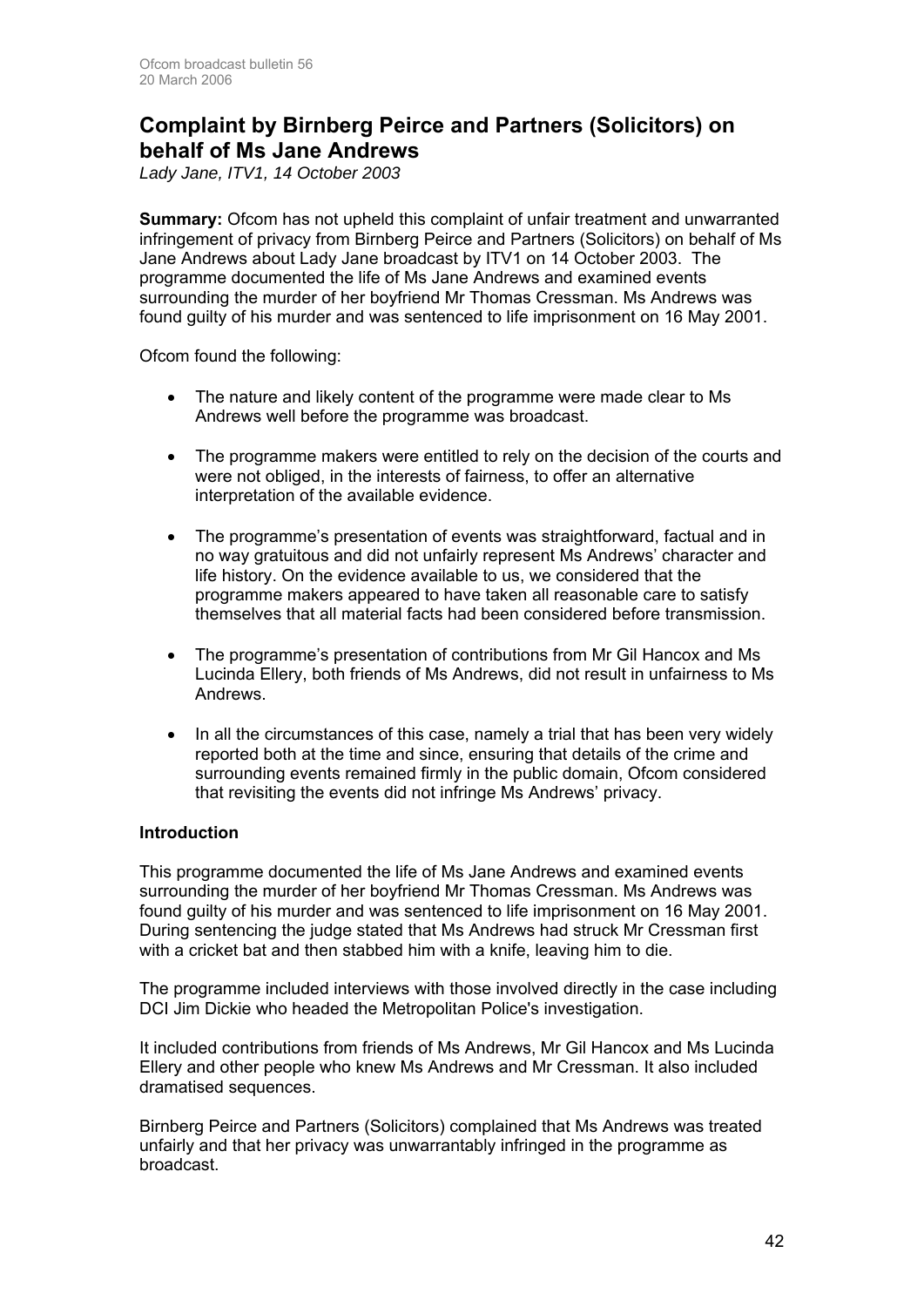# **Complaint**

# **Birnberg Peirce and Partners' Case (on behalf of Ms Andrews)**

- a) The programme makers failed to provide Ms Andrews with an opportunity to contribute to the programme.
- b) The programme makers failed to provide Ms Andrews with an opportunity to respond to evidence contained in the programme.
- c) The programme offered no alternative interpretation of the available evidence.
- d) The programme contained factual inaccuracies and distorted the available evidence in order to support the programme's central premise. It incorrectly represented Ms Andrews' character and life history.

The Premise. The programme's premise was that Ms Andrews was an arrogant social climber with nothing but contempt for her background and social class, from which she was determined to escape at any price: even if that meant taking the life of the man that she purported to love. This was a wholly inaccurate representation of Ms Andrews' character and life history, constructed in order to support the theory that her motive for killing Mr Cressman was his refusal to marry her.

Alan Starkie. The programme appeared to have based large parts of its research upon the contributor, Mr Starkie, who spoke of Ms Andrews' childhood and her years as an employee with the Duchess of York. Yet Mr Starkie knew Ms Andrews only for a relatively short period during her employment by the Duchess of York. Ms Andrews categorically refuted that she ever discussed her childhood with Mr Starkie and she rejected his account and questions his motives.

Marks & Spencers. The programme included a totally fallacious dramatisation of Ms Andrews as an employee at Marks and Spencers in Grimbsy. It suggested that she looked down on customers and was very short tempered.

Delusions of grandeur. The programme portrayed Ms Andrews as having "delusions of grandeur" because of her developing friendship with the Duchess of York. The reliance upon a single photograph of the two women wearing similar outfits to support a claim that Ms Andrews was prone to mimicking the Duchess of York was deliberately misleading. Similarly there is no basis whatsoever for example for Mr Starkie's claim that Ms Andrews was *"...hoping to transform herself into* a *princess..."* 

Accountant. It was asserted in the programme that when the number of staff employed by the Duchess of York was reduced to save costs, Ms Andrews was employed as the Duchess of York's accountant. This was inaccurate. The programme then suggested that Ms Andrews' poor accountancy skills, rather than the Duchess of York's extravagant expenditure, were the cause of the financial difficulties that followed.

Armpits. The programme's depiction of Ms Andrews blow-drying the Duchess of York's armpits was false and further used for the purpose of to demeaning and humiliating her.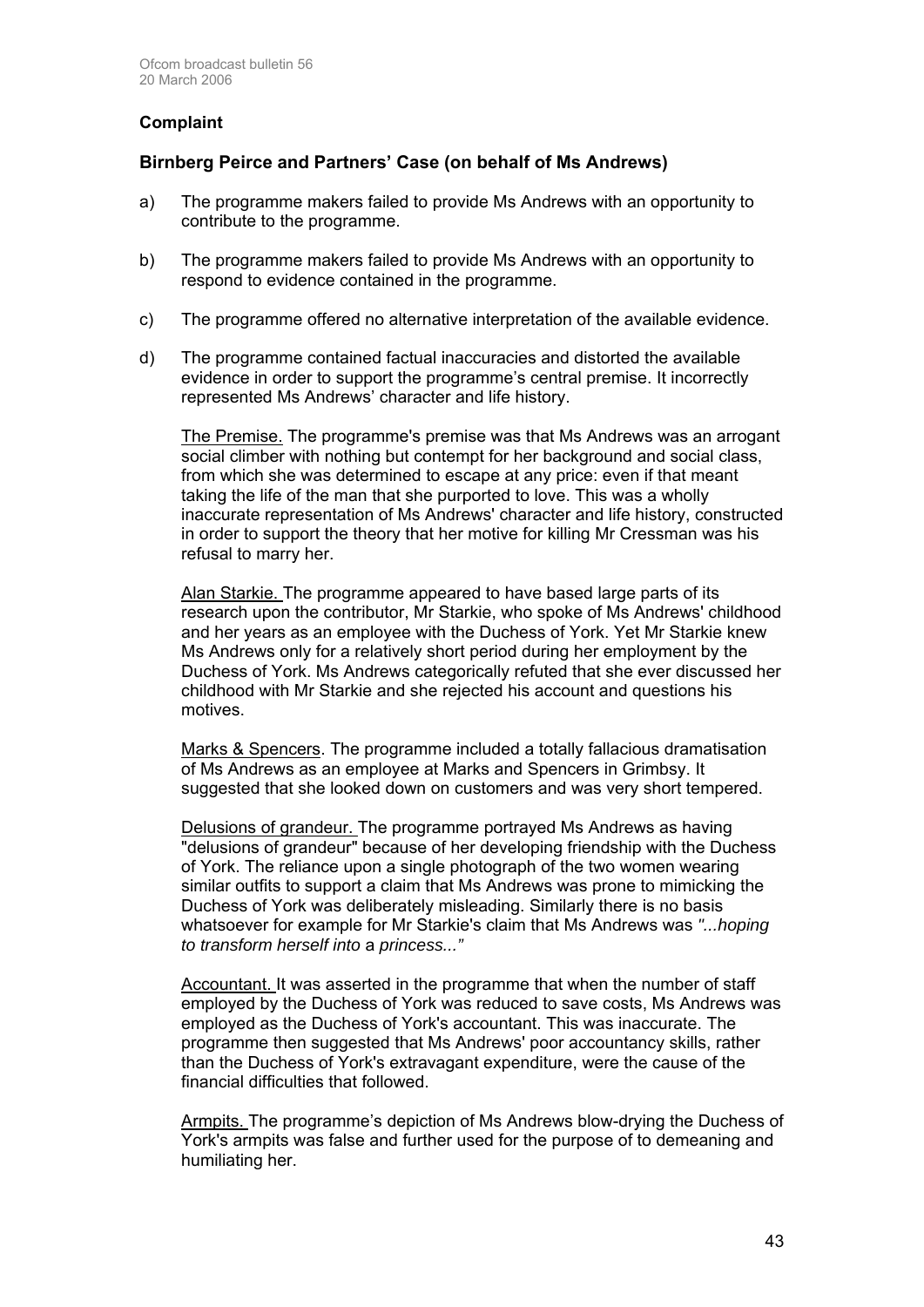Dimitri Horne. It was suggested in the programme that Ms Andrews' interest in former boyfriend Mr Horne was motivated entirely by her alleged desire to marry a rich man. The dramatic portrayal of Ms Andrews attacking Mr Horne with a pair of scissors was false. Mr Horne made no such allegation in his police-statement, which was made under oath, for the purposes of prosecution.

Thomas Cressman's wealth. The programme suggested that Ms Andrews' overriding interest in Mr Cressman was his wealth. It failed to recognise or give any credence to the genuine attraction between the couple, which was substantiated by many of their mutual friends.

Expectation of marriage. The programme's suggestion that Ms Andrews was the only one of the two to have harboured an expectation of marriage also ignored clear evidence to the contrary, including their plans to buy property in the Cotswolds and accounts from friends which indicated that the couple were both devoted to each other. The reality was that Mr Cressman sometimes expressed misgivings about marriage, which created tension in their relationship.

The email relationship. The programme portrayed an email relationship between Mr Cressman and a woman whom he had met previously, Ms Deborah Dimiceli. The programme suggested that the relationship was entirely innocent. DCI Dickie stated that it was not based on any "sexual encounter". In fact the emails contained hardcore pornographic descriptions of anal sex, bondage, rape and sado-masochistic fantasies. The programme failed to reflect those facts, instead focussing on Mr Cressman's reference to Ms Andrews as 'an old pair of slippers'.

Ms Andrews' reaction to the discovery of the emails. The dramatic portrayal of Ms Andrews' reaction to the discovery of the emails referred to above suggested that her first fear was that she might have to return to Grimsby. There was no hint of the shock and emotional turmoil, which predictably follows the discovery of betrayal and infidelity.

DCI Dickie. DCI Dickie spoke outside his area of expertise when in the programme he commented on Ms Andrews' psychological make up. He was a police officer unqualified to speculate on such matters. DCI Dickie was shown to in the programme thrusting a knife and saying "Here have this one on me". His description of the murder was prejudicial, baseless and melodramatic.

Thomas Cressman's letter. The dramatised section of the programme suggested that the letter, "Dearest Janie..." was written on the day of the killing. It was portrayed as a timely reminder that Mr Cressman wanted to end the relationship and was in the throes of trying to end it when he was killed. This implied that this was Ms Andrews' motive for the killing. However, the letter was actually written in the year prior to Mr Cressman's death. It was referred to in the notes of a specialist who had had dealings with the couple in that year.

The timing of the killing. Perhaps the most seriously misleading inaccuracy in the programme was the portrayal of the timing of the killing. The programme suggested that Ms Andrews returned home at around 6pm, knowing that Mr Cressman would be taking an early snooze. It implied that she deliberately did this in order to murder him in cold blood as he slept. No such allegation was ever put to Ms Andrews during the trial because all the facts and the circumstances of the killing, including pathology reports, supported a very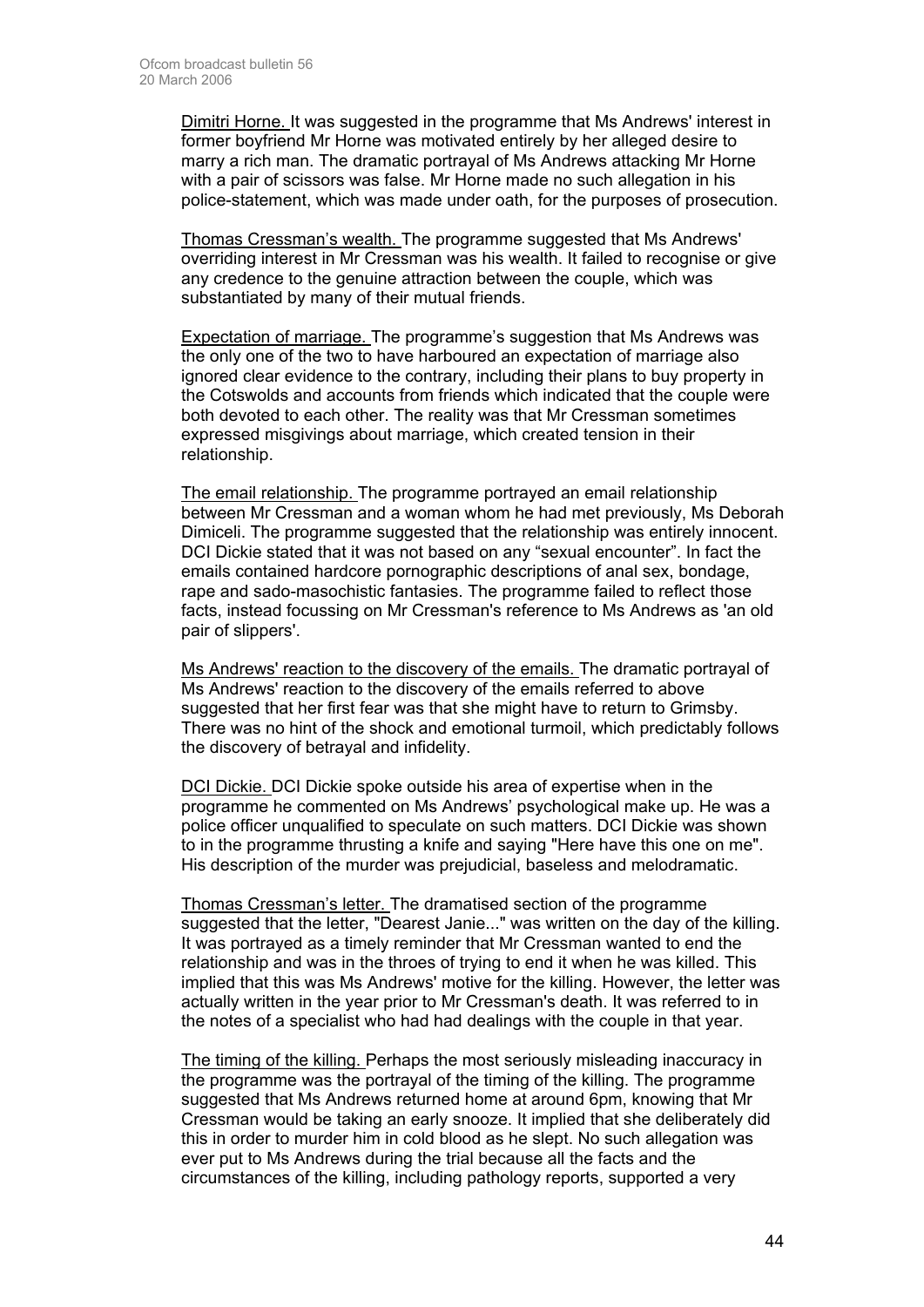different account.

The depiction of the murder. The programme makers did not check the facts on this key issue which were readily available. It was undisputed for example, that Ms Andrews was naked but for a dressing-gown, at the time of the fatal stabbing.

The overdose. The portrayal of Ms Andrews' also deliberately minimised the overdose she took in the aftermath of the killing, suggesting only that she had 'taken some tablets'. The programme failed to reflect the gravity of this suicide attempt as a result of which Ms Andrews came close to death and had to be hospitalised for a period prior to her return to London to be interviewed by the police.

The allegation of anal rape. The allegation that Mr Cressman had anally raped Ms Andrews earlier in the day was referred to as a "whopping lie". To support this view, it is said that the first time she mentioned the allegation was in the witness box. This was wholly incorrect. Prior to her trial Ms Andrews made the allegation to her solicitor, the defence Psychiatrist and the Psychiatrist engaged on behalf of the Crown. Moreover, one view of her police station interviews suggested that despite absence of a clear expression of anal rape the allegation was alluded to. In any event, the prosecution were aware of the allegation of anal rape several months prior to trial. It was only after that allegation was made that the prosecution disclosed a large bundle of additional email exchanges between Mr Cressman and Ms Dimiceli, which suggested a penchant for anal sex, bondage and rape fantasies, making the allegation of anal rape somewhat more credible. It was regrettable that this aspect was not explored in the programme. On the contrary, Mr Cressman was presented as unimpeachable.

- e) Birnberg Peirce and Partners submitted two "witness statements" in support of the complaint.
- f) Ms Andrews' privacy was unwarrantably infringed in the programme as broadcast. Whilst the lawyers acting on behalf of Ms Andrews accepted that Ms Andrews' story was of general public interest in view of her conviction for murder, they continued to say that "…there must be a limit to the degrading and demonising portrayal of her life."

# **ITV's Case**

a) There was discussion between the programme's producer and Birnberg Pierce and Partners in October 2002 at a very early stage of the project, before the production had completed its own research, written a script or interviewed contributors. The producer told Birnberg Pierce and Partners that she would inform them of the programme's outline at a later date, as of course at that point there was no such outline as the project was still in development.

Birnberg Pierce and Partners wrote to the producer in early April 2003 following a brief reference to the programme in the press, complaining of a failure to "consult" with their client. This letter arrived during her absence on leave, and she responded on 24 April 2003 providing the promised outline, and referring to the programme's sources. The programme makers received no further query from Birnberg Pierce and Partners as to the content of the film until they wrote out of courtesy in early October 2003 to confirm the transmission date. At that point, when it was self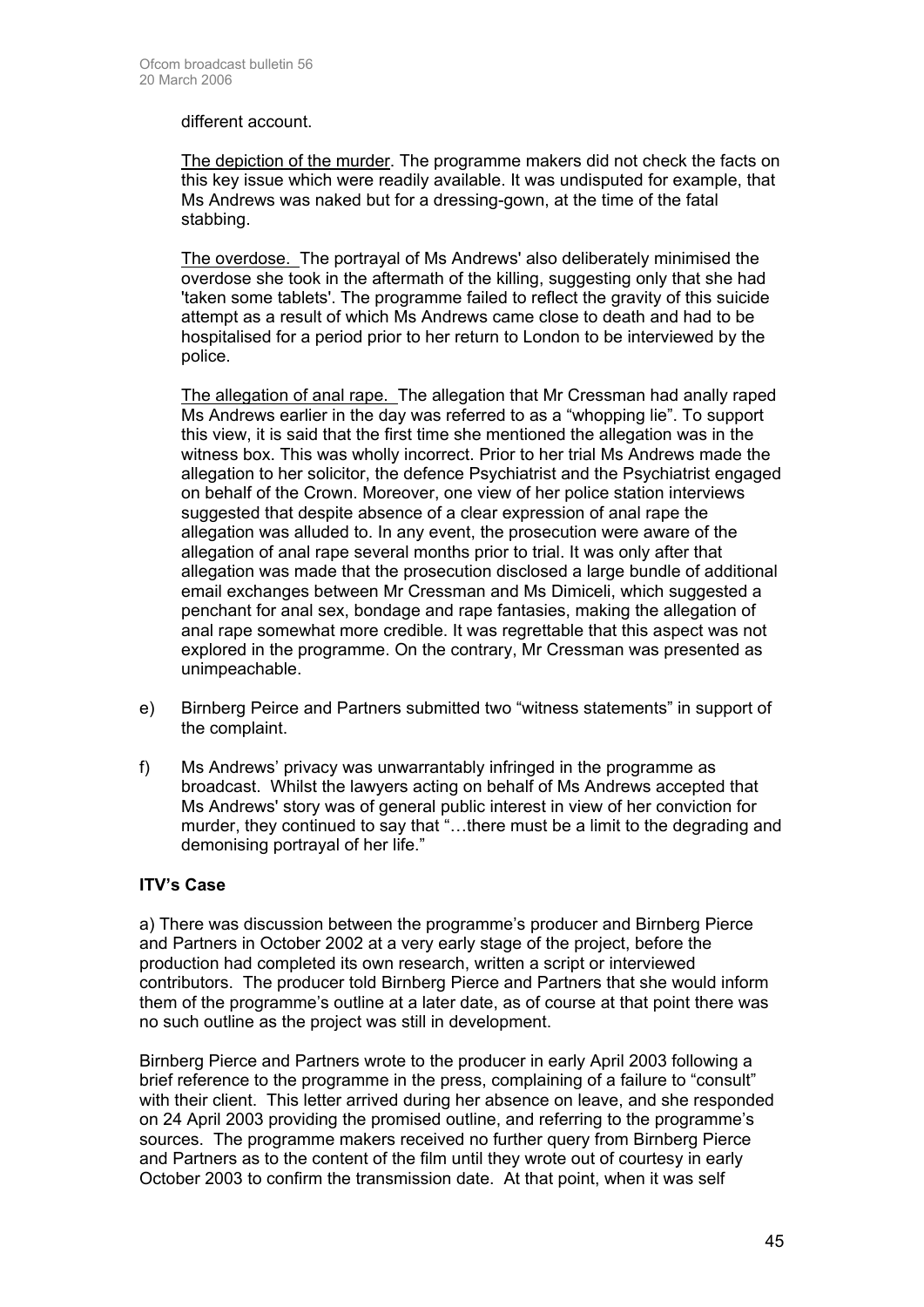evident that the programme was completed, Birnberg Pierce and Partners requested a preview copy with a view to looking for "inaccurate information or distortion". Had Ms Andrews been genuinely concerned to contribute to the programme she could have done so at any time after becoming aware of its existence as a project in October 2002.

b) The programme makers provided Birnberg Pierce and Partners with an outline of the programme and its sources in April 2003, some six months before transmission. Birnberg Pierce and Partners failed to inquire any further until the week before broadcast, at which point the programme makers were not obliged to provide them with a preview. The programme makers were not obliged to submit every detail of the programme for comment to a convicted murderer. The core matters of fact on which it was based were either matters in the public domain or had been established conclusively in a court of law.

c) The programme makers were not obliged as a matter of fairness to present an "alternative" interpretation of the evidence. Unlike many murder cases, it was not in issue that Ms Andrews was responsible for Mr Cressman's death. The jury clearly did not believe her evidence and the Court of Appeal found that the jury were entitled to reject her account.

d) The programme was a factual drama-documentary which combined dramatisation with interview material from various individuals who knew Ms Andrews and Mr Cressman directly, including close friends and former acquaintances, Mr Cressman's family, and police officers who investigated the murder and were involved in successfully prosecuting her for her horrific crime. It stated at the outset that "For this dramatisation, some events have been simplified and certain characters and scenes created, but what follows reflects documented facts".

The programme treated Ms Andrews in a rounded and sympathetic manner. Far from demonising her, it portrayed her as a troubled individual, and sought to encourage understanding of her story. The basic facts of Ms Andrews' life were well known, and widely publicised not only by the media following her conviction, but also by Ms Andrews herself (or with her co-operation). Any television programme, particularly one employing dramatisation, had to be selective, and to make editorial and dramatic choices as to the information it considered material. There was nothing sinister in this process. The programme makers had to select from a huge wealth of material to represent the significant elements of the story. The core material they considered over many months was the evidence of Ms Andrews herself and others in the criminal proceedings, in court transcripts and police interviews, and the testimony in conducted interviews of many people directly involved in events. All material facts were properly considered.

The premise. The programme started from the straightforward factual premise that Ms Andrews was born in Grimsby, went to work in the household of the Duchess of York, was married and divorced, lost her job in the Duchess' household, had a number of unsuccessful relationships, and finally murdered her last boyfriend Mr Cressman after he had made clear he did not intend to marry her.

Ms Andrews was a "social climber" in the factual and non-pejorative sense that her ambitions led her to move away from Grimsby and work in the Royal Household, and thereby to move in a very different social milieu to that she was born into. That was a desirable and admirable outcome to many people, working class or otherwise, and a simple fact of Ms Andrews' life story.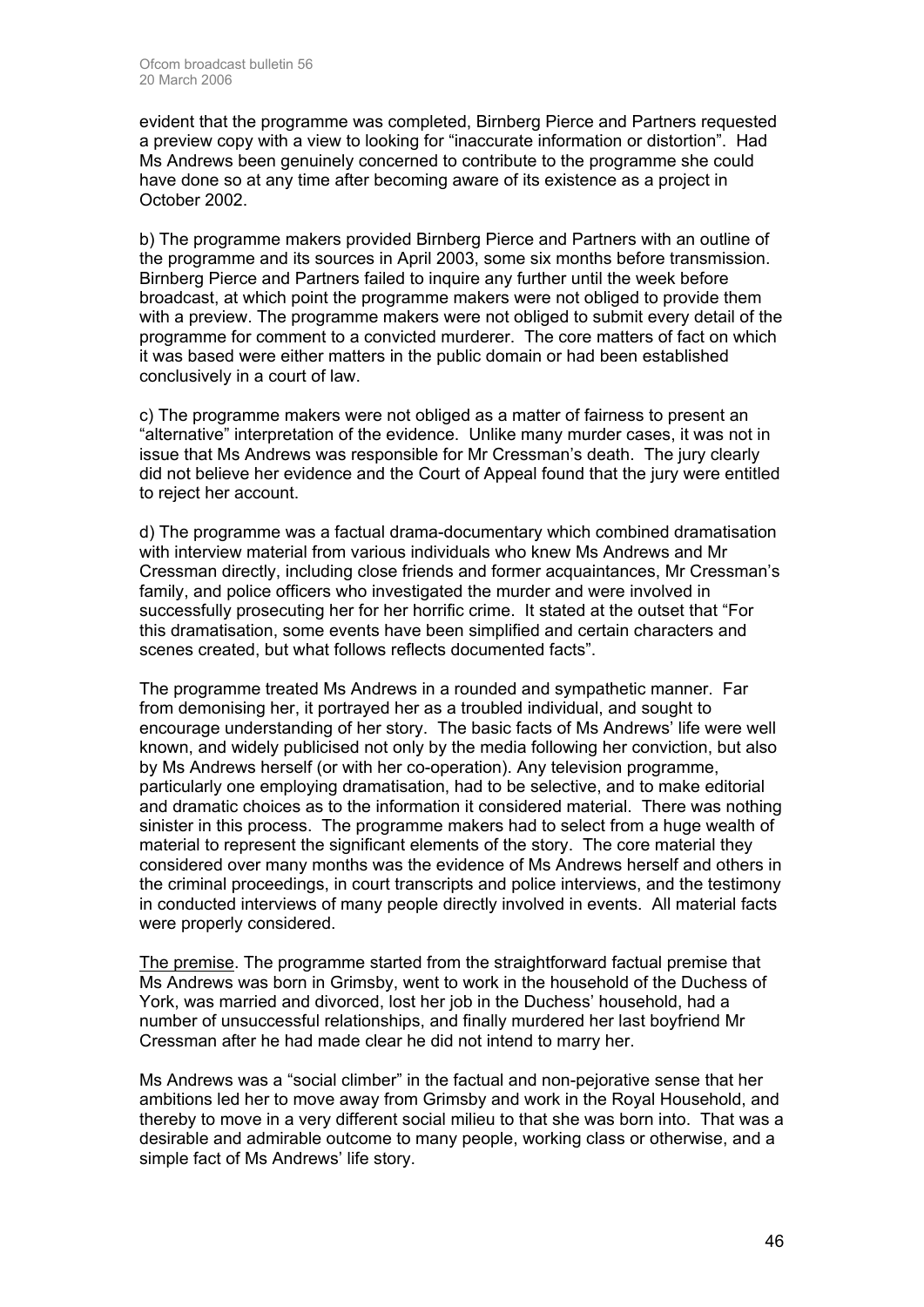Ms Andrews was not portrayed as "arrogant", but as ambitious to better herself and pursue her career, and as a result clearly making a conscious effort to alter her accent and manners. The programme makers did not invent the title of the programme, which came from the nickname given to her apparently because of the way she adopted her employer's mannerisms and accent and wore similar clothes. Ms Andrews was not depicted as having contempt for her background. For example, she was depicted being verbally attacked by a Marks and Spencers' employee, not attacking her.

She was also depicted writing home to her parents when she arrived at Buckingham Palace to indicate not only her excitement at her new position, but suggesting that despite this new life she remained in contact with her family.

The programme did not suggest that Ms Andrews was determined to escape from her background at any price, even if that meant taking the life of the man that she purported to love. It did depict that, by the time of her relationship with Mr Cressman, she was needy, depressive, insecure and desperate for the security that she believed marriage would afford. It showed that by murdering Mr Cressman she actually frustrated her ambitions for the security of a happy marriage and a family. It depicted her as having ended his life and ruined her own. The programme did not seek to be cruel to Ms Andrews. It sought to depict her fairly and to portray her character on the basis of how it has been described by many that knew her, and with sympathy for the disappointments and frustrations she had encountered in her life.

Allan Starkie. The programme did not base large parts of its research on Mr Starkie or his book on Ms Andrews. Mr Starkie was invited to contribute to the programme because, without any doubt, he was someone who came to know Ms Andrews personally at close quarters for a significant period of her life, between 1992 and 1995. To that extent Mr Starkie's insights were interesting and pertinent. Mr Starkie's contributions in the film either articulated the known facts or were his own "take" on Ms Andrews' early life based on his personal knowledge of her.

The programme did not rely solely on Mr Starkie's opinion. His comments on Ms Andrews' background reflected the statements of many other people who knew Ms Andrews in the early part of her life, including her own father's reported remarks.

Marks and Spencers. It was not contested that Ms Andrews worked at Marks and Spencers before applying to work for the Duchess of York. The dramatised scenes of her working at Marks and Spencers showed her being confronted with a difficult customer and a hostile fellow worker, and displaying a good deal of patience under pressure. These scenes were invented, but they established Ms Andrews' early working life and its contrast to the very different environment she found herself in when joining the Royal Household.

Delusions of grandeur. This was clearly stated as an opinion of Mr Starkie but was not an opinion held only by Mr Starkie. The nickname "Lady Jane" was apparently used by the Duchess and by staff in the household, and it was widely reported that this arose because of the way in which she appeared to imitate the manners, accent and dress of her employer.

Accountant. Mr Starkie stated in the programme that "Sarah said Jane is now my accountant". He was reporting what he was told by the Duchess at the time. He stated that Ms Andrews' was "an adequate dresser but a terrible accountant". That was his opinion based on his contact with her in carrying out her duties for the Duchess. Mr Starkie stated in the programme that Ms Andrews was not the person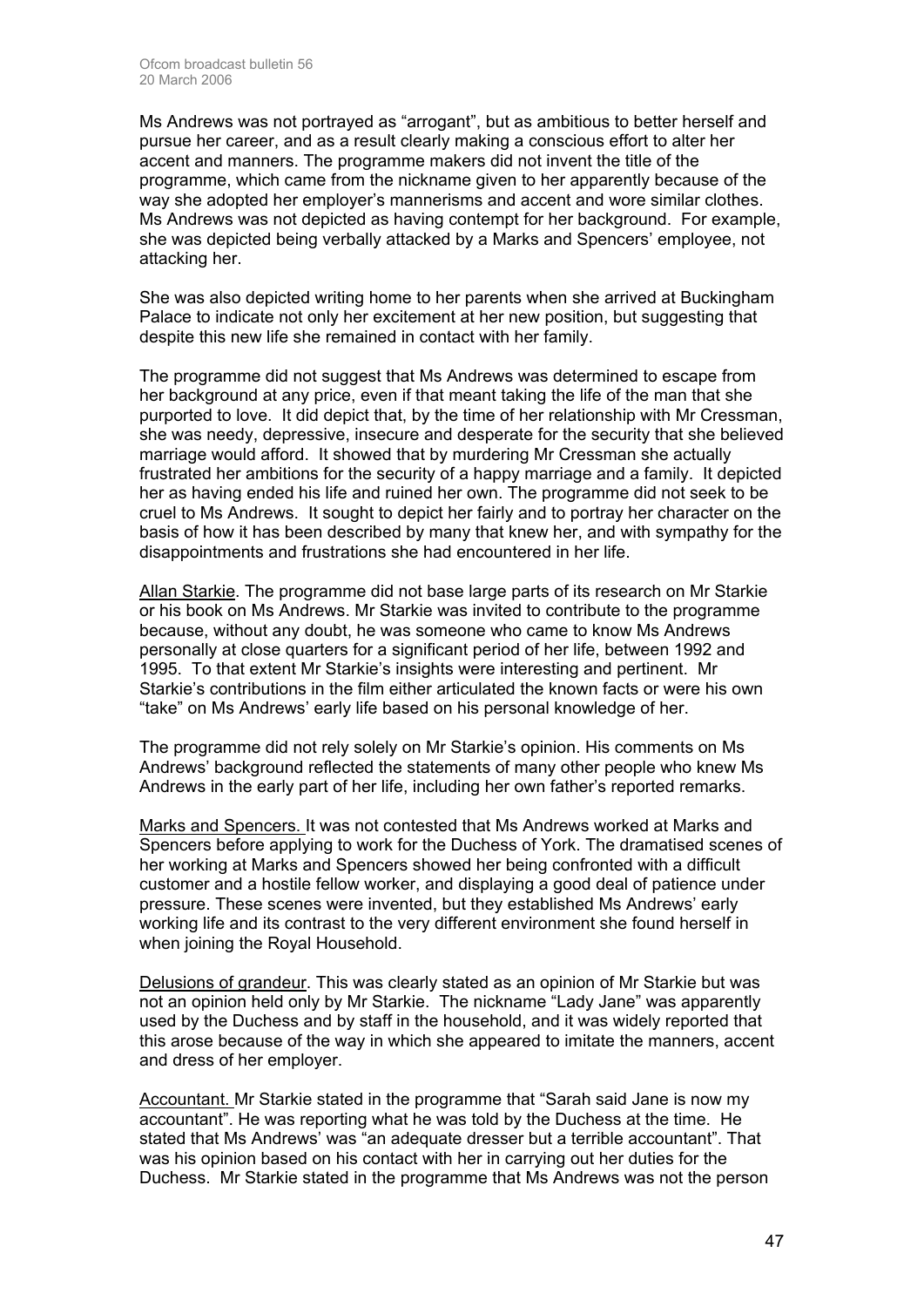to fix the problem of the Duchess' overdraft. This was an opinion but it was demonstrably borne out by events. The programme dramatised the difficulties of Ms Andrews' increased responsibilities by depicting her under pressure with several ringing phones, explaining in a call that she had chosen to pay a telephone bill rather than a credit card which had then been refused in a shop. This did not suggest that it was Ms Andrews' accountancy skills rather than the Duchess' extravagance that was causal of the difficulties.

Armpits. This was an incident that was reported elsewhere previously. There was no reason to believe it was untrue, and its purpose was not to "demean" or "humiliate" Ms Andrews, nor did it do so. It was included to dramatise the fact that Ms Andrews was required to perform many menial tasks for the Duchess, especially in her earlier years of service, but also that their relationship was close and the Duchess relied on her for help of an intimate nature.

Dimitri Horne. The programme did not suggest that Ms Andrews was motivated "entirely by her alleged desire to marry a rich man". It depicted Ms Andrews fairly as someone seeking the security of a committed relationship, and enjoying the company of wealthy men. It was uncontested that Ms Andrews had several relationships with eligible bachelors. The significance of the scene depicting the end of Ms Andrews' relationship with Mr Horne was that it represented a recurrent pattern in Ms Andrews' behaviour with boyfriends once a relationship had broken down. It was confirmed to police by more than one man she became involved with that her response to perceived or actual rejection was obsessional behaviour amounting to "stalking". The scenes with Mr Horne exemplify some aspects of Ms Andrews's behaviour exhibited in other relationships prior to that with Mr Cressman.

Mr Horne's evidence to police was that as time went on Ms Andrews was getting serious and wanted to settle down, and he did not because he did not consider it to be a long term relationship. He began to find her overpowering and clingy, and they started to have arguments. He told her he wanted to break up with her. He returned home, having arranged that she would move her things out of his flat, to find the place a "complete mess". Objects had been broken and other items were missing. He began to receive calls from Ms Andrews at all hours of the day and night, and the doorbell was being rung by someone each evening. He eventually felt harassed and afraid. One night she arrived at his flat in a distressed state, and he invited her in. She began picking things up and throwing them about, shouting and then throwing punches. He became very nervous for his safety and shouted for his brother who was asleep in the other room, and tried to hold her arms and calm her down without effect. His brother came in and she finally calmed down and left. He discovered subsequently that Ms Andrews had stolen a cheque from his brother's chequebook whilst they were going out and forged his signature in the sum of £8,500. He decided not to call the police but instigated proceedings privately through a solicitor and Ms Andrews eventually returned the money. He also recovered from her, his personal diary, in which she had defaced references to herself.

The programme's depiction simplified events somewhat and omitted Mr Horne's brother, partly to minimise potential embarrassment to him. Ms Andrews was depicted as behaving erratically and having to be calmed down and finally comforted in her outburst. Mr Horne confirmed to the programme makers that Ms Andrews had picked up some scissors during this incident, and DC Dickie also recalled this detail from Mr Horne, although it did not feature specifically in his witness statement to police.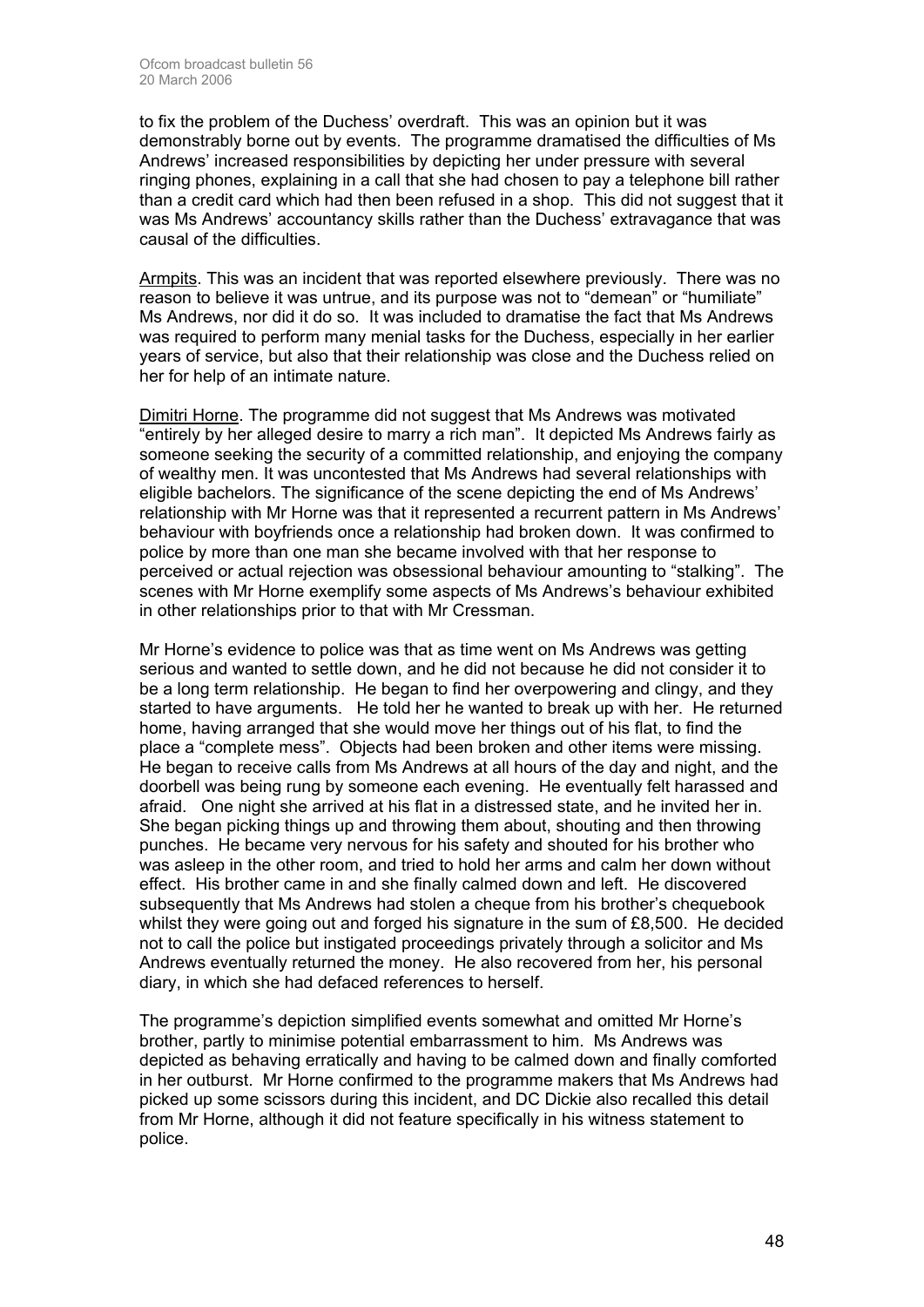Thomas Cressman's wealth. The programme clearly dramatised the mutual attraction between Ms Andrews and Mr Cressman. The evidence from witnesses who knew the couple included in the programme was balanced and even handed in this regard. The overall picture presented by the programme was that Ms Andrews genuinely loved Mr Cressman, and it was this overbearing love that made her reaction to the events of the last days of Mr Cressman's life so extreme.

Expectation of marriage. The complaint disingenuously suggested that "Thomas Cressman sometimes expressed misgivings about marriage". This flew in the face of the overwhelming evidence from numerous witnesses who knew the couple, and particularly those concerned in the events of the weekend of Mr Cressman's death. Mr Cressman never asked Ms Andrews to marry him, although she pressed him to do so, and he had told her prior to his death that he did not intend to marry her.

The email relationship. Ms Dimiceli gave witness statement evidence to the police confirming that she had met Mr Cressman in person only once in the company of business colleagues at a convention in Las Vegas in 1998. They got on well and had been flirtatious, but there was no intimacy whatever on that occasion. They then conducted an email relationship which included some explicit sexual fantasy which she regarded as harmless fun, but they never met again. The programme did not suggest the email relationship was "entirely innocent". It clearly portrayed Mr Cressman as embarrassed and defensive about the discovery of the emails, and their explicit sexual character was made plain in the programme. In one scene there was a shot of one of the emails on screen, which included some explicit sexual language and left viewers in no doubt about the sexual nature of their content.

The reference to Ms Andrews as an old pair of slippers was obviously significant as it was referred to at trial as evidence of Mr Cressman's feelings towards Ms Andrews. The programme did not use or interpret that reference unfairly towards Ms Andrews.

Ms Andrews' reaction to the discovery of the emails. The dramatisation of Ms Andrews' emotional reaction did depict her "emotional shock and turmoil". It sensitively portrayed her as broken hearted by the discovery of this email relationship. Mr Cressman was not exonerated in the scene for his behaviour. The incident was set in context by a scene where Ms Andrews explained to a friend that "he swears they're just friends – in the end I guess life comes down to the things you choose to ignore".

DCI Dickie. DCI Dickie commented in the programme on the basis of his general experience as a long serving police officer and a veteran of more than twenty murder investigations, and on the basis of his direct involvement in this case. He was not presented in the programme as a professional psychologist, although in fact he has experience and training in building up psychological profiles of both victims and offenders. However, he was eminently qualified and fully entitled to offer his own opinion as to whether Ms Andrews told the truth to police and the court, and whether there was evidence of premeditation in her actions, based on his direct contact with her and his knowledge of all the evidence in the case.

DCI Dickie's remark concerning the knife thrust was certainly not "baseless". Forensic evidence was presented in relation to Mr Cressman's wounds and the distribution of blood that contradicted Ms Andrews' account of the stabbing. DCI Dickie's comment fairly reflected his view, accepted by the jury after consideration of all the evidence, that Ms Andrews murdered Mr Cressman as revenge for him rejecting her. It also reflected the conclusion of the trial Judge.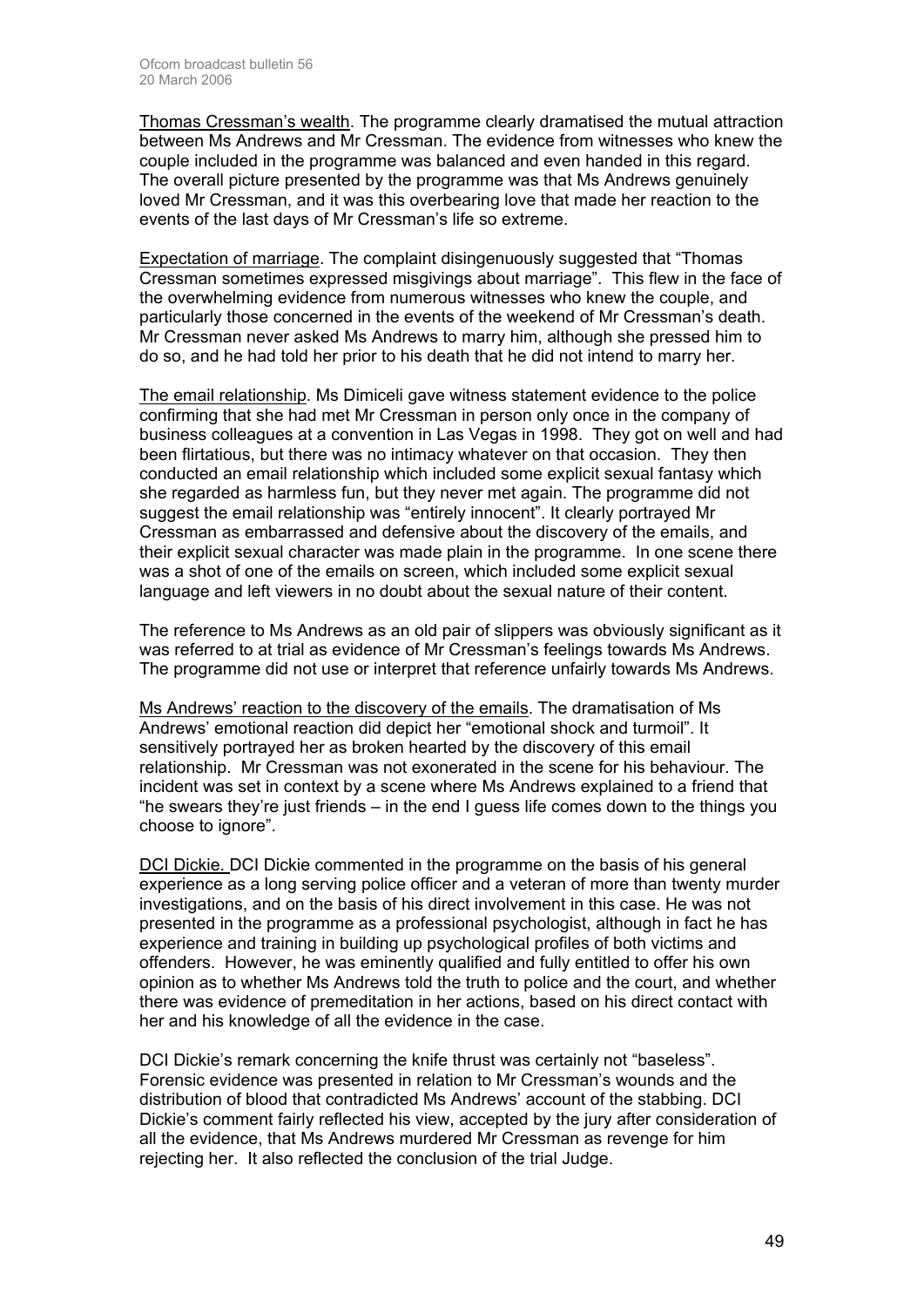Thomas Cressman's letter. The complaint asserted that the letter in question was written in the year previous to Mr Cressman's death. There was no compelling evidence to support this assertion, although it was also made at trial.

The timing of the killing. The programme did not suggest that Ms Andrews returned home at around 6pm "knowing that Thomas Cressman would be taking an early snooze". The murder sequence itself was prefaced at the end of part 4 of the programme with an aerial shot of London at night, establishing it was night-time. Mr Cressman was then shown in bed asleep in a darkened room with his glasses beside the bed. His friend Mr Tom Gore stated in interview that Mr Cressman would often take a snooze in the evenings. DI Ault then asked rhetorically "why did Jane Andrews at some stage that evening return to the house?". There was no reference to 6pm.

The depiction of the murder. It was undisputed that Ms Andrews was completely naked during the attack. Forensic evidence of blood staining on her dressing gown, and indeed Ms Andrews's own account in evidence, plainly concurs that she was naked at the moment of bludgeoning and then stabbing Mr Cressman. The film therefore depicted her nakedness at this point accurately. She subsequently put on the dressing gown to go upstairs and on her own account she washed herself in the bath, and then left the house in the early hours of the morning

The overdose. The programme did not "minimise" the gravity of the overdose Ms Andrews took in her car three days after fleeing the scene of the murder. She took 40 or 50 Nurofen tablets, but she was only in hospital for two nights before being rearrested and taken to Belgravia police station for questioning. The film set up this discovery scene with comments from Ms Andrews' friends indicating the genuine fear they had for her safety. The scene of her discovery showed her weak and disorientated and was based directly on the account of PC Andrew Oliver who discovered her in the back of her car. This depiction was sympathetic to Jane Andrews.

The allegation of anal rape. This allegation was stated to be a "whopper" by Mr Gore, Mr Cressman's friend. It was relied on heavily by the defence at trial as supporting the claim of self defence. It was rejected by the jury. It was made without a shred of evidence and it was perfectly fair for the film to make that point via DCI Dickie – "we could find no evidence and I mean no evidence that Tom had physically, mentally, sexually abused Jane Andrews".

Ms Andrews made no complaint of anal rape to any of her friends despite being in telephone and text contact with several of them from Saturday morning (when she alleged it took place) until her arrest on Wednesday. She made no complaint to the doctors who examined her on arrest, nor to the officers who interviewed her in relation to Mr Cressman's death on Saturday 22 September 2000, even though if true it was obviously a crucial piece of information in the investigation of his death. The first time she mentioned the allegation to anyone was in February 2001, some five months later, during an interview with a psychiatrist instructed by her solicitors.

The transcript of Ms Andrews's police interview did not suggest a hint of an anal rape allegation. There was nothing in the interview in this regard that the programme was required as a matter of fairness to "allude to" in the film. The treatment in the film of the rape allegation made at court by Jane Andrews is fair.

Whilst the emails referred to above did contained explicit sexual fantasies, their descriptions of anal intercourse, referred to in detail at trial, were consensual.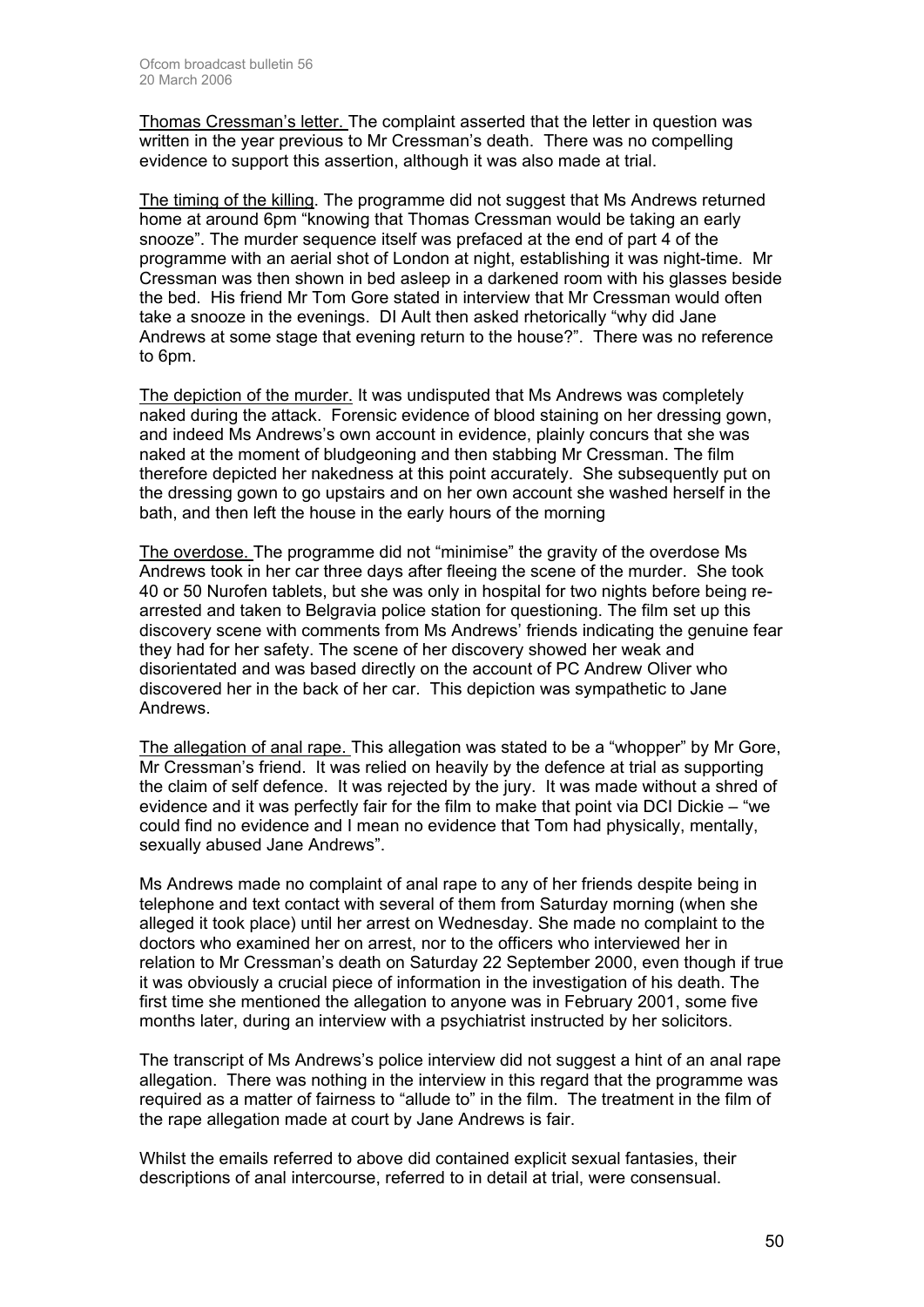Mr Cressman was not presented in the film as unimpeachable. He was shown to sometimes lose patience with Ms Andrews' demands for commitment and unhappiness. As Ms Lucinda Ellery stated in interview, he could be "sharp" with Ms Andrew and this was reflected dramatically. However, it would have been a serious dereliction of duty of fairness to Mr Cressman and his family to have allowed Ms Andrews' allegation of rape to receive more credence that it deserved, and on the basis of all the available evidence, it deserved none at all.

e) Both Mr Gil Hancox and Ms Lucinda Ellery complain in their statement submitted to Ofcom that the programme was "one-sided". The programme above included comments from both participants that could be taken as supportive of Ms Andrews. Equally, both commented on Ms Andrews' personality in ways that could be said to give a rounded picture of her personality.

Mr Hancox says in his statement that the programme misrepresented the relationship of Ms Andrews and Mr Cressman and that "in my view Tommy was a bastard but he came across [in the programme] as totally gentle, kind, innocent person and this just wasn't true." Yet in his interview Mr Hancox described Mr Cressman as "a very nice guy". Although he paid tribute to Ms Andrews' personal qualities as a friend, he was willing to say that her behaviour towards Mr Cressman could be "obsessive", "pestering" and "childlike". He also suggested that Ms Andrews should "accept that what she did was wrong" and expressed doubt about her evidence at trial.

Ms Ellery specified one comment that she says was taken out of context in the programme in the sequence concerned with the discovery of the emails, where she says "it was the start of a nervous breakdown" for Jane Andrews. We accept this specific comment came at the point in her interview when discussing the loss of Ms Andrews' job with the Duchess of York, not the emails. But Ms Ellery referred more than once in her interview that in her view Ms Andrews was "heading for a nervous breakdown for quite some time" before the events of September 2000, and that she was "just a crisis waiting to happen". She referred to her variously as "emotionally unstable", "a bit nervy but pretty well balanced", and a "sensitive creature". She said that Ms Andrews "started to lose the plot" after losing her job. As she said on learning of Thomas's death – "I just assumed Janie had killed him, straight away. It never occurred to me that she didn't. Because of the build up".

She described Jane immediately before the murder as "on the brink. She was very, very, you know, unbalanced. Very unbalanced. Very emotional. You know having a complete breakdown and crash, in my opinion". The programme did not therefore misrepresent Ms Ellery's views to suggest that Ms Andrews' emotional state was fragile in the period immediately after the discovery of the emails.

f) Ms Jane Andrews's story was of general public interest. The programme makers carefully considered the effect on all of Ms Andrews's family and friends of the programme before transmission, and sought to balance respect for their privacy with that of the public interest in the story. For that reason the programme makers chose not to depict Ms Andrews' parents, siblings or her first husband with actors at all, and referred to them very sparingly in the film.

The programme makers considered carefully the effect of the film on Ms Andrews herself. It could not be an unwarranted infringement of Ms Andrews' privacy to broadcast a film about her life simply because it has a negative emotional effect on her. Her position with the Duchess of York gave rise to public interest in her background years before her relationship with Mr Cressman began. She had also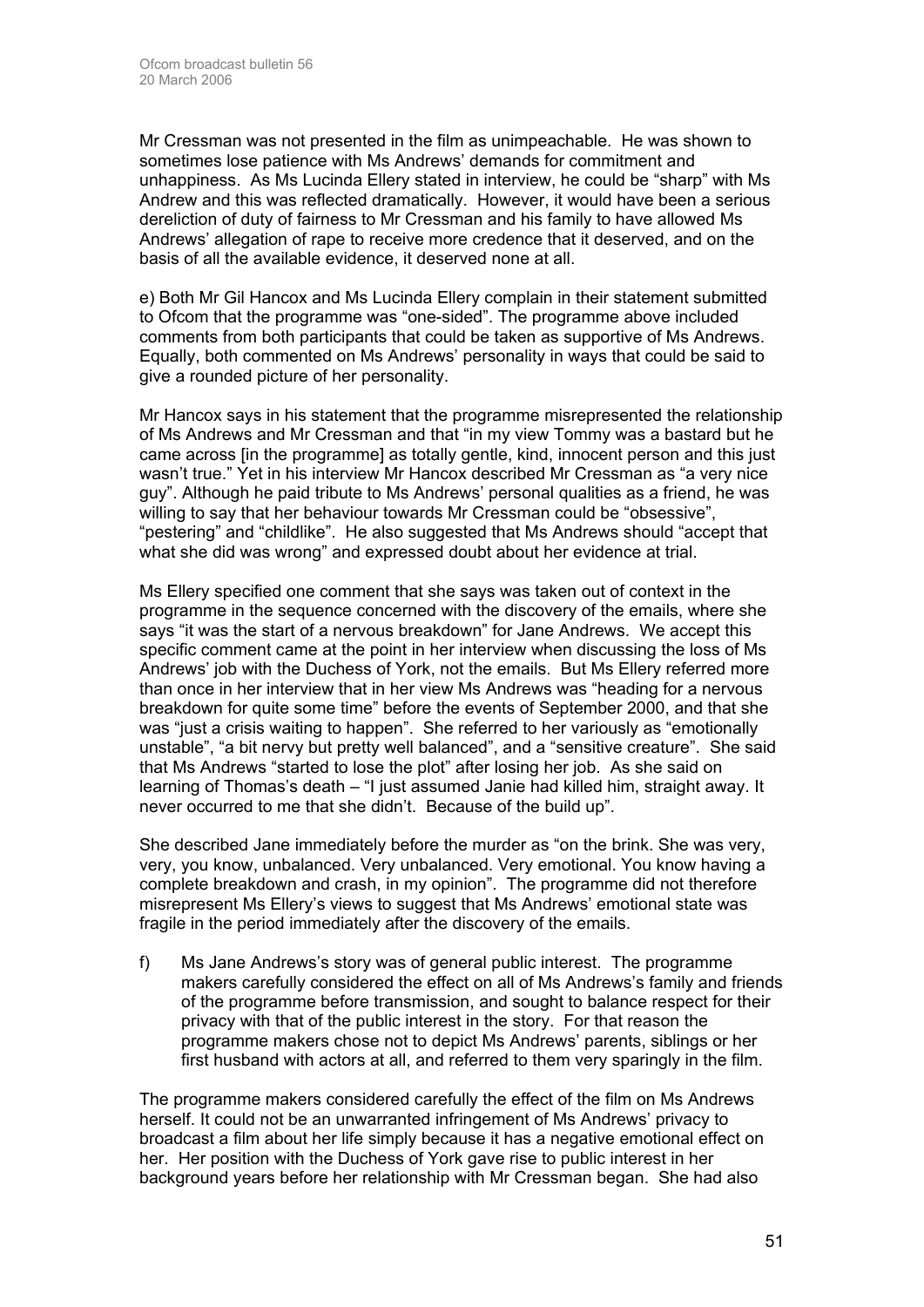sought to divulge personal information about her life to the media in her campaign to win her freedom. But above all it was her own crime that led her to the position of public notoriety she now occupies. There was no information in the programme which was not either already in the public domain, or in respect of which Ms Andrews had a reasonable expectation of privacy.

### **Decision**

Ofcom's function is to consider whether Ms Andrews was treated unfairly in the programme as broadcast in accordance with its statutory duties under the Communications Act 2003 and the Broadcasting Act 1996 (as amended). Ofcom has regard to the need, when carrying out these duties, to do so in a manner that best guarantees an appropriate level of freedom of expression.

In this case, Ofcom only considered matters raised in the complaint insofar as they might have amounted to specific unfairness to Ms Andrews or unwarrantably infringed her privacy. It did not consider any potential unfairness, unwarranted infringement of privacy or secondary effects on Ms Andrews' family.

Ofcom took the view that there could be no objection in principle to revisiting a past event of this nature, namely a trial that has been very widely reported both at the time and since, and which involved a figure accused of serious offences who had gained public notoriety. Ofcom acknowledged that revisiting these events was potentially distressing for Ms Andrews and her family but found no unfairness in the decision to revisit these events.

a) & b) Where a programme alleges wrongdoing or incompetence, or contains a damaging critique of an individual or organisation, those criticised should normally be given an appropriate and timely opportunity to respond to or comment on the arguments and evidence contained within that programme.

Ofcom considered that normally convicted criminals have no legitimate expectation of an opportunity to respond to claims that have already been presented to the court and proven to the satisfaction of the jury.

However, on the evidence as presented, Ofcom considered that the nature and likely content of the programme were in fact made clear to Ms Andrews well before the programme was broadcast. Further, Ms Andrews had the opportunity to request further information or respond to the likely content of the programme as outlined in writing by the programme makers, which she failed to take advantage of. Ofcom also considered that it was not incumbent on the programme makers, in the interest of fairness, to agree to Ms Andrews' request to view a recording of the programme in advance of broadcast. Ofcom found no unfairness to Ms Andrews in these respects.

c) At the time of broadcast Ms Andrews had been found guilty of the crimes referred to in the programme; the convictions had not been overturned on appeal and the programme's presentation of the convictions was straightforward and factual.

Ofcom concluded that the programme makers were entitled to rely on the decision of the courts and were not obliged, in the interests of fairness, to offer an alternative interpretation of the available evidence. Ofcom found no unfairness to Ms Andrews in this respect.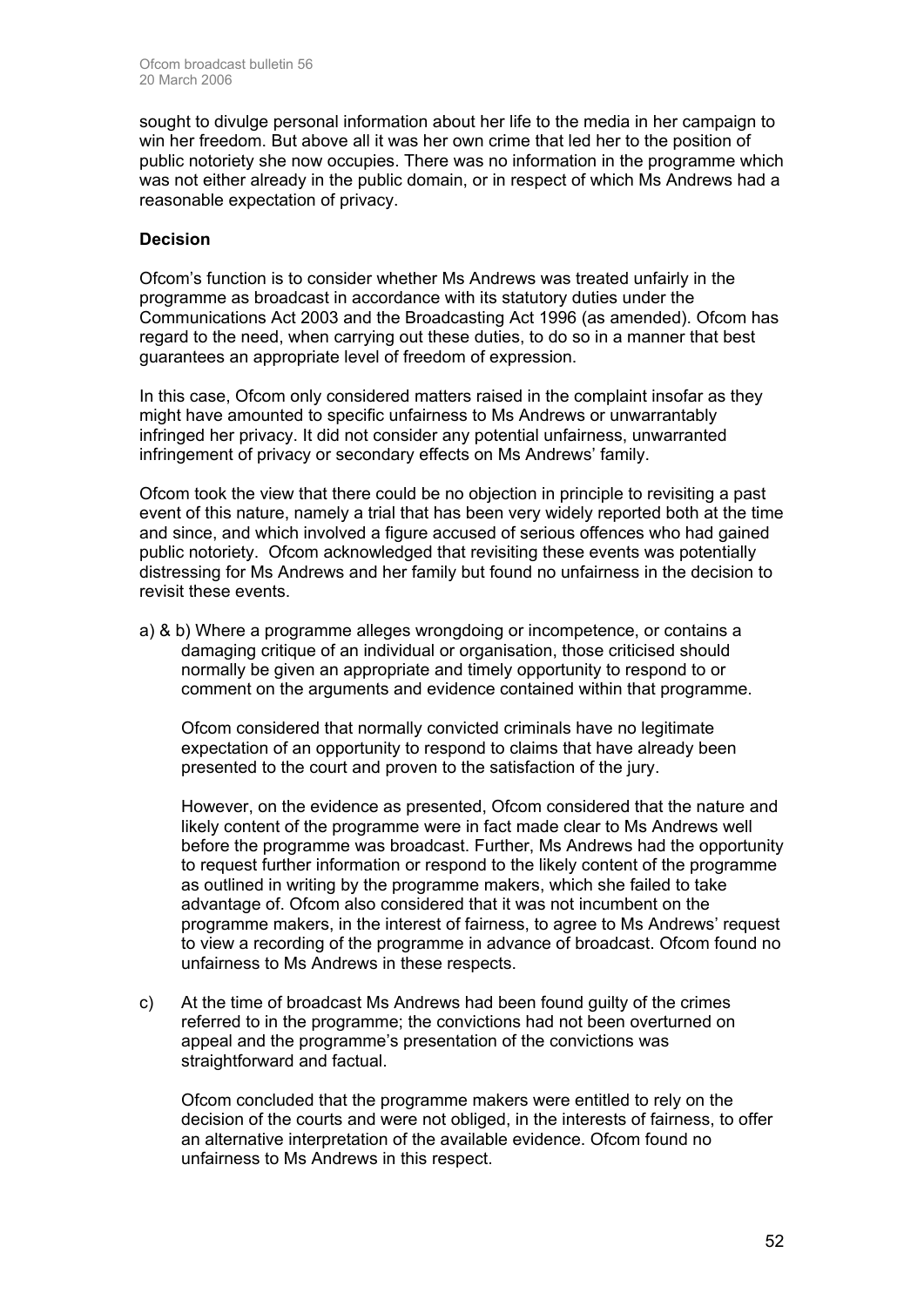d) In general, Ofcom took the view that the programme's presentation of events was straightforward, factual and in no way gratuitous and did not unfairly represent Ms Andrews' character and life history. On the evidence as presented, Ofcom considered that the programme makers appeared to have taken all reasonable care to satisfy themselves that all material facts had been considered before transmission.

Specifically Ofcom found the following:

The premise. Ofcom did not consider that the programme presented Ms Andrews as an arrogant social climber with nothing but contempt for her background and social class. In our view the programme provided a straightforward factual account of her change in personal circumstances, from a relatively humble life in Grimsby to an elevated social position, closely associated with the Royal Household. Ofcom considered that viewers were unlikely to have thought critically of Ms Andrews as a result of the programme's presentation of her desire to succeed and her change of status.

Alan Starkie. Ofcom was not able to, nor should it, consider or conclude whether or not the programme was based largely on information provided by Mr Starkie, which we noted was contested by the programme makers. Ofcom was obliged to consider whether the content and/or presentation of Mr Starkie's contribution was unfair to Ms Andrews. In Ofcom's view it was reasonable, given that he had written a book about the events and had known Ms Andrews, for the programme makers to include Mr Starkie's testimony. We also took the view that it would have been clear to viewers that Mr Starkie's comments were his opinion, based on his knowledge of her, and not established fact.

Marks & Spencers. Ofcom noted the use of dramatised 'reconstructions' in this programme (of which this scene was one) and recognised that this was a legitimate device when seeking to depict events or a story based on fact. While for some it may be preferable not to invent fictional events, as this one was, Ofcom took the view that in the particular circumstances it did not result in an unfair portrayal of Ms Andrews. In our view Ms Andrews was not shown to look down on customers or be short tempered. We considered that she was shown in a positive light; being subjected to unreasonable behaviour from a very difficult customer and fellow worker and dealing with both situations with considerable restraint.

Delusions of grandeur. Ofcom noted that it had been widely reported that Ms Andrews appeared to some people to have attempted to imitate the manners, accent and dress of the Duchess of York. In Ofcom's view the statements that Ms Andrews was "starting to develop delusions of grandeur" and was "hoping to transform herself into a princess" were clearly expressed as an opinion of Mr Starkie and, for the reasons referred to above, we considered that it was reasonable for the programme makers to include Mr Starkie's testimony. Furthermore, Ofcom considered that it was reasonable for the programme makers to have included the photograph of Ms Andrews and The Duchess of York wearing similar clothing as this illustrated this apparent behaviour.

Accountant. In Ofcom's view it was inaccurate to suggest that Ms Andrews was employed as the Duchess of York's accountant (a position necessitating professional qualifications) when in fact she was appointed as the Duchess of York's Accounts Manager. However, notwithstanding this inaccuracy, Ofcom considered that the programme in no way suggested, through Mr Starkie's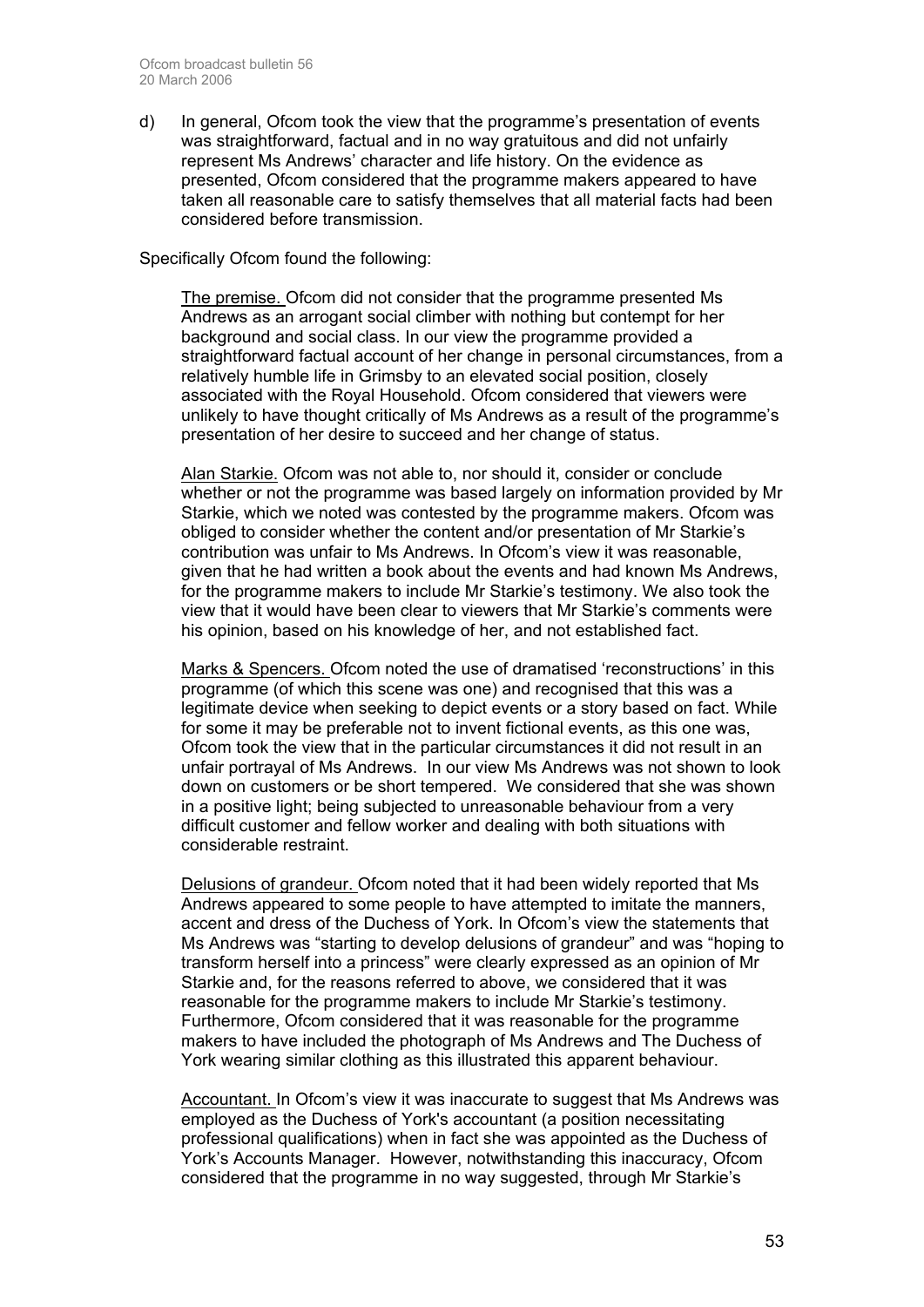comments or through its dramatised portrayal of her, that Ms Andrews' poor accountancy skills were the cause of the financial difficulties that faced the Duchess. The programme portrayed her in a sympathetic light, trying to cope with increased responsibilities and making difficult judgements concerning the Duchess' spending.

Armpits. Ofcom noted that the scene showing Ms Andrews blow-drying the Duchess of York's armpit portrayed an incident that had been widely reported. Ofcom was not able to determine whether this incident happened as it is not a fact finding tribunal. However, in Ofcom's view the scene as presented in the programme was not unkind or demeaning.

Dimitri Horne. In Ofcom's view the programme did not suggest that Ms Andrews' interest in her former boyfriend Mr Horne was motivated entirely by her alleged desire to marry a rich man. We considered that the programme's portrayal of the relationship indicated that there was genuine and mutual affection, as illustrated by the statement made in the programme by Mr Starkie that there was "a great deal of chemistry right from the beginning".

Ofcom considered that although Mr Horne made no allegation in his police statement that Ms Andrews had attacked him with a pair of scissors it was not, in our view, unreasonable to include this dramatic portrayal given that it was generally illustrative of Ms Andrews' capability of aggressive and violent behaviour (which had been proved in court) and that Mr Horne had told police in his statement that Ms Andrews' behaviour had left him feeling harassed and afraid and that on the night in question she had arrived at his flat in a distressed state and had thrown objects around and begun throwing punches. We were also satisfied that Mr Horne had informed the programme makers that Ms Andrews had picked up a pair of scissors and that DCI Dickie had also remembered this detail, even though this was not in Mr Horne's official police statement.

Thomas Cressman's wealth. In Ofcom's view the programme clearly portrayed Ms Andrews' genuine love for Mr Cressman as illustrated by the comments of her friend Ms Ellery that "They seemed to have a good rapport. She was just completely madly in love with him".

Expectation of marriage. In Ofcom's view the complainant had provided no convincing evidence that Mr Cressman had wished to or intended to marry Ms Andrews. The programme's portrayal of their relationship, with specific regard to the parties' expectation of marriage appeared to accord with the recollection of many of the contributors and in all the circumstances, we considered that it was not unfair to portray their relationship in the way the programme did.

The email relationship. Ofcom considered that the programme did not suggest that the email relationship between Mr Cressman and Ms Dimiceli was "entirely innocent". In reaching this conclusion we took into account the programme's depiction of one of the emails, which included some explicit sexual language, and the inclusion of a comment by DCI Dickie, who headed the Metropolitan Police's investigation**,** that one of the emails was "sexually graphic".

Ms Andrews' reaction to the discovery of the emails. In Ofcom's view the programme clearly portrayed Ms Andrews' obvious shock and distress at discovery the emails.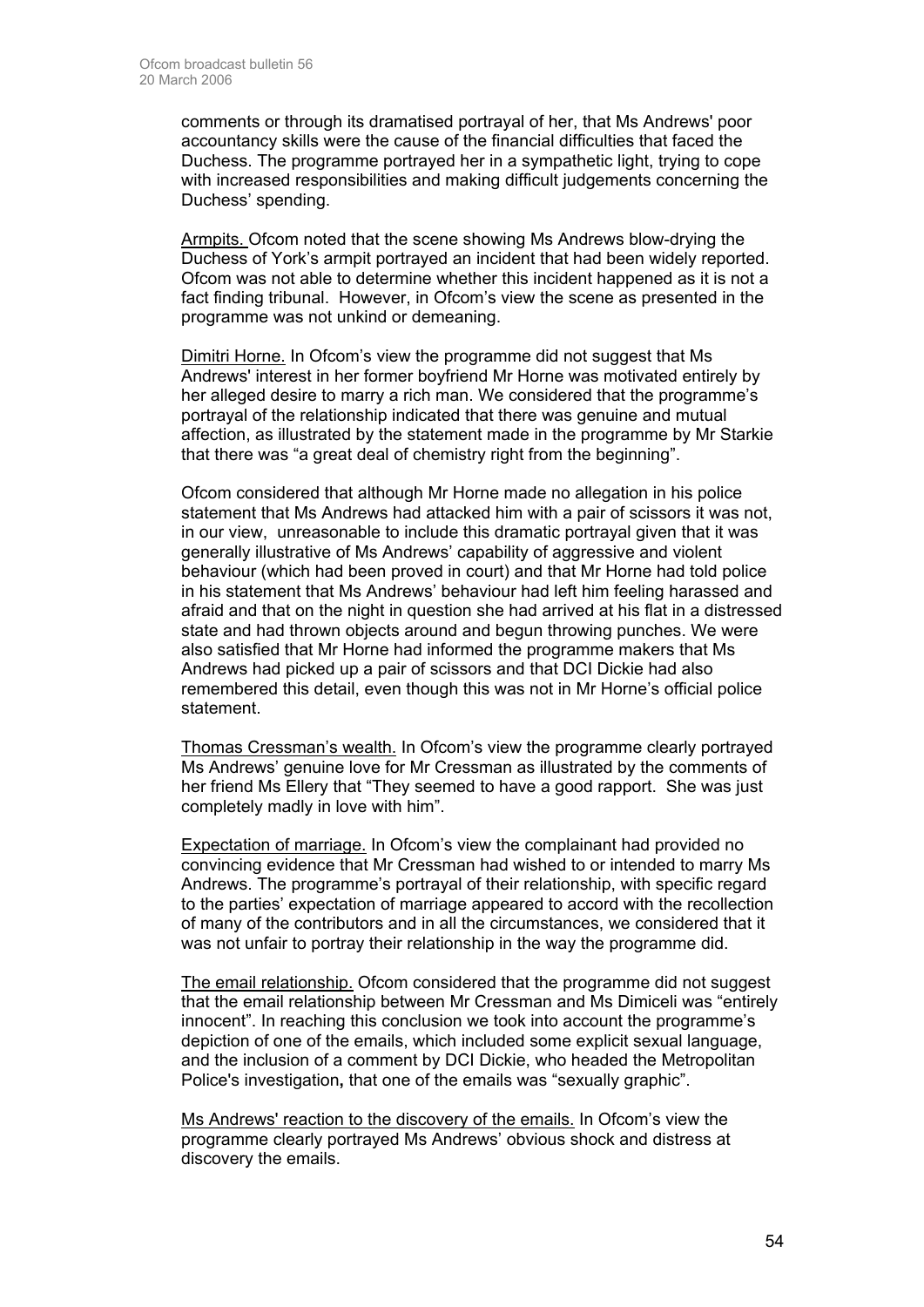DCI Dickie. Ofcom considered that it was reasonable for the programme makers to include the testimony of DCI Dickie given his direct contact with Ms Andrews and his knowledge of all the evidence in the case. In our view, DCI Dickie's portrayal and description of the murder did not depart significantly or materially from the established facts of the case.

Thomas Cressman's letter. Ofcom noted the complainant's assertion that Mr Cressman's letter (Dearest Janie…) was written in the year prior to Mr Cressman's death and not on the day of the murder, as suggested by the programme. Ofcom is not a fact finding tribunal and as such it was not able to determine when the letter was written. In the circumstances, Ofcom considered whether this alleged inaccuracy resulted in unfairness to Ms Andrews in the programme as broadcast. In Ofcom's view the programme's presentation of this issue was unlikely to have materially affected viewers understanding of Ms Andrews in a way that was unfair to her given that she had in fact been convicted of the murder.

The timing of the killing. In Ofcom's view the programme did not suggest that Ms Andrews returned home at around 6pm, knowing that Mr Cressman would be taking an early snooze. The programme only showed it to be night.

The depiction of the murder. Ofcom considered that the programme's depiction of the murder of Mr Cressman did not depart significantly or materially from the establish facts of the case.

The overdose. In Ofcom's view the programme's portrayal of Ms Andrews' overdose was sympathetic, straightforward and made clear that her friends genuinely feared for her safety.

The allegation of anal rape. In Ofcom's view the timing of Ms Andrews' first claims that she had been anally raped by Mr Cressman was not relevant to whether or not the programme was fair to Ms Andrews. Ofcom considered that, given the fact that the allegation of anal rape was made in court and was dismissed by the jury when finding Ms Andrews guilty of the murder of Mr Cressman, it was reasonable for the programme to include comments from contributors dismissing the allegation as untrue.

- e) Ofcom considered statements, made by Mr Gil Hancox and Ms Lucinda Ellery, and submitted by the complainant in support of the complaint. We noted that both Mr Hancox and Ms Ellery, who participated in the programme, considered the programme to be "one-sided". Ofcom considered the statements only insofar as they raised issues of potential unfairness to Ms Andrews in the programme as broadcast. Having viewed the programme as broadcast and read their statements, Ofcom took the view that the programme fairly represented the contributions of both Mr Hancox and Ms Ellery. It noted that one comment made by Ms Ellery was taken out of context in the programme. However, in Ofcom's view this did not materially alter the meaning of Ms Ellery's contribution and did not result in specific unfairness to Ms Andrews in the programme as broadcast.
- f) The line to be drawn between the public's right to information and the citizen's right to privacy can sometimes be a fine one. In considering complaints about the unwarranted infringement of privacy, Ofcom therefore addresses two distinct questions: First, has there been an infringement of privacy? Second, if so, was it warranted?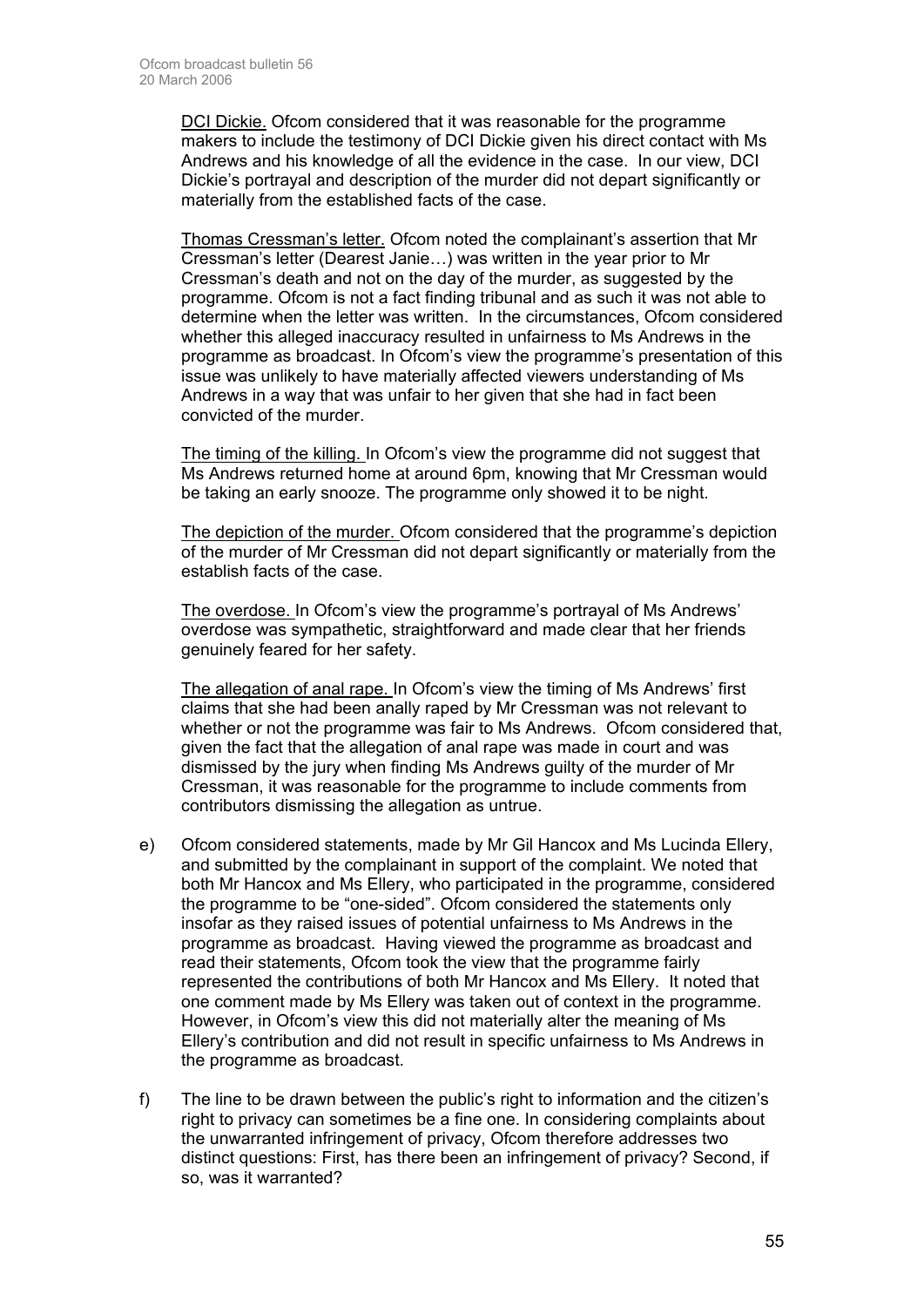As stated above, Ofcom takes the view that there can be no objection in principle to revisiting a past event of this nature and again Ofcom acknowledges that revisiting these events was potentially distressing for Ms Andrews. In all the circumstances of this case, namely a trial that has been very widely reported both at the time and since ensuring that details of the crime and surrounding events remained firmly in the public domain, Ofcom considered that revisiting the events did not infringe Ms Andrews' privacy.

**The complaint of unfair treatment and unwarranted infringement of privacy was not upheld.**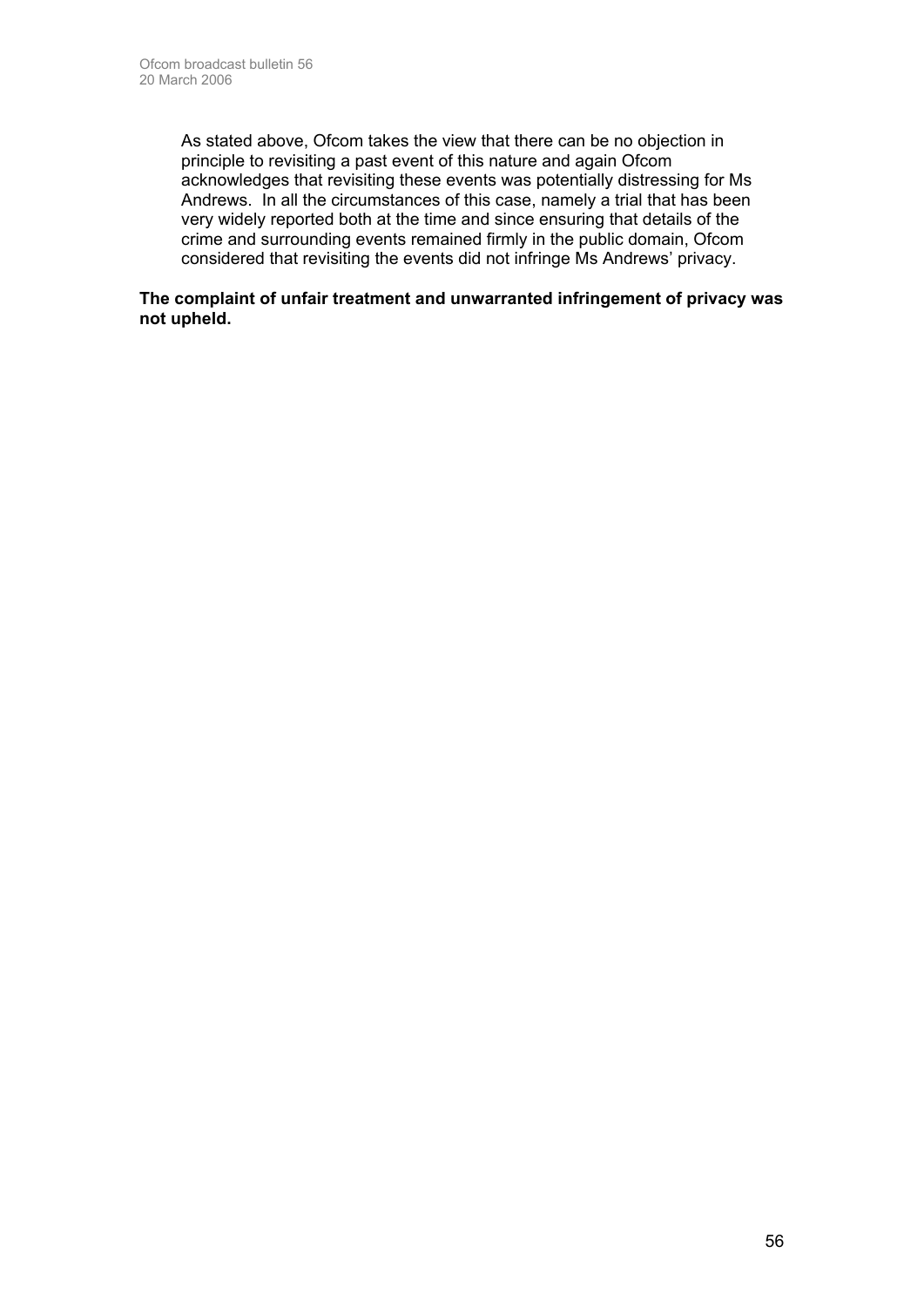# **Other programmes not in breach/out of remit**

# **15 February – 28 February 2006**

| Programme                   | <b>Trans</b><br><b>Date</b> | <b>Channel</b>     | Category                              | No of             |
|-----------------------------|-----------------------------|--------------------|---------------------------------------|-------------------|
|                             |                             |                    |                                       | <b>Complaints</b> |
|                             |                             |                    |                                       |                   |
| 30 Minutes                  | 27/01/2006                  | Channel 4          | Due impartiality                      | 1                 |
| Agatha Christie's Marple    | 12/02/2006                  | ITV1               | <b>Substance Abuse</b>                | $\overline{2}$    |
| Bargain Hunt                | 09/02/2006                  | BBC1               | Religious Offence                     | 1                 |
| <b>BBC News</b>             | 27/02/2006                  | BBC1               | Due impartiality                      | 1                 |
| <b>BBC News 24</b>          | 15/02/2006                  | <b>BBC News 24</b> | <b>Generally Accepted Standards 1</b> |                   |
| <b>BBC Radio 5 Live</b>     | 20/02/2006                  | <b>BBC Radio 5</b> | Undue prominence                      |                   |
| <b>Beacon FM</b>            | 20/02/2006                  | Beacon FM          | <b>Generally Accepted Standards 1</b> |                   |
| Big Fat Quiz of the Year    | 26/12/2005                  | Channel 4          | Offensive language                    | 1                 |
| <b>Brat Camp</b>            | 15/02/2006                  | E4                 | Offensive language                    |                   |
| <b>Brit Awards</b>          | 16/02/2006                  | ITV1               | <b>Generally Accepted Standards 1</b> |                   |
| <b>CBBC</b>                 | 13/01/2006                  | <b>CBBC</b>        | Other                                 |                   |
| Change The Day You Die      | 16/02/2006                  | Sky One            | <b>Generally Accepted Standards 1</b> |                   |
| <b>Coronation Street</b>    | 12/02/2006                  | ITV <sub>1</sub>   | Dangerous behaviour                   | $\overline{2}$    |
| <b>Coronation Street</b>    | 19/02/2006                  | ITV1               | <b>Generally Accepted Standards 2</b> |                   |
| <b>Coronation Street</b>    | 16/02/2006                  | ITV1               | Other                                 |                   |
| <b>Coronation Street</b>    | 27/02/2006                  | ITV1               | Violence                              | 1                 |
| <b>Coronation Street</b>    | 26/02/2006                  | ITV1               | Sex/Nudity                            | 1                 |
| Dick and Dom in Da Bungalow | 11/02/2006                  | BBC <sub>2</sub>   | U18s in programmes                    | 2                 |
| Downtown Radio              | 30/10/2005                  | Downtown           | Impartiality                          | 1                 |
| Emmerdale                   | 06/02/2006                  | ITV1               | Offensive language                    | 1                 |
| Fear Factor                 | 21/02/2006                  | Sky 3              | <b>Generally Accepted Standards 1</b> |                   |
| <b>Footballers' Wives</b>   | 04/02/2006                  | ITV1               | Sex/Nudity                            | 1                 |
| Fox News                    | 20/02/2006                  | Fox News           | Inaccuracy/Misleading                 | 1                 |
| <b>French and Saunders</b>  | 27/12/2005                  | BBC1               | Offence                               | 3                 |
| FTN - Quiz Night Live       | 04/02/2006                  | <b>FTN</b>         | Competitions                          | 1                 |
| FTN - Quiz Night Live       | 12/01/2006                  | <b>FTN</b>         | Competitions                          | 1                 |
| Galaxy 102                  | 21/02/2006                  | Galaxy 102         | Sex/Nudity                            | 1                 |
| <b>God Channel</b>          | 20/02/2006                  | <b>God Channel</b> | Due impartiality                      | 1                 |
| Going Cold Turkey           | 20/02/2006                  | Channel 4          | <b>Generally Accepted Standards 3</b> |                   |
| Going Cold Turkey           | 21/02/2006                  | Channel 4          | <b>Generally Accepted Standards 1</b> |                   |
| Harry Hill's TV Burp        | 21/01/2006                  | ITV1               | Offence                               | 2                 |
| Harry Hill's TV Burp        | 11/02/2006                  | ITV1               | <b>Generally Accepted Standards 1</b> |                   |
| <b>Holiday Showdown</b>     | 14/02/2006                  | ITV1               | U18s in programmes                    | 5                 |
| I'm a Celebrity4            | 04/12/2005                  | ITV <sub>2</sub>   | Misleading                            | 1                 |
| lain Lee                    | 09/01/2006                  | LBC97.3            | Other                                 | 1                 |
| lain Lee                    | 16/01/2006                  | LBC97.3            | Crime incitement                      | 1                 |
| lain Lee                    | 02/02/2006                  | LBC97.3            | Other                                 | 1                 |
| It's Me or the Dog          | 09/02/2006                  | Channel 4          | Undue prominence                      | 1                 |
| <b>ITV News</b>             | 29/01/2006                  | ITV1               | Other                                 | 1                 |
| <b>ITV News</b>             | 12/02/2006                  | ITV1               | Violence                              | 1                 |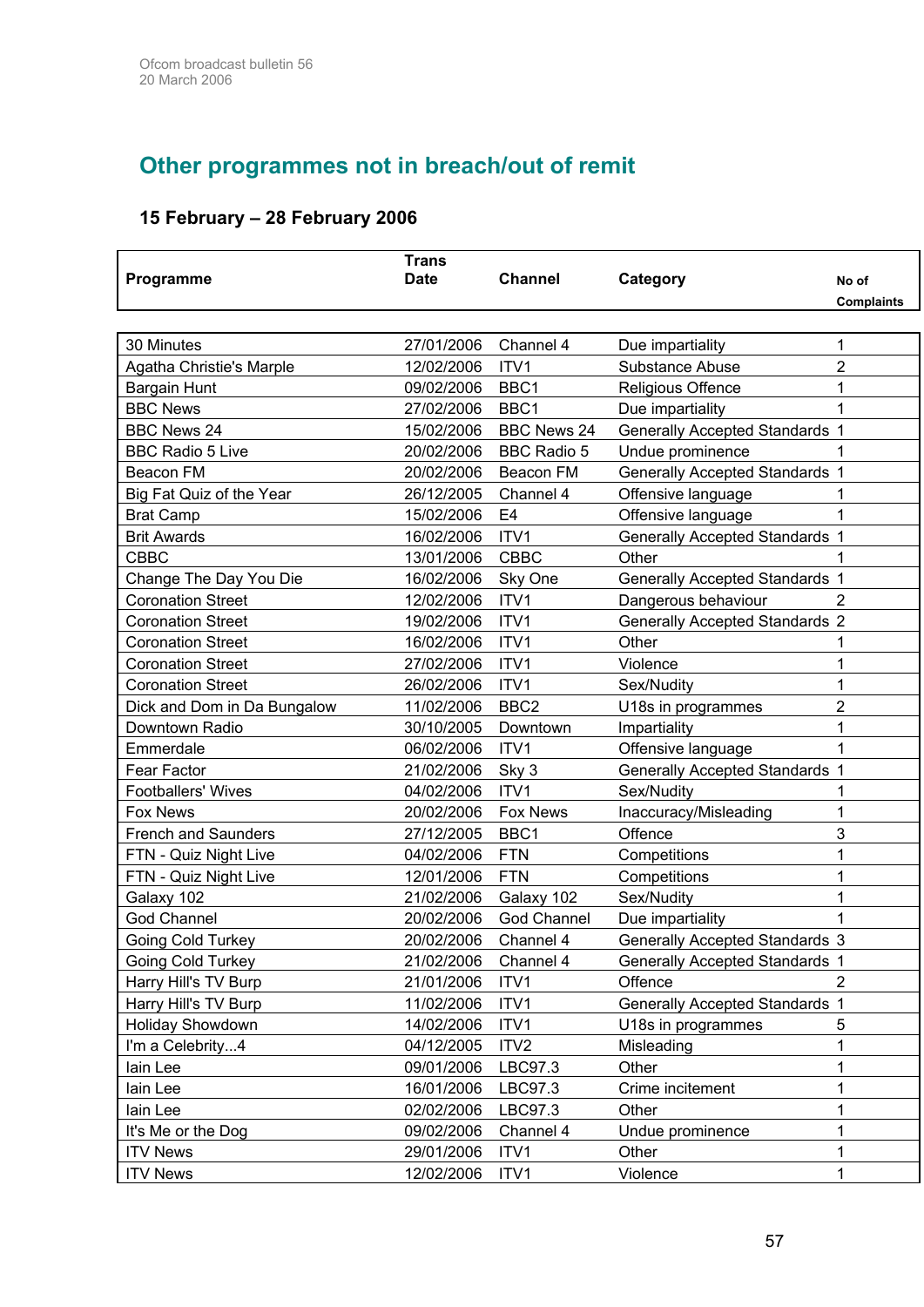| <b>ITV News</b>                  | 13/02/2006 | ITV1               | Violence                              | 2              |
|----------------------------------|------------|--------------------|---------------------------------------|----------------|
| <b>ITV News</b>                  | 15/02/2006 | ITV1               | Due impartiality                      |                |
| <b>ITV News</b>                  | 17/02/2006 | ITV1               | Due impartiality                      | 1              |
| <b>ITV News</b>                  | 20/02/2006 | ITV1               | <b>Generally Accepted Standards 1</b> |                |
| <b>ITV News</b>                  | 21/02/2006 | ITV1               | Inaccuracy/Misleading                 |                |
| James Whale Show                 | 22/02/2006 | Talksport          | <b>Generally Accepted Standards 1</b> |                |
| L Double                         | 07/02/2006 | <b>BBC 1Xtra</b>   | <b>Generally Accepted Standards 1</b> |                |
| <b>LBC Programme</b>             | 15/01/2006 | LBC97.3            | Language                              | 3              |
| Little Britain                   | 24/11/2005 | BBC1               | Offence                               | 3              |
| Little Britain                   | 25/01/2006 | BBC1               | Other                                 | 1              |
| Men and Motors                   | 07/02/2006 | Men & Motors       | Sex/Nudity                            | 1              |
| Mike Reid Live and Uncensored    | 02/02/2006 | Men & Motors       | Religious Offence                     | 1              |
| Mike the Mouth                   | 14/02/2006 | Sun FM             | Crime incitement                      | 1              |
| Mock the Week                    | 10/02/2006 | BBC <sub>2</sub>   | <b>Generally Accepted Standards 1</b> |                |
| Mock the Week                    | 17/02/2006 | BBC <sub>2</sub>   | <b>Generally Accepted Standards 1</b> |                |
| My Name is Earl                  | 27/01/2006 | Channel 4          | Scheduling                            |                |
| Newsround                        | 13/02/2006 | BBC1               | Violence                              | 1              |
| Northern Lights                  | 20/02/2006 | ITV1               | Violence                              | 2              |
| On the Fiddle                    | 13/02/2006 | BBC1               | Inaccuracy/Misleading                 | 1              |
| Outfoxed                         | 14/02/2006 | ITV4               | Due impartiality                      | 1              |
| <b>Planet Sketch</b>             | 09/02/2006 | ITV1               | <b>Generally Accepted Standards 1</b> |                |
| Police, Camera, Action           | 17/01/2006 | ITV1               | Inaccuracy/Misleading                 |                |
| Power FM                         | 09/01/2006 | Power FM           | Other                                 | 1              |
| <b>Prison Break</b>              | 09/02/2006 | Five               | Violence                              | 1              |
| Rajan and his Evil Hypnotists    | 21/12/2005 | E <sub>4</sub>     | Other                                 | 1              |
| Ready, Steady, Cook              | 17/02/2006 | BBC <sub>2</sub>   | Undue prominence                      | 1              |
| <b>Red Hot</b>                   | 06/02/2006 | Red Hot TV         | Sex/Nudity                            | 1              |
| Relocation, Relocation           | 08/02/2006 | Channel 4          | Inaccuracy/Misleading                 | 1              |
| Richard and Judy                 | 03/12/2004 | Channel 4          | Other                                 | 1              |
| Richard and Judy                 | 06/12/2004 | Channel 4          | Offence                               | 1              |
| Richard Hammond's 5 O'Clock Show | 02/02/2006 | ITV1               | Dangerous Behaviour                   | 1              |
| Richard Hammond's 5 O'Clock Show | 03/02/2006 | ITV1               | Sex/Nudity                            | 1              |
| Richard Hammond's 5 O'Clock Show | 17/02/2006 | ITV1               | Other                                 | 1              |
| Rosemary and Thyme               | 18/02/2006 | ITV1               | Dangerous Behaviour                   | 1              |
| Saga 106.6FM                     | 22/02/2006 | Saga 106.6FM       | <b>Generally Accepted Standards 1</b> |                |
| Seduced & Betrayed               | 13/02/2006 | Five               | Sex/Nudity                            | 1              |
| <b>Sky News</b>                  | 19/01/2006 | <b>Sky News</b>    | Other                                 | 1              |
| Stars In Their Eyes Kids         | 18/02/2006 | ITV1               | U18s in programmes                    | 1              |
| Sunset Beach                     | 13/02/2006 | Five               | Scheduling                            | 1              |
| T4                               | 18/02/2006 | Channel 4          | Offensive language                    | 1              |
| <b>Talksport</b>                 | 01/12/2005 | Talksport          | Advertising                           | 1              |
| Television X                     | 06/01/2006 | Television X       | Misleading                            | 1              |
| The Armstrongs                   | 22/02/2006 | BBC <sub>2</sub>   | Offensive language                    | 2              |
| The Chris Moyles Show            | 14/02/2006 | <b>BBC Radio 1</b> | Offensive language                    | 1              |
| The Edge                         | 19/02/2006 | ITV1               | Offensive language                    | 1              |
| The Friday Night Project         | 17/02/2006 | Channel 4          | <b>Generally Accepted Standards 1</b> |                |
| The Inside                       | 10/02/2006 | ITV4               | Violence                              | 1              |
| The IT Crowd                     | 17/02/2006 | Channel 4          |                                       |                |
| The Thick of It                  | 02/01/2006 | BBC <sub>2</sub>   | <b>Generally Accepted Standards 1</b> | $\overline{2}$ |
|                                  |            |                    | Offensive language                    |                |
| The Truth                        | 11/02/2006 | ITV1               | Violence                              | 1              |